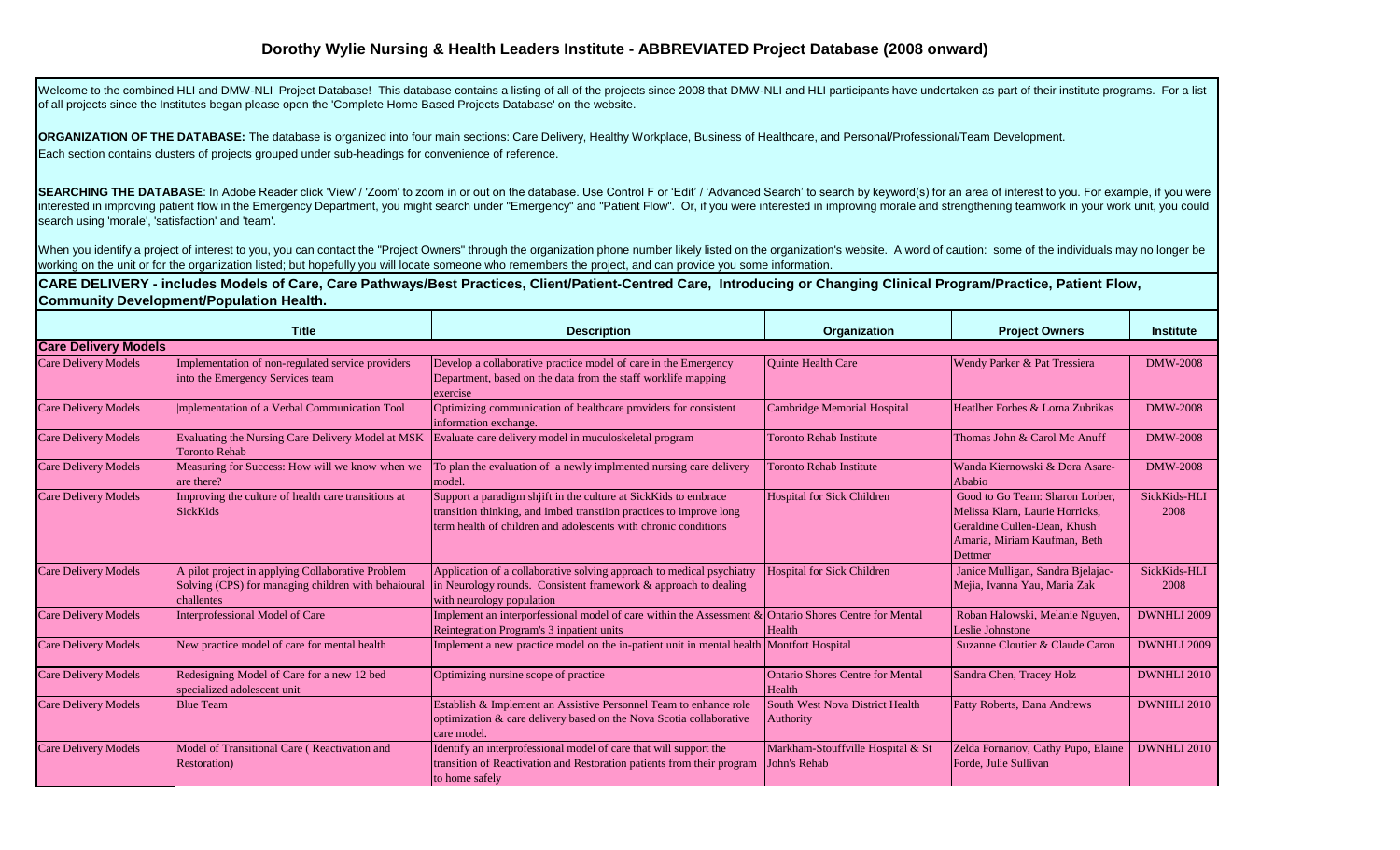| <b>Care Delivery Models</b>                   | Customizing Ottawa Hospital Clinical Nursing<br><b>Practice Model</b>                                                                                                                 | Pilot the Ottawa Hospital Model for Clinical Nursing Practice, and<br>customize it to the Montfort Hospital                                                                                                                                 | <b>Montfort Hospital</b>                               | Guylaine Raymond, Louise Scherer                                                                   | DWNHLI 2010          |
|-----------------------------------------------|---------------------------------------------------------------------------------------------------------------------------------------------------------------------------------------|---------------------------------------------------------------------------------------------------------------------------------------------------------------------------------------------------------------------------------------------|--------------------------------------------------------|----------------------------------------------------------------------------------------------------|----------------------|
| <b>Care Delivery Models</b>                   | <b>Medical Centre</b>                                                                                                                                                                 | Care Provision for Endoscopy at McMaster University Redefine roles, responsibilities & team function in order to reinforce<br>patient-focused model of care that meets needs of all stakeholders                                            | Hamilton Health Sciences Corp.                         | Martin Ruaux, Jenaette Bulgin                                                                      | DWNHLI 2011          |
| <b>Care Delivery Models</b>                   | Optimizing Utilization of Peer Support Competency:<br><b>Organized Framework</b>                                                                                                      | Peer support service delivery model for each inpatient care that is<br>centered on mental health wellness and path to recovery                                                                                                              | <b>Ontario Shores Centre for Mental</b><br>Health      | <b>Ifat Witz</b>                                                                                   | DWNHLI 2012          |
| <b>Care Delivery Models</b>                   |                                                                                                                                                                                       |                                                                                                                                                                                                                                             |                                                        |                                                                                                    |                      |
| <b>Care Delivery Models</b>                   |                                                                                                                                                                                       |                                                                                                                                                                                                                                             |                                                        |                                                                                                    |                      |
|                                               |                                                                                                                                                                                       |                                                                                                                                                                                                                                             |                                                        |                                                                                                    |                      |
| <b>Care Pathways/Best Practices</b>           |                                                                                                                                                                                       |                                                                                                                                                                                                                                             |                                                        |                                                                                                    |                      |
| Care Pathways/Best<br>Practices               | Prevention of Surgical Site Infections in Colorectal<br>patients through implementation of best practice                                                                              | Implementation of best practice guidelines for normothermia, hair<br>removal and antibiotic use for colorectal patients                                                                                                                     | Markham-Stouffville Hospital                           | Tracie Scott, Loretta Morson, Sheila<br>Churilla                                                   | <b>DMW-2008</b>      |
| <b>Care Pathways/Best</b><br>Practices        | Develop an evidence-based pathway to determine<br>level of care for individuals requiring admission to the inpatients being admitted to mental health<br>inpatient mental health unit | Develop a 'Decision Tree' to determine the most appropriate care for                                                                                                                                                                        | Markham-Stouffville Hospital                           | Elizabeth Price & Karen McLeod                                                                     | <b>DMW-2008</b>      |
| <b>Care Pathways/Best</b><br><b>Practices</b> | <b>Steps to Care' Stroke Care Pathway</b>                                                                                                                                             | Develop care pathways for management of stroke patients                                                                                                                                                                                     | Southlake Regional Health Centre                       | Heather Davis & Tara Angus                                                                         | <b>DMW-2008</b>      |
| Care Pathways/Best<br>Practices               | Discovering directions to detect and divert delirum                                                                                                                                   | Translating current best evidence into an easily accessible tool for the<br>prevention, detection, and management of delirum.                                                                                                               | Markham-Stouffville Hospital                           | Ellen Timson & Rhonda Seidman-<br>Carlson                                                          | <b>DMW-2008</b>      |
| Care Pathways/Best<br>Practices               | Clinical Pathway for Patients Undergoing Cardiac<br>Surgery                                                                                                                           | Development of a tool to implement and coordinate care of patients<br>undergoing cardiac surgery.                                                                                                                                           | <b>Sudbury Regional Hospital</b>                       | Kim Waine & Kim Whitteker                                                                          | <b>DMW-2008</b>      |
| Care Pathways/ Best<br>Practices              | Child & adolescent engagement in decision-making at<br>Sick Kids - A best practices inventory                                                                                         | Create an inventory of 'good practices' used to enhance children &<br>adolescents' decision-making about their health care                                                                                                                  | <b>Hospital for Sick Children</b>                      | Orville Brown, Sharon Guger,<br>Christine Harrison, Caron Irwin                                    | SickKids-HLI<br>2008 |
| Care Pathways/ Best<br>Practices              | <b>Family Care Rounds</b>                                                                                                                                                             | Develop & implement a standard approach to family rounds across the Hospital for Sick Children<br>organization                                                                                                                              |                                                        | Joanne Bignell, Kim Meighan, Jill<br>Adolphe, Meredith Frise, Pam<br>Hubley                        | SickKids-HLI<br>2008 |
| Care Pathways/ Best<br>Practices              | Family-centred developmentally supportive care<br>mapping for infants and families in the NICU                                                                                        | Develop & implement a Family-Centred care map which incorporates<br>best parctice guidelines and system of evaluation                                                                                                                       | <b>Hospital for Sick Children</b>                      | Sandy Steimvender, Dianne<br>Treshellar, Lindsay McClelland,<br>Michelle Berton, Cyndie Whitehouse | SickKids-HLI<br>2008 |
| Care Pathways/ Best<br>Practices              | Improving transitions for families with serious<br>prenatal diagnoses to pediatric care                                                                                               | Document the transitions process of prenatally diagnosted infants from Hospital for Sick Children<br>Mt Sinai to SickKids; Develop a tool for families to document & share<br>experiences; Develop plan for disseminating info to providers |                                                        | Regan Klatt, Christopher Trevors,<br><b>Karen</b> Tam                                              | SickKids-HLI<br>2008 |
| Care Pathways/ Best<br>Practices              | Advance Care Planning (End of Life)                                                                                                                                                   | Implement process hospital-wide for developing plans of care for<br>children with life-threatening illness that reflect communication<br>between healthcare professionals & families about wants, needs and<br>desires for end of life care | <b>Hospital for Sick Children</b>                      | Maria Rugg, Gurgit Sangha                                                                          | SickKids-HLI<br>2008 |
| Care Pathways/ Best<br>Practices              | Opening the door to a natural death                                                                                                                                                   | Develop a reflective practice tool for health cre professionals,<br>addressing their values, attitudes and beliefs about end-of-life                                                                                                        | <b>Hamilton Health Sciences Centre</b>                 | Peter Lopiski, Jane Smith-Eivemark                                                                 | SickKids-HLI<br>2008 |
| Care Pathways/ Best<br>Practices              | Implementation of Blaylock Discharge Planning<br><b>Assessment Tool</b>                                                                                                               | Planning tool to identify patients at risk for prolonged hospital stay,<br>and in need of discharge planning resources                                                                                                                      | Cambridge Memorial Hospital                            | Julese Chesney, Tracy Foreshaw                                                                     | SickKids-HLI<br>2008 |
| Care Pathways/ Best<br>Practices              | <b>Fever Control</b>                                                                                                                                                                  | Conduct a survey of how much parents/caregivers know about fever<br>control; design & implement a teaching program to fill the knowledge<br>gaps                                                                                            | Health Canada - FNIHB - Duncan<br><b>Health Centre</b> | Marilyn Byam & Jyoti Vasudev                                                                       | DWNHLI 2009          |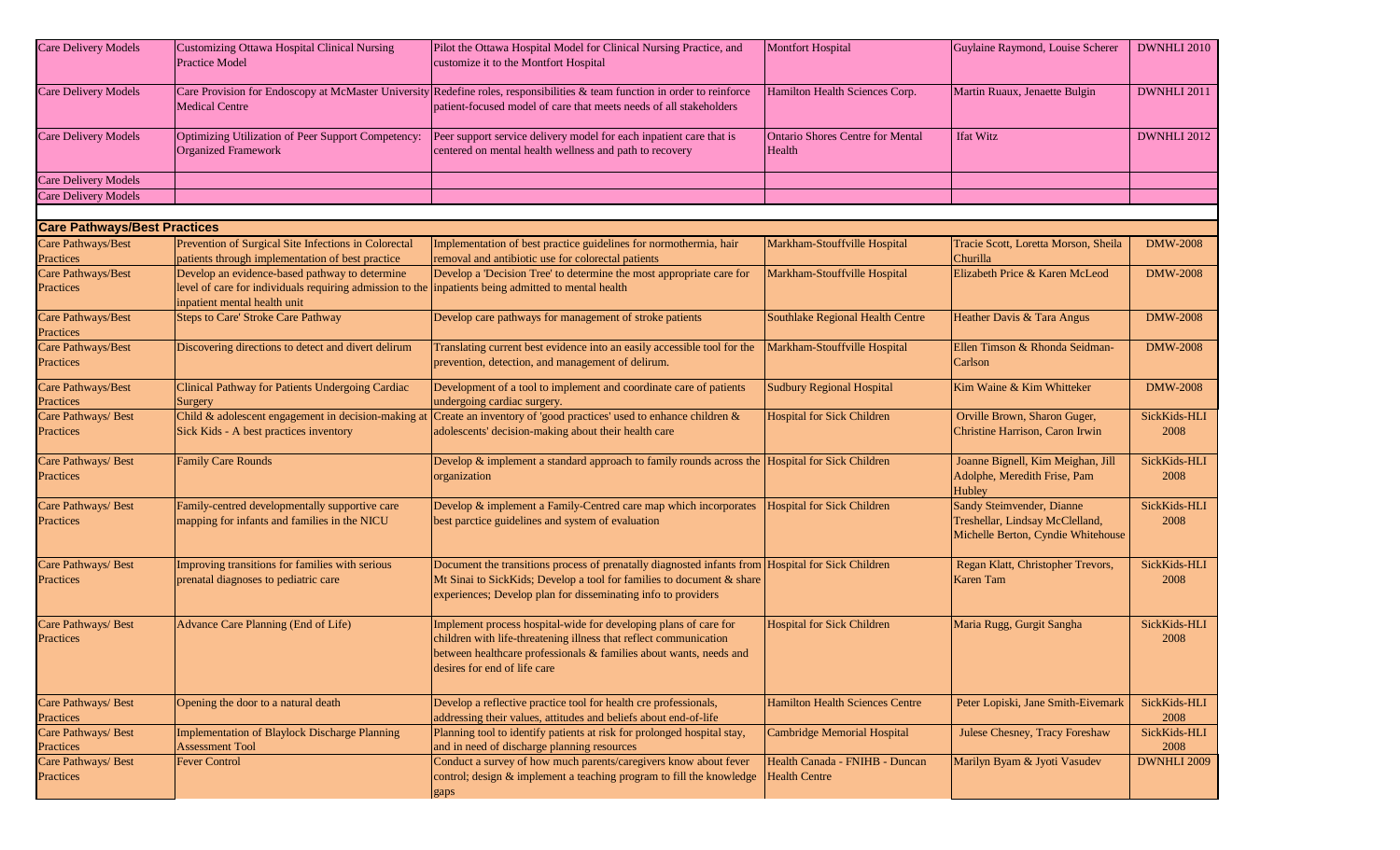| Care Pathways/ Best                | <b>Standardizing Insulin Practice</b>                 | Develop strategies to implement the RNAO BPG for subcutaneous                                                         | <b>St Michael's Hospital</b>                                       | Charlie Yang & Tes Montada-Atin     | DWNHLI 2009     |
|------------------------------------|-------------------------------------------------------|-----------------------------------------------------------------------------------------------------------------------|--------------------------------------------------------------------|-------------------------------------|-----------------|
| Practices                          |                                                       | administration of insulin in adults with Type 2 diabetes                                                              |                                                                    |                                     |                 |
| Care Pathways/ Best                | Impossible decisions made possible; engaging the      | Conduct a systematic review of the current HHS Critical Care                                                          | <b>Hamilton Health Sciences Centre</b>                             | Andrea Frolic, Carrie-Lynn Meyer    | DWNHLI 2010     |
| Practices                          | community in pandemic triage planning                 | Pandemic Triage Protocol, including: engaging the public, developing                                                  |                                                                    |                                     |                 |
|                                    |                                                       | a companion pediatric protocol & evaluating the Triage Team model                                                     |                                                                    |                                     |                 |
| Care Pathways/ Best                | Development of a Transitional Geriatric Interim       | Develop & implement a transitional stream to facilitate the rapid                                                     | Victoria General Hospital, Winnipeg                                | Mike Fehr, Cynthia Moorby           | DWNHLI 2010     |
|                                    |                                                       |                                                                                                                       |                                                                    |                                     |                 |
| Practices                          | Stream (TGIS)                                         | assessment, intervention & discharge disposition for non-admitted, non                                                |                                                                    |                                     |                 |
|                                    |                                                       | acute, displaced geriatric patients presenting in the ER                                                              |                                                                    |                                     |                 |
| Care Pathways/ Best                | Clinical Care Pathways - creating a sustainable       | Develop a process map for creating clinical care pathways for the                                                     | Peterborough Regional Health Centre   Denise Freeburn, Andrew Park |                                     | DWNHLI 2010     |
| Practices                          | process                                               | <b>Medicine Program</b>                                                                                               |                                                                    |                                     |                 |
|                                    | Interprofessional Medication Reconciliation on        |                                                                                                                       |                                                                    |                                     | DWNHLI 2010     |
| Care Pathways/ Best                |                                                       | Make recommendations based on best practices to build medication                                                      | <b>Ontario Shores Centre for Mental</b>                            | Sara Sadooghi, Bobbi Ivankovic,     |                 |
| Practices                          | Admission                                             | reconciliation process in Meditech & to allow for interprfessional                                                    | Health                                                             | Sanaz Riahi                         |                 |
| Care Pathways/ Best                | <b>Stroke Best Practice Guidelines</b>                | Build multidisciplinary programs to take charge of patients diagnosed                                                 | <b>Montfort Hospital</b>                                           | Annie Tremblay, Annie Boisvert      | DWNHLI 2011     |
| Practices                          |                                                       | with stroke as per BP guidelines                                                                                      |                                                                    |                                     |                 |
| Care Pathways/ Best                | Geriatric Behavioural Unit                            | Develop a specialized service for adults who have a diagnosis of                                                      | Quinte Health Care                                                 | Judeline Innocent, Sue Kotel        | DWNHLI 2011     |
|                                    |                                                       |                                                                                                                       |                                                                    |                                     |                 |
| Practices                          |                                                       | dementia and exhibit challenging behaviours                                                                           |                                                                    |                                     |                 |
| Care Pathways/ Best                | Multi-disciplinary approach to implementation of      | Pilot project to implement evidence-based symptom management                                                          | <b>Princess Margaret Hospital</b>                                  | Sheila Webster, Pamela Savage       | DWNHLI 2011     |
| Practices                          | distress symptom management guidelines within a GI    | symptom for fatigue & anxiety as reported by patients                                                                 |                                                                    |                                     |                 |
|                                    | onclolgy ambulatory setting                           |                                                                                                                       |                                                                    |                                     |                 |
| Care Pathways/ Best                | <b>Ideal Vascular Access in NICU</b>                  | Develop & implement best practice for neonatal vascular access device Sudbury Regional Hospital                       |                                                                    | Kim Warren, Shannon Dowdall         | DWNHLI 2011     |
|                                    |                                                       |                                                                                                                       |                                                                    |                                     |                 |
| Practices                          |                                                       | to meet provincial mandate                                                                                            |                                                                    |                                     |                 |
| Care Pathways/ Best                | Venous Thrombo Embolism (VTE) Prevention - a          | Align GBHS with best evindence based practice in preventing venous                                                    | <b>Grey Bruce Health Services</b>                                  | Debbe Kennedy, Stephan Sadikian     | DWNHLI 2011     |
| Practices                          | <b>Safety Endeavour</b>                               | thrombo-embolism                                                                                                      |                                                                    |                                     |                 |
| Care Pathways/Best                 | Visiting kits for families of patient with dementia   | Create a box of resources to provide an opportunity for engaging                                                      | Deer Lodge Centre, Winnipeg,                                       | Carol Anderso, Rosie Sikora         | DWNHLI 2011     |
| Practices                          |                                                       | quality visits with dementia patients                                                                                 | Winnipeg                                                           |                                     |                 |
|                                    |                                                       |                                                                                                                       |                                                                    |                                     |                 |
| Care Pathways/Best                 | Mobilizing the ventilated patient                     | Develop a plan to improve early mobilization of the ventilated patient                                                | Concordia Hospital, Winnipeg                                       | Cheryl McKillop, Shelley Munro      | DWNHLI 2011     |
| Practices                          |                                                       | in the Intensive Care Unit based on best practice guidelines                                                          |                                                                    |                                     |                 |
| Care Pathways/Best                 | <b>Implementation of Collaborative Goal Setting</b>   | Introduce best practices in patient goal setting and goal achievement                                                 | Deer Lodge Centre, Winnipeg,                                       | Philibert Ruberandinda, Sue Lotocki | DWNHLI 2012     |
| Practices                          | <b>Achievement Monitoring Process</b>                 | monitoring to Assessment and Rehab Program at Deer Lodge Center                                                       | Winnipeg                                                           |                                     |                 |
| New/Changed Clinical               | Promoting Continence, Reducing Risk in the            | Promoting urinary continence in patients 65 years and over.                                                           | Ross Memorial Hospital-Lindsay                                     | Jodi Dunn, Marsha Coombs            | DWNHLI 2012     |
|                                    |                                                       |                                                                                                                       |                                                                    |                                     |                 |
| Program or Practice                | <b>Hospitalized Elderly</b>                           | Supporting and implementing best practices to reduce catheter days                                                    |                                                                    |                                     |                 |
|                                    |                                                       | and promote prompted voiding                                                                                          |                                                                    |                                     |                 |
| Care Pathways/Best                 |                                                       |                                                                                                                       |                                                                    |                                     |                 |
| Practices                          |                                                       |                                                                                                                       |                                                                    |                                     |                 |
|                                    |                                                       |                                                                                                                       |                                                                    |                                     |                 |
|                                    |                                                       |                                                                                                                       |                                                                    |                                     |                 |
| <b>Patient/Client Centred Care</b> |                                                       |                                                                                                                       |                                                                    |                                     |                 |
| <b>Patient/Client Centred Care</b> | Facilitating Disposition Planning at End of Life for  | This project will enhance the decision-making processes of the health                                                 | <b>Winnipeg Regional Health Authority</b>                          | Trish Bergal & Christine Newell     | <b>DMW-2008</b> |
|                                    | <b>Hospitalized Patients</b>                          | care team in disposition planning for hospitalized patients, at end of                                                |                                                                    |                                     |                 |
|                                    |                                                       | life care.                                                                                                            |                                                                    |                                     |                 |
|                                    |                                                       |                                                                                                                       |                                                                    |                                     | <b>DMW-2008</b> |
| <b>Patient/Client Centred Care</b> | Development of a plan for the Senior Friendly         | Using the regional geriatric workplan, identify components that are in                                                | <b>Southlake Regional Health Centres</b>                           | Sue King & Sharon Desormeaux        |                 |
|                                    | <b>Hospital Committee</b>                             | existence, being developed or planned, and/or needing to be initiated                                                 |                                                                    |                                     |                 |
| Patient/Client Centred Care        | Introduction of Clinical Nursing Rounds (Pilot)       | Development and implementation of Nursing Rounds for the family                                                       | Concordia Hospital, Winnipeg                                       | Judy Bruce-Smith & Elaine Raynbird  | <b>DMW-2008</b> |
|                                    |                                                       | medicine program - to form the foundation for accountability for care                                                 |                                                                    |                                     |                 |
|                                    |                                                       | delivery                                                                                                              |                                                                    |                                     |                 |
| <b>Patient/Client Centred Care</b> | Healthy Mother- Healthy Baby Clinic                   | Develop a coordinated prenatal clinic and program that promotes                                                       | Northern Lights Health Region                                      |                                     | <b>DMW-2008</b> |
|                                    |                                                       |                                                                                                                       |                                                                    | <b>Vicki Greening</b>               |                 |
|                                    |                                                       | maternal health, positive birth outcomes & healthy infancy                                                            |                                                                    |                                     |                 |
| <b>Patient/Client Centred Care</b> |                                                       | Advancing Patient-Centred Care (PCC) at Seven Oaks 1. Conduct literature review to identify key principles of PCC; 2. | <b>Seven Oaks General Hospital</b>                                 | Evelyn Mitchell, Deb Frechette,     | <b>DMW-2008</b> |
|                                    |                                                       | Develop survey tool to evaluate experience of other organizations that                                                |                                                                    | Cyndy Park, Julia Barley            |                 |
| <b>Patient/Client-Centred Care</b> | Engaging the interdisciplinary Medical Program team   | Examinations of principles, practices and processes required to support Halton Healthcare                             |                                                                    | Nancy Merrill & Delayne Haasz       | <b>DMW-2008</b> |
|                                    | in taking the first steps toward more patient-centred |                                                                                                                       |                                                                    |                                     |                 |
|                                    |                                                       | a new patient-centred care model                                                                                      |                                                                    |                                     |                 |
|                                    | care                                                  |                                                                                                                       |                                                                    |                                     |                 |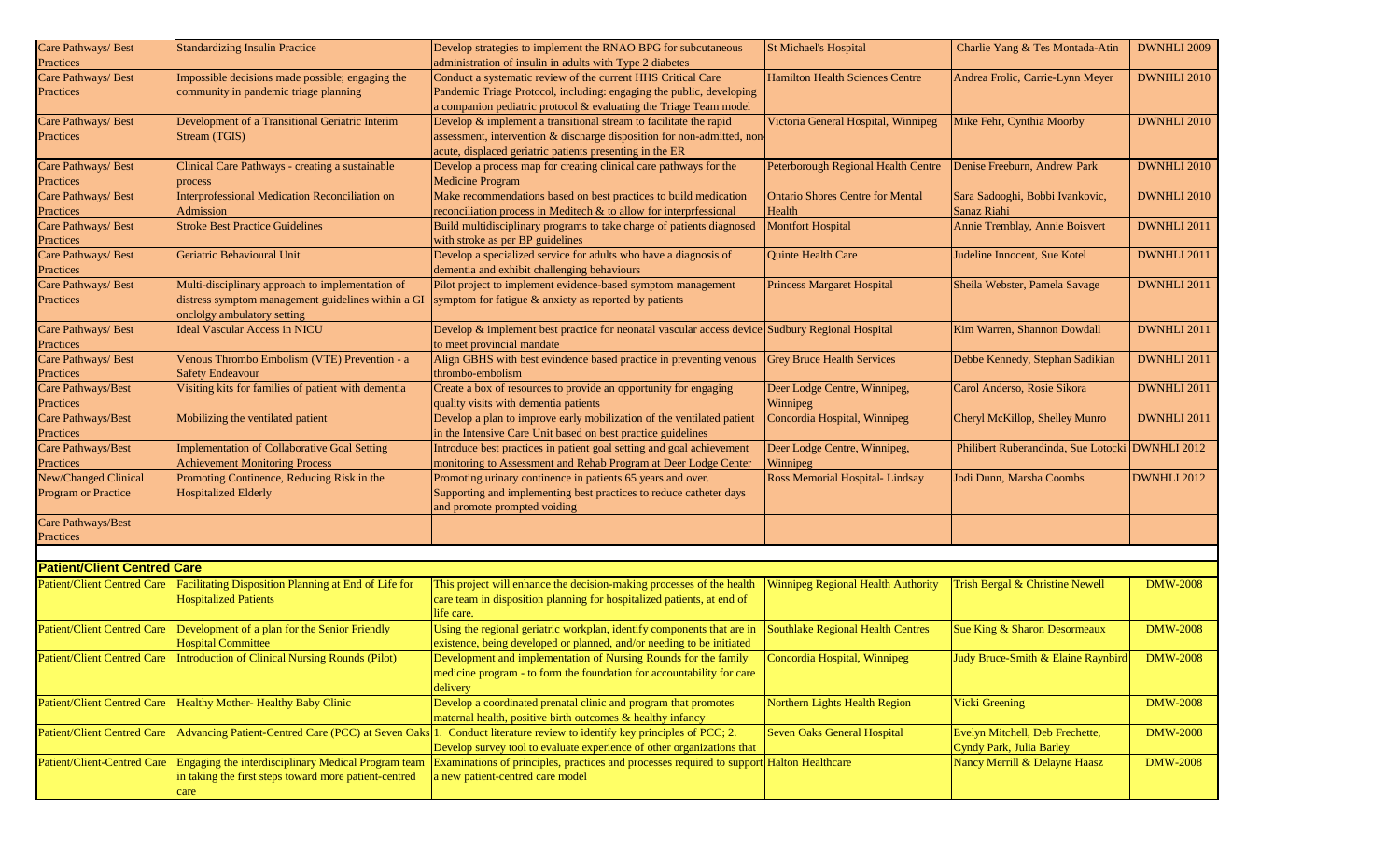|                                                 | Patient/Client-Centred Care Engaging patients and families as part of the<br>healthcare team                                         | Developing guidelines for fully engaging patietns and families as part<br>of the healthcare team.                                                                                                                 | <b>Riverview Health Centre</b>                    | B ev Lomatski & Laura Cerqueti                                                                                           | <b>DMW-2008</b>      |
|-------------------------------------------------|--------------------------------------------------------------------------------------------------------------------------------------|-------------------------------------------------------------------------------------------------------------------------------------------------------------------------------------------------------------------|---------------------------------------------------|--------------------------------------------------------------------------------------------------------------------------|----------------------|
| <b>Patient/Client Centred Care</b>              | Patient-Centred Care: Phase I - O.R. Family<br>Communications                                                                        | One point of contact (volunteer) for families to receive information<br>about their loved one during OR procedures                                                                                                | Collingwood General & Marine<br>Hospital          | Judy Speyer, Jory Pritchard-Kerr                                                                                         | <b>HLI 2007-8</b>    |
| <b>Patient/Client Centred Care</b>              | Patient/Family Centred approach to discharge<br>planning                                                                             | Improve communication & goal setting consistent with the needs of<br>patient & family by identifying patient/family goals & expectations<br>before team goals are established                                     | <b>Seven Oaks General Hospital</b>                | Maureen Brouwer, Tara Evans                                                                                              | <b>HLI 2007-8</b>    |
| <b>Patient/Client Centred Care</b>              | Phlebotomy Redesign 2008: Interprofessional<br>Collaboration                                                                         | Redesign phlebotomy service $\&$ improve specimen integrity through<br>interprofessional collaboration, engaging nursing & clinics, renovation,                                                                   | <b>Hospital for Sick Children</b>                 | Heather McMullen & colleagues                                                                                            | SickKids-HLI<br>2008 |
| <b>Patient/Client Centred Care</b>              | children in the CCU and PICU                                                                                                         | A tool to facilitate daily care of long-term hospitalized The creation of a tool to facilitate consistent daily care for children<br>who experiencelong-term hospitalization in the PICU &CCU.                    | <b>Hospital for Sick Children</b>                 | Alison Hassall, Maggie Harkness,<br><b>Robin Deliva</b>                                                                  | SickKids-HLI<br>2008 |
| <b>Patient/Client Centred Care</b>              | Peer support for parents                                                                                                             | Development of a parent peer support program                                                                                                                                                                      | <b>Hospital for Sick Children</b>                 | David Nicholas, Ruta Niedra, Lori<br>Burton, Jill Adolphe, Patty Martinez                                                | SickKids-HLI<br>2008 |
| <b>Patient/Client Centred Care</b>              | <b>SickKids Transplant Centre: Family Resource</b><br>'Making it BrEEEZer'                                                           | Gather information & resources for binder/website; Provide an avenue<br>for patient/family organization                                                                                                           | <b>Hospital for Sick Children</b>                 | Emily Ghent, Wendy Drew,<br>Jacquelyn Brigs, Wanda Schoonheyt                                                            | SickKids-HLI<br>2008 |
| <b>Patient/Client Centred Care</b>              | Creating health equity: Developing a model of<br>intensive case management for immigrant children<br>and families served at SickKids | To develop a model of intensive case management to ensure health<br>equity for immigrant children and families receiving care at SickKids                                                                         | <b>Hospital for Sick Children</b>                 | Patty Martinez, Mayola Matthew,<br>Susan Sweet, Pat Malloy, Ted<br>McNeill, Suranga Fernando, David<br><b>Brownstone</b> | SickKids-HLI<br>2008 |
| <b>Patient/Client Centred Care</b>              | Quality Improvement through patient/caregiver<br>engagement                                                                          | Develop a plan to maximize patient/caregiver engagement (including<br>staff, education & tool development)                                                                                                        | Markham Stouffville Hospital                      | Susan Sheffield, Trisha Strong,<br><b>Megan Rubenstein</b>                                                               | <b>HLI 2008-9</b>    |
| <b>Patient/Client Centred Care</b>              | <b>Grey-Bruce Health Services Patient-Centred</b><br><b>Collaborative Care Model</b>                                                 | Lay the groundwork for a patient-centred collaborative care model                                                                                                                                                 | <b>Grey-Bruce Health Services</b>                 | Ann Becks, Jennifer Butuk                                                                                                | <b>HLI 2008-9</b>    |
| <b>Patient/Client Centred Care</b>              | Children's Treatment Centre (CTC) on the move                                                                                        | Develop an action plan for the move of CTC to the hospital campus -<br>to have a well-planned, family, innovative unit with great teamwork                                                                        | <b>Sudbury Regional Hospital</b>                  | Penny Jacob, Joanne Tramontini                                                                                           | <b>DWNHLI 2009</b>   |
| <b>Patient/Client Centred Care</b>              | How do we do this at the bedside? Unit-level<br>implementation of Patient-Centred Care                                               | Create an electronic resource to support PCC delivery at the unit level.<br>Resource would include readiness assessment, barriers to delivery &<br>strategies to address those barriers                           | <b>Winnipeg Health Sciences Centre</b>            | Gus Castaneda & Leo O'Rourke                                                                                             | <b>DWNHLI 2009</b>   |
| Patient/Client Centred Care                     | The patient experience and the impact of a client-<br>centred approach to care                                                       | Develop and pilot a patient satisfaction tool that assesses the central<br>elements of client-centred care                                                                                                        | <b>Winnipeg Regional Health Authority</b>         | Karen Dunlop & Lisa Ziolkoski                                                                                            | <b>DWNHLI 2009</b>   |
| <b>Patient/Client-Centred Care</b>              | Addressing variances between families exectations<br>and services provided to pediatric patients in<br>ambulatory care areas         | 1. Identify gaps between expectations of families and service provided<br>in ambulatory care areas; 2. Clearly address issues around the gaps in<br>order to create a culture of mutual respect and understanding | <b>Winnipeg Health Sciences Centre</b>            | Debbie Wrublowsky, Ray Sanchez                                                                                           | <b>DWNHLI 2010</b>   |
| <b>Patient/Client-Centred Care</b>              | Learning for Life                                                                                                                    | Develop effective evidence-based forensic mental health curriculum<br>for client-centred services, delivered by trained multi-disciplinary team  Health                                                           | <b>Ontario Shores Centre for Mental</b>           | Sarah Flogen, Thomas Jones                                                                                               | <b>DWNHLI 2010</b>   |
| <b>Patient/Client-Centred Care</b>              | 'May Hope Flourish in this Place" - Enhancing<br>awareness of Supportive Services                                                    | Provide a hopeful communication for planned and unplanned visits<br>outlining supportive services available to patients and their families                                                                        | <b>Winnipeg Regional Health Authority</b>         | Andrea Edmunds, Beth Sawatsky                                                                                            | <b>DWNHLI 2010</b>   |
| <b>Patient/Client-Centred Care</b>              | 'Changing the Conversation": Promoting a patient &<br>family -centred model in paediatric health care                                | Introduce a self-management model in paediatric and chronic care & a<br>teaching module for healthcare providers                                                                                                  | <b>Winnipeg Health Sciences Centre</b>            | Megan Beamish, Marie Anderson                                                                                            | <b>DWNHLI 2011</b>   |
| Patient/Client-Centred Care                     | Translation of Patient Education Materials in the<br>Languages Most Frequently Identified by Patients                                | Translation of key patient education materials                                                                                                                                                                    | <b>Ontario Shores Centre for Mental</b><br>Health | Chris Uranis, Rosanna Macri                                                                                              | <b>DWNHLI 2012</b>   |
|                                                 | Patient/Client-Centred Care   Patient/Family Centred Council                                                                         | Through community engagement, create & implement an effective<br>patient/family-centred coulcil to improve quality of care                                                                                        | Hotel Dieu Grace Hospital- Windsor                | Kris Voycey, Sonny Kristensen                                                                                            | <b>DWNHLI 2012</b>   |
| Patient/Client-Centred Care                     |                                                                                                                                      |                                                                                                                                                                                                                   |                                                   |                                                                                                                          |                      |
| <b>Patient/Client Centred Care</b>              |                                                                                                                                      |                                                                                                                                                                                                                   |                                                   |                                                                                                                          |                      |
|                                                 |                                                                                                                                      |                                                                                                                                                                                                                   |                                                   |                                                                                                                          |                      |
| <b>New/Changed Clinical Program or Practice</b> |                                                                                                                                      |                                                                                                                                                                                                                   |                                                   |                                                                                                                          |                      |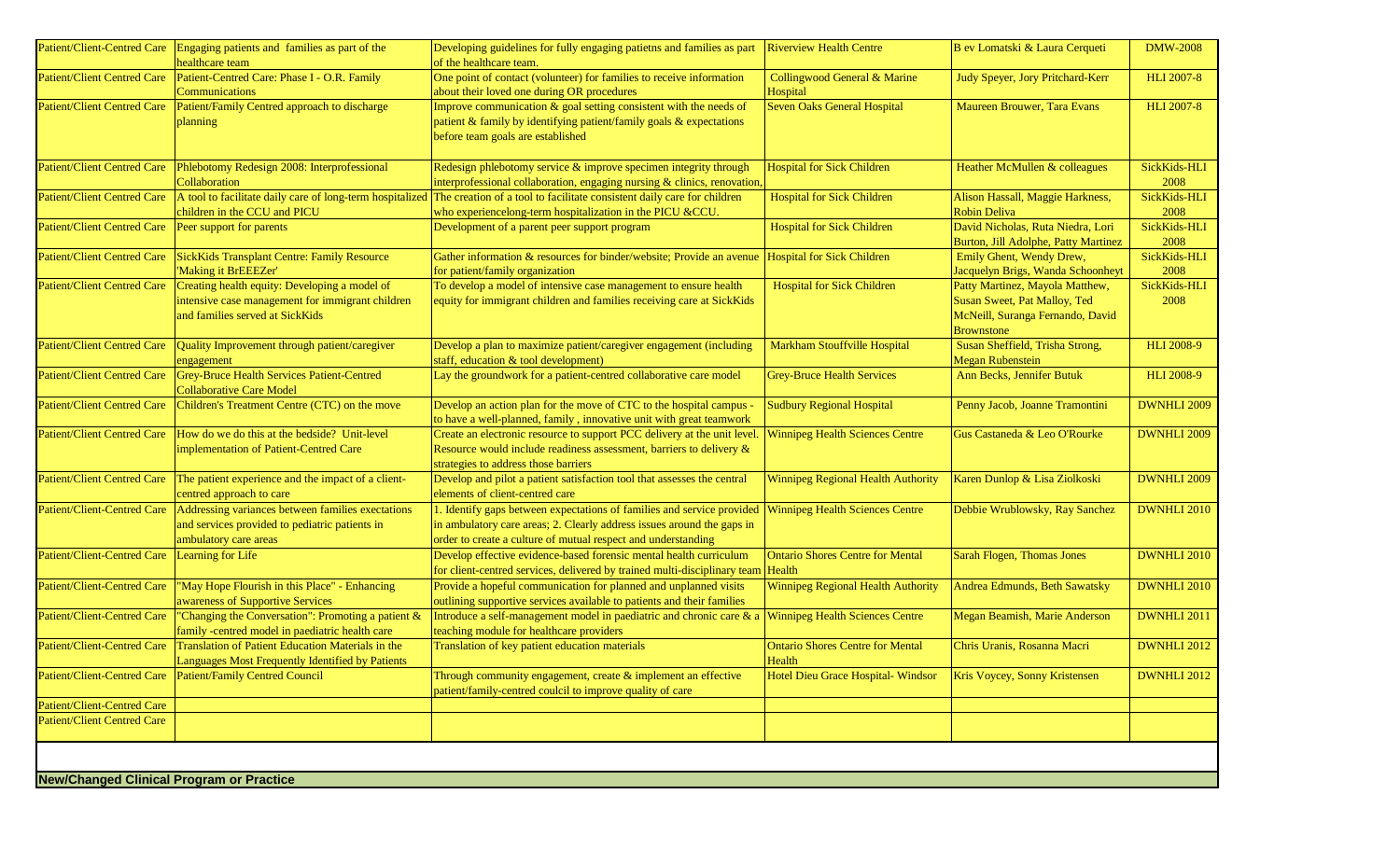| New/Changed Clinical                        | Chronic Ventilator Program for Complex Continuing      | Enhance the care delivery model for ventilated patients in CCC to                                                    | Niagara Health System                                                 | Wendy Robb, Beth Draper            | <b>DMW-2008</b>   |
|---------------------------------------------|--------------------------------------------------------|----------------------------------------------------------------------------------------------------------------------|-----------------------------------------------------------------------|------------------------------------|-------------------|
| Program or Practice                         | Care (CCC)                                             | include Registered Practical Nurses                                                                                  |                                                                       |                                    |                   |
| New/Changed Clinical<br>Program or Practice | Opening the Door                                       | Opening an alternative milieu setting promoting client independence,<br>choice, dignity and freedom                  | Centre for Addiction & Mental Health   Olga Vuksic & Modest Rutembesa |                                    | <b>DMW-2008</b>   |
| New/Changed Clinical                        | Optimizing the care of mental health patients in the   | Revise role of (crisis) mental health team to facilitate movement of                                                 | Markham-Stouffville Hospital                                          | Joanne Alfane & Sandy Marangos     | <b>DMW-2008</b>   |
| Program or Practice                         | <b>Emergency Department</b>                            | mental health patients out of the Emergency Department                                                               |                                                                       |                                    |                   |
| New/Changed Clinical                        | <b>Transition of Telemetry</b>                         | To ensure a smooth transitions of telemetry-monitored patients from                                                  | <b>Cambridge Memorial Hospital</b>                                    | Gurwinder Dhaliwahl & Jackie Cole  | <b>DMW-2008</b>   |
| Program or Practice                         |                                                        | the ICU to Medicine                                                                                                  |                                                                       |                                    |                   |
| New/Changed Clinical                        | Ambulance patient off-load improvement project         | Design and implement a project aimed at expediting off-load of                                                       | Mount Sinai Hospital                                                  | Carolyn Farquharson & Sheena       | <b>DMW-2008</b>   |
| Program or Practice                         |                                                        | emergency service ambulance patients                                                                                 |                                                                       | Schuck                             |                   |
| New/Changed Clinical                        | <b>Communication of ARO (Antibiotic Resistant</b>      | To establish a clear process of communicating patients' ARO status to                                                | Hamilton Health Sciences - Juravinski                                 | Angela Djuric Paulin & Carol       | <b>DMW-2008</b>   |
| Program or Practice                         | Organism) status within oncology units                 | all caregivers within the clinics and at transitions points; develop an                                              | <b>Cancer Centre</b>                                                  | Robertson                          |                   |
| New/Changed Clinical                        | <b>Consolidation of Palliative and Mental Health</b>   | Move Palliative Care to General Campus; Move Mental Health to                                                        | The Scarborough Hospital                                              | Maureen Sunter & Gaye Bell         | <b>DMW-2008</b>   |
| Program or Practice                         | Services                                               | Grace Campus; and support staff development to develop unique skills                                                 |                                                                       |                                    |                   |
| New/Changed Clinical                        | Interdisciplinary communication tool to optimize       | Development of communication tools to optimize patient carte.                                                        | <b>Grace Hospital Winnipeg</b>                                        | Diana Doyle-Zebrun, Ryan Shymko,   | <b>DMW-2008</b>   |
| Program or Practice                         | length of stay in a service excellence model.          |                                                                                                                      |                                                                       | Andrea Ollson & Shelley Keast      |                   |
| New/Changed Clinical                        | Implementation of a nurse led critical care response   | Imporved patient safety, quality, teamwork, and utilization of                                                       | Cambridge Memorial Hospital                                           | Scott Hutchings & Vera Heldmann    | <b>DMW-2008</b>   |
| <b>Program or Practice</b>                  | team (CCRT)                                            | resources with a CCRT.                                                                                               |                                                                       |                                    |                   |
| New/Changed Clinical                        |                                                        | Implmentation of a high acuity unit on a surgical ward Intorduction of 4 new surgical beds for high acuity patients. | <b>London Health Sciences Centre</b>                                  | Jenn Mellecke & Linda Downing      | <b>DMW-2008</b>   |
| Program or Practice                         |                                                        |                                                                                                                      |                                                                       |                                    |                   |
| New/Changed Clinical                        | Transfer of Care- Accountability-Patient Handover      | Creation of template for shift report.                                                                               | Peterborough Regional Health Centre   Terri Early & Sherry Quibell    |                                    | <b>DMW-2008</b>   |
| Program or Practice                         |                                                        |                                                                                                                      |                                                                       |                                    |                   |
| New/Changed Clinical                        | <b>Transfer of Care Tool</b>                           | Development of a tool to ensure accurate and efficient patient                                                       | St. Joseph's Healthcare, Hamilton                                     | Brooke Cowell & Tara Coffin-       | <b>DMW-2008</b>   |
| Program or Practice                         |                                                        | information transfer.                                                                                                |                                                                       | Simpson                            |                   |
| New/Changed Clinical                        | Building a Bridge to Promote Effective                 | Develop formal opportunities of effective communication between                                                      | Southlake Regional Health Centre                                      | Sue Mcleod & Erika Cheung          | <b>DMW-2008</b>   |
| <b>Program or Practice</b>                  | Communicationb Practices in a Family Centered          | families and healthcare providers.                                                                                   |                                                                       |                                    |                   |
| New/Changed Clinical                        | Discharge Transfer Record to Long Term Care            | Development of a discharge and transfer record to long term care from London Health Sciences Centre                  |                                                                       | Tracy Frezell & Jennifer Van       | <b>DMW-2008</b>   |
| Program or Practice                         |                                                        | the ER.                                                                                                              |                                                                       | Houwelingen                        |                   |
| New/Changed Clinical                        | Reducing Fall Risk Through Teamwork and                | Identification of appropriate strategies to reduce falls.                                                            | St Boniface General Hospital                                          | Sue Ann Hobbs & Barb Tallman       | <b>DMW-2008</b>   |
| <b>Program or Practice</b>                  | Education                                              |                                                                                                                      |                                                                       |                                    |                   |
| New/Changed Clinical                        | Partners in Recovery                                   | Design & implement a family program across Whitby Mental Health                                                      | <b>Ontario Shores Centre for Mental</b>                               | Ann Kidd, Paula Podolski           | <b>HLI 2007-8</b> |
| Program or Practice                         |                                                        | Centre, where families are valued in the recovery process                                                            | Health                                                                |                                    |                   |
| New/Changed Clinical                        | <b>Community CHF clinic</b>                            | Develop a nurse-run CHF clinic in the community care access centre,                                                  | Concordia Hospital, Winnipeg                                          | Kim Dieleman, Judy Cumberford      | <b>HLI 2007-8</b> |
| Program or Practice                         |                                                        | where acute care facility can refer patients                                                                         |                                                                       |                                    |                   |
| New/Changed Clinical                        | Reorganization within Family Health Services           |                                                                                                                      | Middlesex-London Health Unit                                          | Irene Buckland-Foster, Debbie      | <b>HLI 2007-8</b> |
| Program or Practice                         |                                                        |                                                                                                                      |                                                                       | <b>Shugar, Nancy Summers</b>       |                   |
| New/Changed Clinical                        | Follow-up outpatient rehabilitation for stroke         | Implementation of a coordinated comprehensive outpatient stroke                                                      | <b>Chatham-Kent Health Alliance</b>                                   | Kim deHaan, Maureen McKerrall      | <b>HLI 2007-8</b> |
| <b>Program or Practice</b>                  | survivors                                              | rehabilitation program                                                                                               |                                                                       |                                    |                   |
| New/Changed Clinical                        | Improve inter-hospital transfer for diagnostic testing | Enhance patient transfer processes from hospital to hospital, including                                              | <b>Grey Bruce Health Services</b>                                     | Diana Ryman, Paula Clark           | <b>HLI 2007-8</b> |
| Program or Practice                         |                                                        | for diagnostic testing                                                                                               |                                                                       |                                    |                   |
| New/Changed Clinical                        | Breath of Life - Portable Oxygen (and the availability | Address reasons why portable oxygen is not always available for                                                      | St. Joseph's Health Care, Toronto                                     | Betty Ann Jolly, Margaret Williams | <b>HLI 2007-8</b> |
| Program or Practice                         | of                                                     | patient transfer.                                                                                                    |                                                                       |                                    |                   |
| New/Changed Clinical                        | Development of cognitive assessment decision-          | Research, select and/or develop and/or refine tool; Develop                                                          | Cambridge Memorial Hospital                                           | Lisa Rideout, Sonya Kochanski      | <b>HLI 2007-8</b> |
| Program or Practice                         | making tool                                            | marketing/implementation plan                                                                                        |                                                                       |                                    |                   |
| New/Changed Clinical                        | Code Blue - reducing chaos and improving role clarity  | Clarify/define roes of Code Blue response team, including responsible                                                | <b>Hospital for Sick Children</b>                                     | Hadi Mohseni-Bod, Rose Gaiteiro,   | SickKids-HLI      |
| Program or Practice                         | (including family)                                     | services and family members; Integrate family in Code Blue events                                                    |                                                                       | Clyde Matava, Marie Pinard, Diane  | 2008              |
|                                             |                                                        |                                                                                                                      |                                                                       | Soares, Michael Rotstein           |                   |
| New/Changed Clinical                        | Parental Presence during OR induction                  | A program that allows patients and the care-tiver to have/give support                                               | <b>Hospital for Sick Children</b>                                     | Andrea Hoover, Allison Pummell,    | SickKids-HLI      |
| Program or Practice                         |                                                        | during induction in ALL surgeries.                                                                                   |                                                                       | Jenny McDonough                    | 2008              |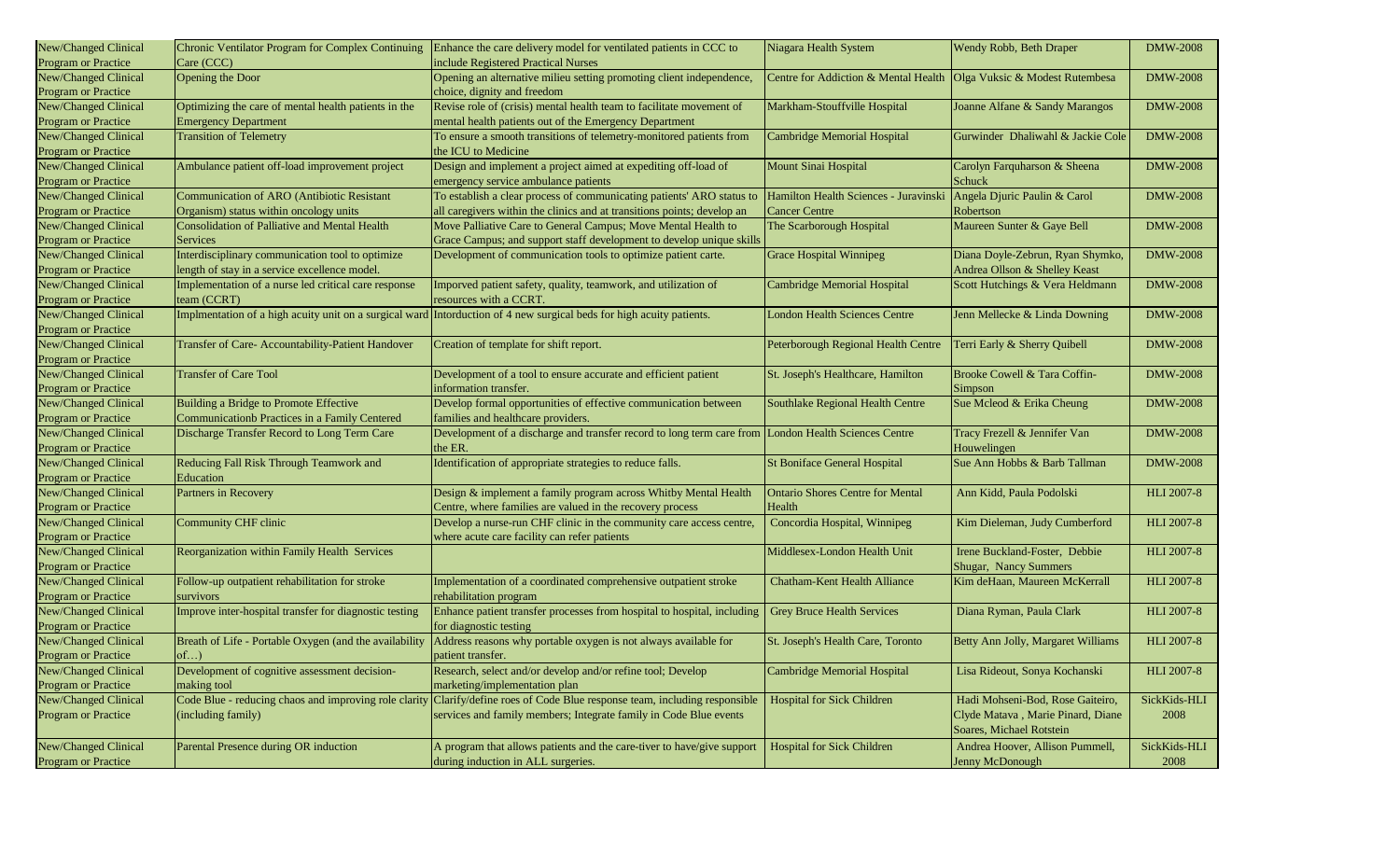| New/Changed Clinical       | Modeling outpatient physiotherapy services              | Investigate the use of linera programming tomaximize service                                                                 | Winnipeg Regional Health Authority      | Carrie Fuehm, Neil MacCutcheon    | HLI 2008-9         |
|----------------------------|---------------------------------------------------------|------------------------------------------------------------------------------------------------------------------------------|-----------------------------------------|-----------------------------------|--------------------|
| Program or Practice        |                                                         | efficiency (patients seen per day) subject to the constraints of the                                                         |                                         |                                   |                    |
|                            |                                                         | operating environment of the outpatient physiotherapy department                                                             |                                         |                                   |                    |
| New/Changed Clinical       | An allocation matrix for OT/PT acute care inpatient     | Identification of current OT/PT acute care inpatient resources at multi-                                                     | <b>Sudbury Regional Hospital</b>        | Sharmaine St. Denis, Shannon      | HLI 2008-9         |
| Program or Practice        | staffing at HRSRH (one site)                            | siste organizaiton, and provision of recommendations for appropriate                                                         |                                         | Gouchie                           |                    |
|                            |                                                         | allocation of such resources at single-site facility                                                                         |                                         |                                   |                    |
| New/Changed Clinical       | Improving patient/family satisfaction with the ER       | Conduct environmental scan to determine current barriers; work with                                                          | Concordia Hospital, Winnipeg            | Gloria Dixon, Kathleen R-Boschman | <b>HLI 2008-9</b>  |
| Program or Practice        | experience at Concordia Hospital                        | ER staff to identify how can successfully overcome barriers; develop                                                         |                                         |                                   |                    |
|                            |                                                         | & implement education sessions to implement solutions                                                                        |                                         |                                   |                    |
|                            |                                                         |                                                                                                                              |                                         |                                   |                    |
| New/Changed Clinical       | <b>Launching LEAN</b>                                   | Create a vision of LEAN in the organization                                                                                  | Collingwood General & Marine            | Linda MacLeod, Lisa Nicol         | HLI 2008-9         |
| Program or Practice        |                                                         |                                                                                                                              | Hospital                                |                                   |                    |
| New/Changed Clinical       | The 3 Rs: Respect, Responsibility, Risk and             | Multifaceted roll-out of new policies addressing patient illicit drug use                                                    | Royal Ottawa Mental Health Centre       | Alison Middlesex, Karen Poole     | HLI 2008-9         |
| Program or Practice        | understanding the ROMHC Drug Policies                   | in the hospital - to staff $\&$ patients                                                                                     |                                         |                                   |                    |
| New/Changed Clinical       | Treatment Transitions Documents (Child &                | Create a standardized discharge document/form and standardize                                                                | Mantioba Adolescent Treatment           | Jaye Miles, Mary Beth Dunning     | <b>HLI 2008-9</b>  |
| Program or Practice        | Adolescent)                                             | recipients of the information                                                                                                | Centre (MATC)                           |                                   |                    |
| New/Changed Clinical       | Enhancing capacity of staff to care for patients with   | Develop a toolkit to assist healthcare professionals to better assess and                                                    | <b>Ontario Shores Centre for Mental</b> | Elaine Widgett, Anastasia Kalim,  | <b>HLI 2008-9</b>  |
| Program or Practice        | concurrent disorders                                    | treat patients who are substance abusers, in addition to treating their                                                      | Health                                  | Jennifer Gardner                  |                    |
|                            |                                                         | psychiatric diagnosis                                                                                                        |                                         |                                   |                    |
| New/Changed Clinical       | Build skills of staff to recognize client's perspective | Educational modules, training initiatives, evaluation & review                                                               | <b>Sudbury Regional Hospital</b>        | Lise Chamberlain, Maureen O'Hare- | HLI 2008-9         |
| Program or Practice        | with concurrent disorders                               |                                                                                                                              |                                         | Nebre                             |                    |
| New/Changed Clinical       | Initial assessment tool                                 | Develop a standardized assessment tool for Recreation Therapists and                                                         | <b>Cambridge Memorial Hospital</b>      | Theresa Milani, Tracy Forshaw     | HLI 2008-9         |
| Program or Practice        |                                                         | Kinesiologists to utilize                                                                                                    |                                         |                                   |                    |
| New/Changed Clinical       | Refine the Occupational Therapy services to personal    | To enhance the OT service delivery to residents in personal and                                                              | Deer Lodge Centre, Winnipeg             | Diane Rawluk, Cheryl Lebleu       | HLI 2008-9         |
| Program or Practice        | care                                                    | chronic care at Deer Lodge Centre, Winnipeg                                                                                  |                                         |                                   |                    |
| New/Changed Clinical       | Toronto Publich Health (TPH) Healthy Babies,            | A collaborative initiative between the HBHC and TB divisions to                                                              | <b>Toronto Public Health</b>            | Ann Liddy, Adrian Sebastian       | <b>HLI 2008-9</b>  |
| Program or Practice        | Healthy Children (HBHC) and Tuberculosis (TB)           | improve service delivery integration for clients considered to be at risk                                                    |                                         |                                   |                    |
|                            | Collaboration 2008-2009                                 |                                                                                                                              |                                         |                                   |                    |
| New/Changed Clinical       | Least restaint in mental health                         | Develop a least restraint philosophy that trnnscends into a least                                                            | <b>Ontario Shores Centre for Mental</b> | Cynthia Hearne, Julie Paradis     | HLI 2008-9         |
| Program or Practice        |                                                         | restraint environment                                                                                                        | Health                                  |                                   |                    |
| New/Changed Clinical       |                                                         | PULSE - People Using Lifestyle Strategies Effectively Implement a process so that clients can identify their modifiable risk | <b>Sudbury Regional Hospital</b>        | Anne Phillips, Kerry Charuk       | <b>HLI 2008-9</b>  |
| Program or Practice        |                                                         | factors for heart disease and learn goal setting strategies to make                                                          |                                         |                                   |                    |
|                            |                                                         | lifestyle changes                                                                                                            |                                         |                                   |                    |
| New/Changed Clinical       | Bridging the way: Developing transition (with the       | Pilot the transfer process of RA patients moving from the pediatric                                                          | <b>Winnipeg Health Sciences Centre</b>  | Tanya Welsh, Regan Speaker        | <b>HLI 2008-9</b>  |
| <b>Program or Practice</b> | patients) from the paediatric system to the adult       | system to the adult system: conduct an assessment of patient's needs;                                                        |                                         |                                   |                    |
|                            | system for Rheumatoid Arthritis (RA) patients           | develop an implementation plan in partnership with the patient;                                                              |                                         |                                   |                    |
|                            |                                                         | measure satisfaction                                                                                                         |                                         |                                   |                    |
| New/Changed Clinical       | Right Time, Right Place, Right Person; Basic            | Implement a database to triage diabetic education to community                                                               | St. Michael's Hospital                  | Jacqueline Chen & Trixie Williams | DWNHLI 2009        |
| Program or Practice        | Diabetes education triaged to community partners        | partners within our catchment area                                                                                           |                                         |                                   |                    |
| New/Changed Clinical       | Clinically appropriate, effective, patient care cardiac | Identify & assemble key information required to support decision-                                                            | <b>Hamilton Health Sciences Centre</b>  | Ari Collerman & Erlene Seaborne   | DWNHLI 2009        |
| Program or Practice        | monitoring                                              | making relative to cardiac monitoring in a new building                                                                      |                                         |                                   |                    |
| New/Changed Clinical       | (Mechanical) Restraint-free environment in forensic     | Implement a (mechanical) restraint-free environment in a (minimum                                                            | <b>Ontario Shores Centre for Mental</b> | Sheila Gallagher & Kim Cearns     | DWNHLI 2009        |
| Program or Practice        | care                                                    | and medium level)forensic mental health unit                                                                                 | Health                                  |                                   |                    |
|                            |                                                         |                                                                                                                              |                                         |                                   |                    |
| New/Changed Clinical       | Smoking, health & healing                               | Implement an interdisciplinary approach to smoking cessation for                                                             | Royal Ottawa Mental Health Centre       | Raluca Groholschi & Lisa-Marie    | DWNHLI 2009        |
| Program or Practice        |                                                         | inpatients suffering from a mental illness                                                                                   |                                         | Burka                             |                    |
| New/Changed Clinical       | Effective implementation of a least restraint policy    | Modify & implement a least restraint policy that is consistent with the                                                      | <b>Grand River Hospital</b>             | Joy Bevan, Kren Conway & Heather  | DWNHLI 2009        |
| Program or Practice        |                                                         |                                                                                                                              |                                         | <b>Camass</b>                     |                    |
| New/Changed Clinical       | Preparing staff for change to a Schedule 1 Facility     | Establish an environment on an inpatient mental health unit that will                                                        | <b>Cambridge Memorial Hospital</b>      | Julie Deruytter & Karen Anderson  | <b>DWNHLI 2009</b> |
| Program or Practice        |                                                         | prepare staff for becoming a Schedule 1 facility                                                                             |                                         | Keith                             |                    |
|                            |                                                         |                                                                                                                              |                                         |                                   |                    |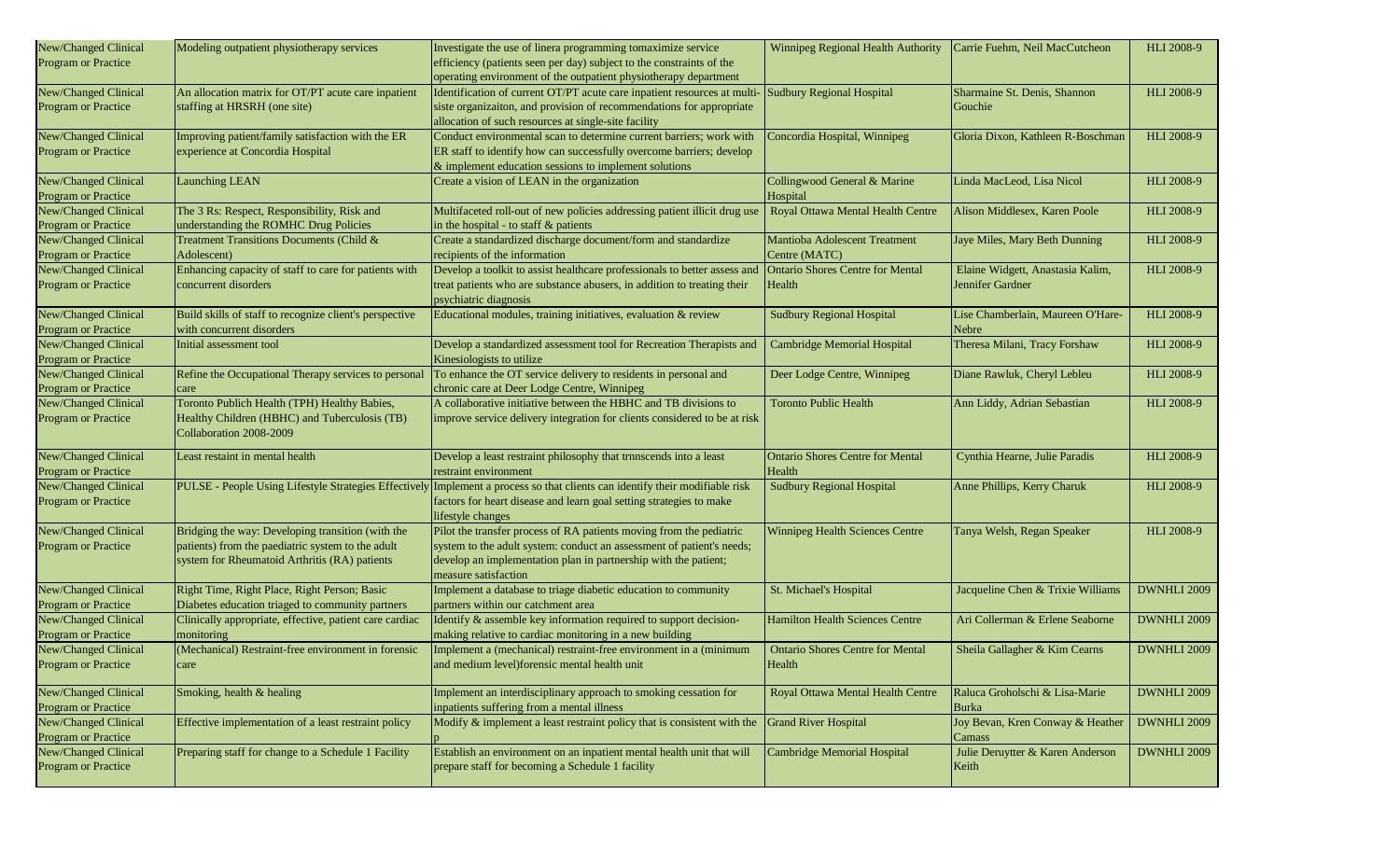| New/Changed Clinical                               | Improving multiddisciplinary communication,                                      | Implement a daily goals worksheet for use during multidisciplinary                                                                                                         | St. Joseph's Health Care, Hamilton       | Lily Waugh & Angela Greiter         | DWNHLI 2009        |
|----------------------------------------------------|----------------------------------------------------------------------------------|----------------------------------------------------------------------------------------------------------------------------------------------------------------------------|------------------------------------------|-------------------------------------|--------------------|
| Program or Practice                                | satisfaction & outcomes in the intensive care unit                               | rounds - to improve communication and standardization of the                                                                                                               |                                          |                                     |                    |
|                                                    | using a daily goals worksheet                                                    | approach to addressing patient care goals                                                                                                                                  |                                          |                                     |                    |
| New/Changed Clinical                               | Ensuring discharge transportation home                                           | Develop a process, tools & education to proactively assure that patients                                                                                                   | <b>London Health Sciences Centre</b>     | Heather Hern & Trish Fitzpatrick    | DWNHLI 2009        |
| Program or Practice                                |                                                                                  | have appropriate transportation leaving LHSC                                                                                                                               |                                          |                                     |                    |
| New/Changed Clinical                               | Redevelopment & integration of critical care services                            | Plan for 'Access to Best Care' (corporate initiative) while                                                                                                                | Deer Lodge Centre, Winnipeg              | Patricia Major & Dennis St. Laurent | DWNHLI 2009        |
| <b>Program or Practice</b>                         |                                                                                  | amalgamating adult critical care resources on one site                                                                                                                     |                                          |                                     |                    |
| New/Changed Clinical<br>Program or Practice        | Advancing patient safety initiatives                                             | Develop a patient safety forum to promote patient safety initiatives.<br>Goals: 1) improved staff involvement; 2) task forces to work on safety                            | <b>London Health Sciences Centre</b>     | R. Kohr; Jackie Crandall; Lori Hunt | DWNHLI 2009        |
|                                                    |                                                                                  | initiatives                                                                                                                                                                |                                          |                                     |                    |
| New/Changed Clinical                               | Standardized Roles & Responsibilities of the Triage                              | Define & 'standardize the roles & responsibilities of the ER triage                                                                                                        | Winnipeg Regional Health Authority       | Debbie McMahon, Karen Samson        | DMW & HLI          |
| Program or Practice                                | Nurse                                                                            | nurse throughout 8 Ers in Winnipeg                                                                                                                                         |                                          |                                     | Combined 2010      |
| New/Changed Clinical                               | Develop a self-care program for medicine inpatients                              | Patients admitted into hospital on medicine units with diabetes are                                                                                                        | <b>Chatham-Kent Health Alliance</b>      | Lisa Shepley, Sherri Saunders       | DMW & HLI          |
| Program or Practice                                | with diabetes                                                                    | supported, educated and empowered to self-manage their disease in a<br>collaborative self and family centred approach                                                      |                                          |                                     | Combined 2010      |
| New/Changed Clinical                               | One Moment in Time                                                               | Hourly patient rounds to include nurses & other clinical staff, checking St Joseph's Health Care, Hamilton                                                                 |                                          | Deb Langlois, Joy Clarke            | DMW & HLI          |
| Program or Practice                                |                                                                                  | in on paitnets every hour around the clock                                                                                                                                 |                                          |                                     | Combined 2010      |
| New/Changed Clinical                               | Efficiently & safely Every single med                                            | Process mapping and LEAN methodology to imrpove medication                                                                                                                 | Peterborough Regional Health Centre      | Liz Hawthorne, Jude Handley         | DMW & HLI          |
| Program or Practice                                |                                                                                  | withdrawal, trnsportation and administration                                                                                                                               |                                          |                                     | Combined 2010      |
| New/Changed Clinical                               | Footcare Management in First Nations Communities:                                | Implement a foot care management education program to nurses                                                                                                               | First Nations Inuit Health Branch        | Cheryl Brace-Beaudry, Robin Cooper  | DMW & HLI          |
| Program or Practice                                | Alternate approach to education program delivery                                 | working in Home Care.                                                                                                                                                      | (Alberta)                                |                                     | Combined 2010      |
| New/Changed Clinical                               | Patient Report for Transfer (PRT)                                                | Develop a communication tool for patient report between ER and                                                                                                             | <b>Grace Hospital Winnipeg</b>           | Laurie Leslie, Jennifer Cumsty      | DMW & HLI          |
| Program or Practice                                |                                                                                  | inpatient units prior to transfer of care                                                                                                                                  |                                          |                                     | Combined 2010      |
| New/Changed Clinical                               | Scheduled Rounding - A Fall Prevention Strategy                                  | Scheduled rounds to check on the needs of residents within domains                                                                                                         | Deer Lodge Centre, Winnipeg              | Daryl Dyck, Joyse Harmacy           | DMW & HLI          |
| Program or Practice                                |                                                                                  | specific to LTC residents                                                                                                                                                  |                                          |                                     | Combined 2010      |
| New/Changed Clinical                               | <b>ABC</b> Retention/Transition                                                  | Develop a transition plan for staff in closing of adult inpatient unit and Hamilton Health Sciences                                                                        |                                          | Kim Bryanton, Cheryl Bertrand       | DMW & HLI          |
| Program or Practice                                |                                                                                  | maoving beds to other sites of HHS, with ultimate goal of staff<br>retention                                                                                               |                                          |                                     | Combined 2010      |
| New/Changed Clinical                               | Patient follow=up post surgical procedure                                        | With consent, a post-op day surgery patient receives a follow-up phone Collingwood General & Marine                                                                        |                                          | Sadie Nixon, Karen Redpath          | DMW & HLI          |
| Program or Practice                                |                                                                                  | call from a trained volutneer regarding patient satisfaction &<br>experience                                                                                               | Hospital                                 |                                     | Combined 2010      |
| New/Changed Clinical                               | <b>Two Patient Identifiers</b>                                                   | Utilization of two patient identifiers for accurate identificaiton prior to                                                                                                | Peterborough Regional Health Centre      | Lisa McConkey, Sue Dunford          | DWNHLI 2011        |
| Program or Practice                                |                                                                                  | delivery of any health cares service or treatment - to minimize risk and<br>provide safe care                                                                              |                                          |                                     |                    |
| New/Changed Clinical<br>Program or Practice        | Healthy Bowels, Happy People                                                     | Develop facility-wide program to ensure consistent bowel care is<br>provided by nursing staff                                                                              | Collingwood General & Marine<br>Hospital | Debbie Ball, Jennifer Meesters      | DWNHLI 2011        |
| New/Changed Clinical<br>Program or Practice        | <b>Transfer of Care</b>                                                          | Assess & evaluate the current shift transfer of nursing care processes,<br>recommend & implement new & improved processes                                                  | <b>Sudbury Regional Hospital</b>         | Aimee Stinson, Judy Garbutt         | DWNHLI 2011        |
| New/Changed Clinical<br><b>Program or Practice</b> | Role of Fall Risk Management in Decreasing<br><b>Emergency Department Burden</b> | Develop a program which would allow for follow-up of community<br>dwelling older adults who have presented to the Emergency<br>department with a fall or fall risk factors | <b>Grace Hospital Winnipeg</b>           | Andrea Thiessen, Maggie Wallin      | DWNHLI 2011        |
| New/Changed Clinical                               | Building the Plan: Specialized Services for Older                                | Develop a plan to transitions the agency to a specialized service                                                                                                          | Age & Opportunity, Manitoba              | Amanda Macrae, Stacey Miller        | DWNHLI 2011        |
| <b>Program or Practice</b>                         | Manitobans                                                                       | provider for older Manitobans                                                                                                                                              |                                          |                                     |                    |
| New/Changed Clinical                               | Medication Administration/IV Fluid Safety                                        | 4 month data collection re: medication & IV fluid problems, analysis                                                                                                       | Deer Lodge Centre, Winnipeg              | Kusum Chhibba, Leanne Greig         | <b>DWNHLI 2011</b> |
| Program or Practice                                |                                                                                  | & sharing of data; identification of opportunities                                                                                                                         |                                          |                                     |                    |
| New/Changed Clinical                               |                                                                                  | Guide to Care & services for patients & families while Develop a patient & family resource guide to enhance patient                                                        | <b>Grace Hospital Winnipeg</b>           | Leslie Frye, Noreen Shirtliff       | <b>DWNHLI 2011</b> |
| Program or Practice                                | at the Grace Hospital                                                            | experience through sharing information related to care & services<br>provided at the hospital                                                                              |                                          |                                     |                    |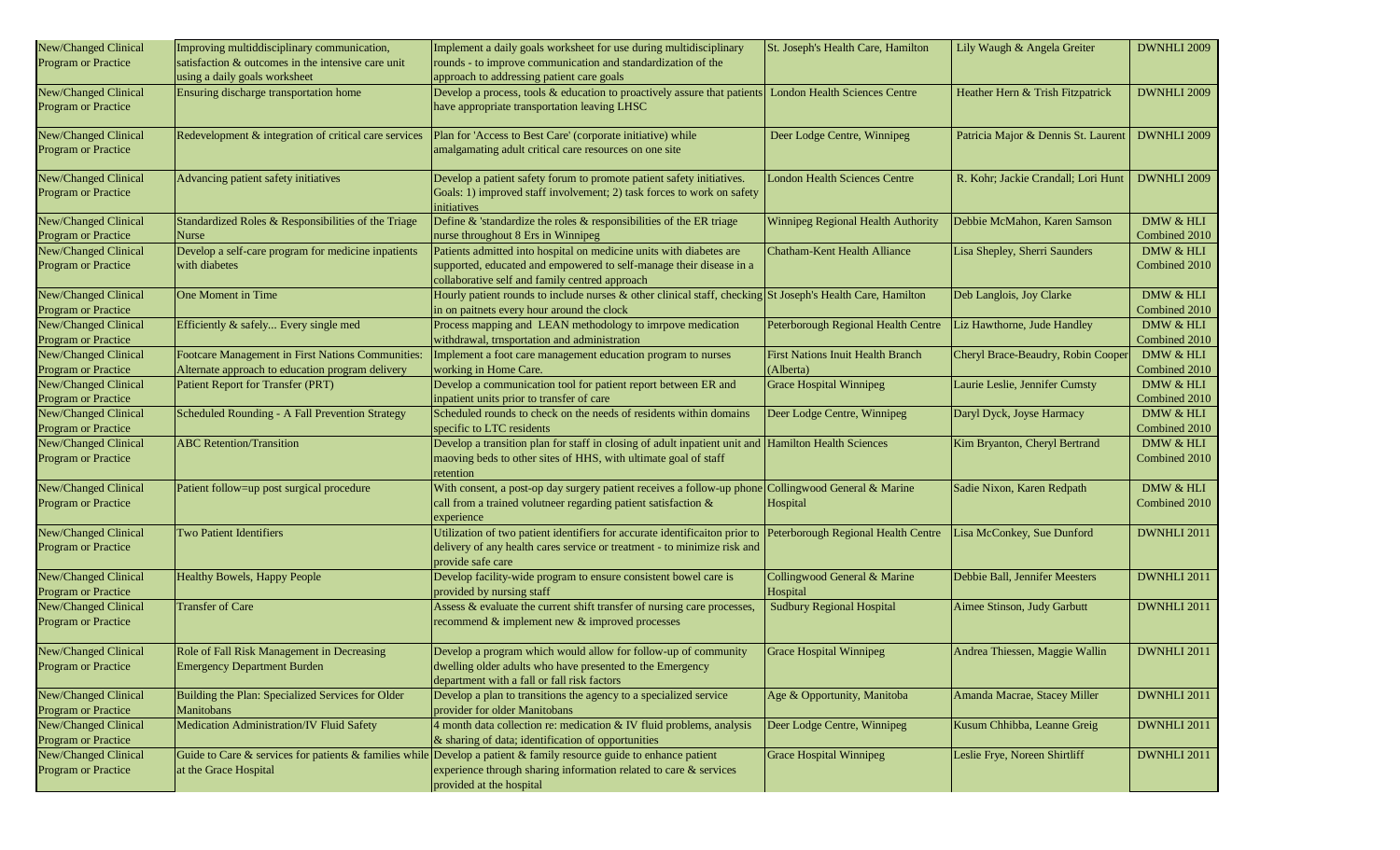| New/Changed Clinical<br>Program or Practice        | You CAN get there from here!                                                                      | Implement a patient transfer process from emergency department to in-<br>patient unit                                                                                                                                                                                                                                | <b>Sudbury Regional Hospital</b>                            | Lisa Grace, Crystal Pitfield                                                     | DWNHLI 2011        |
|----------------------------------------------------|---------------------------------------------------------------------------------------------------|----------------------------------------------------------------------------------------------------------------------------------------------------------------------------------------------------------------------------------------------------------------------------------------------------------------------|-------------------------------------------------------------|----------------------------------------------------------------------------------|--------------------|
| New/Changed Clinical<br><b>Program or Practice</b> | Bridging the diabetes care gap in in-patient diabetes<br>management                               | Optimizing management of inpatient with diabetes in an acute care<br>hospital, through an interdisciplinary team                                                                                                                                                                                                     | <b>Grace Hospital Winnipeg</b>                              | Joanne McKay, Bnnie Clark                                                        | DWNHLI 2011        |
| New/Changed Clinical<br>Program or Practice        | GET UP & GO: Strategic plan to promote patient<br>functional independence                         | Interprofessional team will work together to enhance increase<br>functional independence through education, communication &<br>standardized patient lift program                                                                                                                                                     | Niagara Health System                                       | Celia Aiello, Craig Sutton                                                       | DWNHLI 2011        |
| New/Changed Clinical<br>Program or Practice        | Supporting the clinical needs of acute hepatobiliary<br>and colorectal surgical services patients | Evaluate the effectiveness of the 3-bed observational unit developed<br>within the acute care surgical ward                                                                                                                                                                                                          | <b>Hamilton Health Sciences Centre -</b><br>Juravinski Site | Marg Deacon, Karen Robinson                                                      | DWNHLI 2011        |
| New/Changed Clinical<br>Program or Practice        | Antimicrobial stewardship program (ASP)                                                           | Develop an ASP which aims to promote judicious use of anti-<br>infectives and minimizes adverse consequences; Establish clinician<br>ownership of their role in ASP                                                                                                                                                  | <b>Hamilton Health Sciences Centre</b>                      | Annie Brooks, Melani Sung                                                        | DWNHLI 2011        |
| New/Changed Clinical<br>Program or Practice        | <b>COPD Readmission Avoidance</b>                                                                 | Using a systems approach to decrease COPD-related ED visits and<br>hospital admissions                                                                                                                                                                                                                               | <b>Grey Bruce Health Services</b>                           | Graham Fry, Robin Dykeman                                                        | DWNHLI 2011        |
| New/Changed Clinical<br>Program or Practice        | Enhanced communication of patient clinical changes                                                | Effective communication strategies when patient condition changes-<br><b>SBAR</b>                                                                                                                                                                                                                                    | Health Science Centre, Winnipeg                             | Louise Cameron, Deb Melanson                                                     | DWNHLI 2012        |
| New/Changed Clinical<br>Program or Practice        | Optimizing the Role of the Front-Line Nurse in<br><b>Transition Discharge Planning</b>            | To clearly define the role and required competencies of the front-line<br>nurse in transition (discharge) planning                                                                                                                                                                                                   | Winnipeg Regional Health Authority                          | Mary Anne Lynch, Krista Williams                                                 | DWNHLI 2012        |
| New/Changed Clinical<br><b>Program or Practice</b> | <b>Education of Joint Arthroplasty Patients</b>                                                   | Pre-admission to discharge: A comprehensive approach to education<br>for total hip and knee arthroplasty patients                                                                                                                                                                                                    | <b>Health Sciences North- Sudbury</b>                       | Suzanne Harvey, Elizabeth Lacelle                                                | <b>DWNHLI 2012</b> |
| New/Changed Clinical<br>Program or Practice        | Promoting Continence, Reducing Risk in the<br><b>Hospitalized Elderly</b>                         | Promoting urinary continence in patients 65 years and over.<br>Supporting and implementing best practices to reduce catheter days<br>and promote prompted voiding                                                                                                                                                    | Ross Memorial Hospital-Lindsay                              | Jodi Dunn, Marsha Coombs                                                         | <b>DWNHLI 2012</b> |
| New/Changed Clinical<br>Program or Practice        | Same Day Discharge PCI                                                                            | Developing policy and procedure for same-day discharge PCI                                                                                                                                                                                                                                                           | <b>Health Sciences North- Sudbury</b>                       | Julie Ryan, Colleen Kennedy                                                      | <b>DWNHLI 2012</b> |
| New/Changed Clinical<br>Program or Practice        | Early Mobilization of Critical Care Patients                                                      | Introduce early and safe mobilization of adult critical care patients                                                                                                                                                                                                                                                | Hamilton Health Sciences- Juravinski<br>Site                | Angela Banjar, Gemeni Ved                                                        | DWNHLI 2012        |
| New/Changed Clinical<br><b>Program or Practice</b> | Identify Inconsistencies in the Discharge Planning<br>Process and Create Standard work for PFC's  | To create standard work for PFC and to create an assessment tool for<br>initial assessment                                                                                                                                                                                                                           | Markham-Stouffville Hospital                                | Maria Easow, Munira Thayani                                                      | DWNHLI 2012        |
| New/Changed Clinical<br>Program or Practice        | Antimicrobial Stewardship                                                                         | Address antimicrobial misuse in an effort to combat antimicrobial<br>resistance                                                                                                                                                                                                                                      | Lake of the Woods District Hospital                         | Lynn Ronnebeck, Tracy Stasiuk                                                    | DWNHLI 2012        |
| New/Changed Clinical<br>Program or Practice        | Life With My New Lungs                                                                            | To transition patients requiring chronic mechanical ventilation from<br>the intensive care unit to a medical unit with a view to optimizing<br>living with new restrictions                                                                                                                                          | Hotel Dieu Grace Hospital- Windsor                          | Michael Dame, Peggy Oldfield                                                     | DWNHLI 2012        |
| New/Changed Clinical<br>Program or Practice        | Safe for Patients Safe for Staff                                                                  | To improve communication between ER and DI staff in regards to<br>patients requiring infection control precautions                                                                                                                                                                                                   | Concordia Hospital, Winnipeg                                |                                                                                  | DWNHLI 2012        |
| New/Changed Clinical<br><b>Program or Practice</b> | Integrating Services for a Community of Clients                                                   | To pilot an integrated service delivery team. Services will include<br>nursing, rehabilitation, and personal support                                                                                                                                                                                                 | <b>VHA Home Healthcare</b>                                  | Vicki MacCallum, Carey Lucki,<br>Olivia Mabborang, Caroline Hunter               | DWNHLI 2012        |
| New/Changed Clinical<br>Program or Practice        | <b>Communication Stars</b>                                                                        | To use SBAR tool for handover communication as a pilot on the<br>Wingham inpatient unit by February 2013                                                                                                                                                                                                             | <b>Listowel Wingham Hospital Alliance</b>                   | Arlene Lanting, Sandra Albrecht                                                  | <b>DWNHLI 2012</b> |
| New/Changed Clinical<br>Program or Practice        | Nursing Skills Mix Partnerships-Building the Bridge<br>for a Model of Care Care Delivery Project  | Using the three factor framework and the CNO standards to create<br>framework for patient assignment for registered staff working in a<br>mental health setting so that assignments change based on acuity of<br>patient care needs                                                                                  | Royal Ottawa Health Care Group                              | Vicki McMurdo, Healther Masson,<br>Lou Donais, Carol Anne Cumming,<br>Laina Jack | DWNHLI 2012        |
| New/Changed Clinical<br>Program or Practice        | Early Mobilization of the Critically Ill Patient                                                  | The WRHA ABCDE protocol: A- Awaken patient using spontaneous<br>awakening trials, B- perform daily spontaneous breathting trials, C-<br>coordinated with choice of effective analgesia, sedation, and delirium<br>treatment, D- delirium avoidance, recognition and treatment, E- early<br>mobilization and exercise | <b>Grace Hospital Winnipeg</b>                              | Allison Blazek, Trudy Nernberg                                                   | DWNHLI 2012        |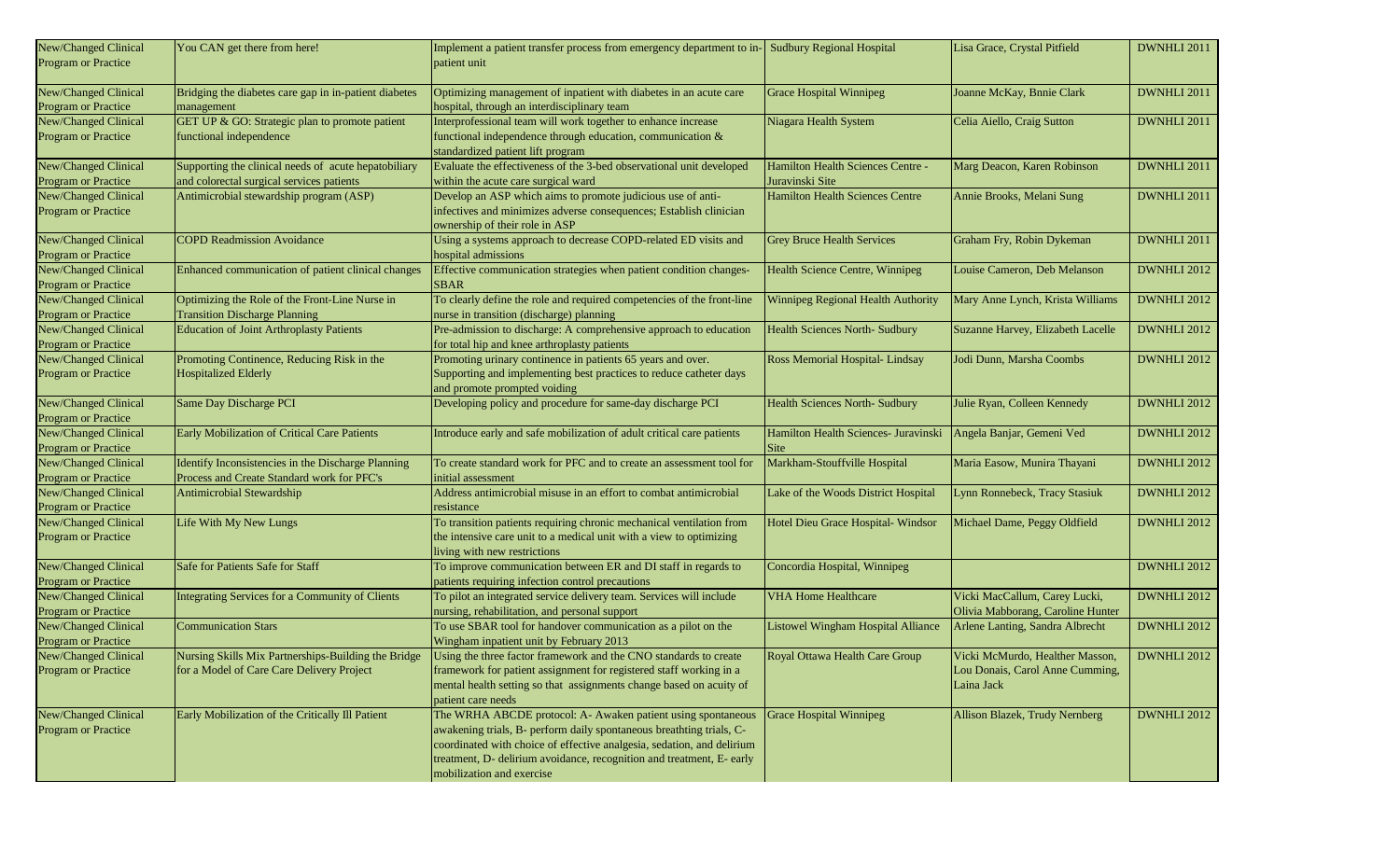| New/Changed Clinical       | Integrated Pregnancy Continuum of Care                  | Development of a pathway for care that allows families to access        | Sioux Lookout Meno Ya Win Health   | Sue Anderson, Heather Fukushima | <b>DWNHLI 2012</b> |
|----------------------------|---------------------------------------------------------|-------------------------------------------------------------------------|------------------------------------|---------------------------------|--------------------|
| <b>Program or Practice</b> |                                                         | service at anytime during the prenatal, antenatal, and postnatal period | Centre                             |                                 |                    |
| New/Changed Clinical       | Stop the Sticking                                       | To decrease the number of unnecessary needle sticks related to blood    | Winnipeg Regional Health Authority | Heather Lytwyn, Barb Kuehrig    | <b>DWNHLI 2012</b> |
| <b>Program or Practice</b> |                                                         | work during patient hospital stay by allowing nursing staff to access   | and Health Sciences Centre         |                                 |                    |
|                            |                                                         | saline locks for blood draws                                            |                                    |                                 |                    |
| New/Changed Clinical       | Enhancement of Critical Care services and capacity      | Implement the Ottawa Hospital's Critical Care Response training         | <b>Cornwall Community Hospital</b> | Ginette Ferguson, Michael Kroon | <b>DWNHLI 2012</b> |
| <b>Program or Practice</b> | with strengthened interfacility collaboration. (Process | $  (CCRT)$ for all nurses in CCU at Cornwall - thus increasing capacity |                                    |                                 |                    |
|                            | Improvement Project)                                    | $\&$ strengthening partnership with the Ottawa Hospital                 |                                    |                                 |                    |
| New/Changed Clinical       |                                                         |                                                                         |                                    |                                 |                    |
| <b>Program or Practice</b> |                                                         |                                                                         |                                    |                                 |                    |
| New/Changed Clinical       |                                                         |                                                                         |                                    |                                 |                    |
| <b>Program or Practice</b> |                                                         |                                                                         |                                    |                                 |                    |

| <b>Patient Flow</b> |                                                                             |                                                                                                                                                                                                                                                     |                                                            |                                                                        |                      |
|---------------------|-----------------------------------------------------------------------------|-----------------------------------------------------------------------------------------------------------------------------------------------------------------------------------------------------------------------------------------------------|------------------------------------------------------------|------------------------------------------------------------------------|----------------------|
| <b>Patient Flow</b> | Key indicators in managing and facilitating patient                         | Develop a tool to classify hospital patients into stages of urgency and<br>ctions needed to optimize patient care                                                                                                                                   | <b>Kingston General Hospital</b>                           | Andrea Keller & Tracy Fitzgerald                                       | <b>DMW-2008</b>      |
| <b>Patient Flow</b> | Emergency Department (ED) patient flow process<br>mapping                   | Conduct a diagnostic assessment of ED patient flow processes                                                                                                                                                                                        | South West Nova Scotia District<br><b>Health Authority</b> | Pamela Robichaud & Debbie Hill-<br>LeBlanc                             | <b>DMW-2008</b>      |
| <b>Patient Flow</b> | Key indicators in managing and facilitating patient<br>flow                 | To develop a tool that classifies the hospital into stages of urgency, and Kingston General Hospital<br>suggests actions to optimize patient care                                                                                                   |                                                            | Reg hart, Tom Hart, Tracy<br>Fitzgerald, Andrea Keller                 | <b>DMW-2008</b>      |
| <b>Patient Flow</b> | <b>Paved Patient Pathways</b>                                               | Project to ensure efficient patient flow in new outpatient centre.                                                                                                                                                                                  | <b>Grand River Hospital</b>                                | Michelle Wilhelm & Jane Huiskamp                                       | <b>DMW-2008</b>      |
| <b>Patient Flow</b> | 8th Avenue Connector                                                        | Waitlist support for clients transitioning from Urgent Mental Health to<br>Community Mental Health, through individualized mental health<br>intervention.                                                                                           | <b>Calgary Health Region</b>                               | Twila Orto, Cheryl Gardner                                             | <b>HLI 2007-8</b>    |
| <b>Patient Flow</b> | Transitioning patients from inpatient to outpatient<br>neonatology services | Develop a streamlined process for transitioning from inpatient to<br>outpatient neonatology services, with enhanced metrics. Develop joint<br>education process for NNFU & NICU staff to support families in the<br>process                         | The Hospital for Sick Children                             | Anne Marie Jewiss, Lesley                                              | <b>HLI 2007-8</b>    |
| <b>Patient Flow</b> | Successful integration back to community                                    | Develop a tool for discharge planning & medication reconciliation                                                                                                                                                                                   | Cambridge Memorial Hospital                                | Noela Vorsteveld, Kimberley Floyd                                      | <b>HLI 2007-8</b>    |
| <b>Patient Flow</b> | Clinical protocol for risk assessment & mitigation                          | Develop a risk assessment and mitigation tool for complex patient<br>discharges. Pilot protocol with two multi-disciplinary teams on acute<br>medical units in community hospitals                                                                  | Winnipeg Regional Health Authority                         | Marlene Stern, Sandra Loewen                                           | <b>HLI 2007-8</b>    |
| <b>Patient Flow</b> | Inpatient resource alignment                                                | Implement the process, change maangement and organizational<br>improvement strategies that support alignment of inpatient staff<br>resources & facilitate inpatient admissions/transfers in unit                                                    | Hospital for Sick Children                                 | Andrea Sepa, Margot Follett Rowe,<br>Colleen Peskun, Jane owes Ciordas | SickKids-HLI<br>2008 |
| <b>Patient Flow</b> | Driving to Discharge                                                        | Develop & implement a visual tool to trigger all te4am members to<br>each discharge goals                                                                                                                                                           | <b>Hospital for Sick Children</b>                          | Alistair Hodinott, Catherine<br>Hebbard, Clare Barford                 | SickKids-HLI<br>2008 |
| <b>Patient Flow</b> | for patients with diabetes                                                  | Innovative strategies for improving discharge planning Develop a method for facilitating discharge of patients with diabetes,<br>encompassing: admission, assessment, education of staff, patients &<br>families, discharge plan and documentation. | <b>Hamilton Health Sciences Centre</b>                     | Carol Chagnon & Bo Fusesk                                              | DWNHLI 2009          |
| <b>Patient Flow</b> | Development of entrance criteria for integrated<br>discharge planning unit  | Use established hospital categories of client complexity to determine<br>eligibility for the Integrated Discharge Planning Unit                                                                                                                     | Winnipeg Regional Health Authority                         | Pat Younger & Carolyn Blieske                                          | DWNHLI 2009          |
| <b>Patient Flow</b> | Review of discharge planning rounds                                         | Review discharge planning rounds in order to make recommendations<br>to enhance planning for patients, which will result in improved patient<br>flow                                                                                                | Grace Hospital, Winnipeg                                   | Gale Pearson & Marie McKie                                             | DWNHLI 2009          |
| <b>Patient Flow</b> | Welcome to our World - Facilitating a smooth<br>transition                  | Facilitate a smooth transitions throughout HSC - particularly critical<br>$care$ -> surgery -> discharge home                                                                                                                                       | <b>Winnipeg Health Sciences Centre</b>                     | Asha Pereira & Jane Eason-Hamm                                         | DWNHLI 2009          |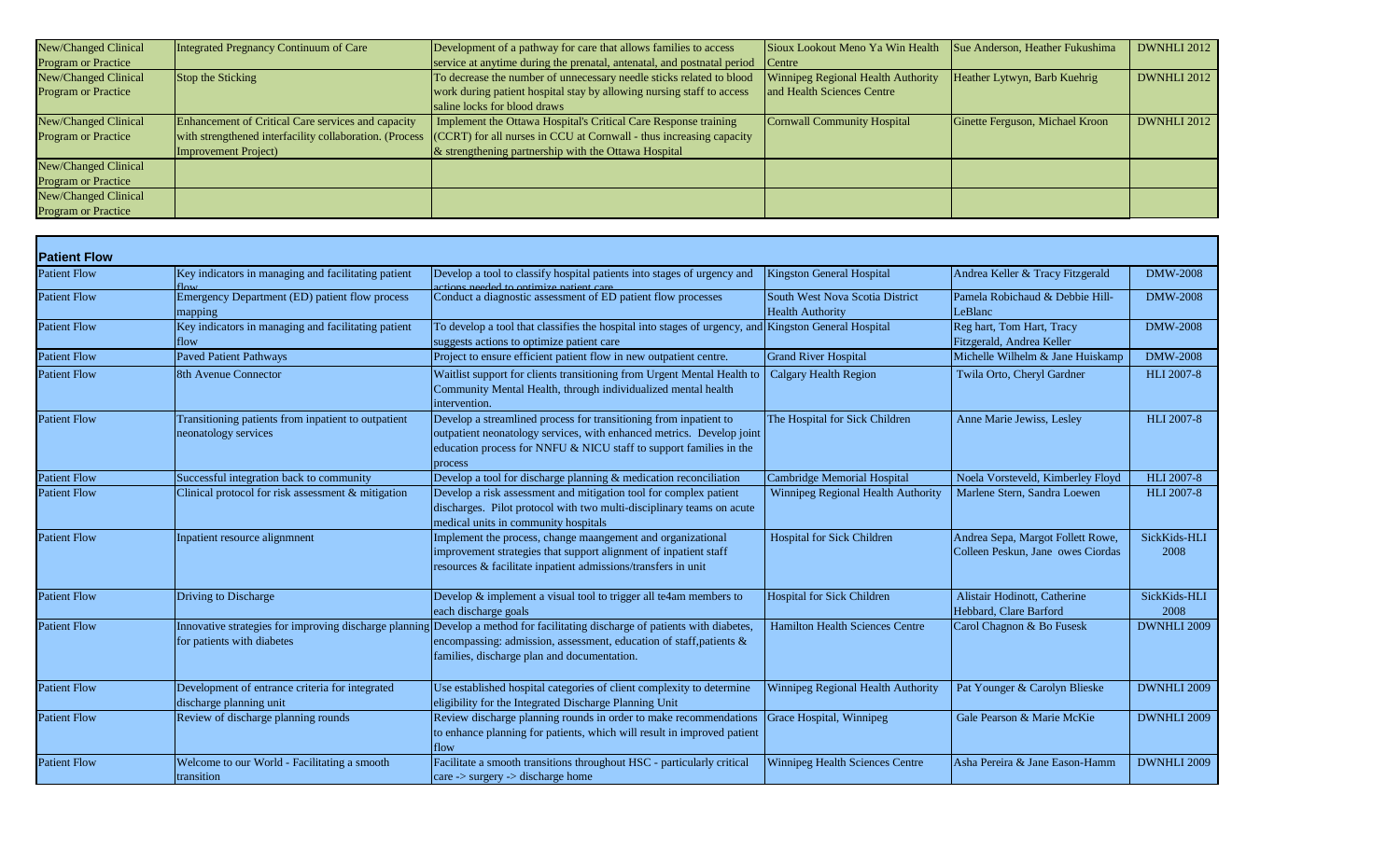| <b>Patient Flow</b>                                | Using utilization management tool to more accurately | Standardize & implement ways to identify homelessness barriers early                                                                                                                                                                      | <b>Winnipeg Health Sciences Centre</b>                                      | Kathy Hendrickson-Gracie & Stacie           | DWNHLI 2009       |
|----------------------------------------------------|------------------------------------------------------|-------------------------------------------------------------------------------------------------------------------------------------------------------------------------------------------------------------------------------------------|-----------------------------------------------------------------------------|---------------------------------------------|-------------------|
|                                                    | identify homelessness as a barrier to discharge      | on, in order to facilitate more efficient discharge                                                                                                                                                                                       |                                                                             | Karlowsky                                   |                   |
| <b>Patient Flow</b>                                | Surgical Access Made Easy (S.A.M.E.)                 | Standardize approach to accessing all surgical care                                                                                                                                                                                       | St Joseph's Health Care, Hamilton                                           | Kim Stephens Woods, Deanna<br><b>Brunet</b> | DWNHLI 2009       |
| <b>Patient Flow</b>                                | ICU/SDU Minor/moderate surge capacity plan           | Develop a plan which clearly identifies a minor and moderate surge<br>capacity plan and the steps to take to safely care for ICU &SDU<br>patients                                                                                         | Sudbury Regional Hospital                                                   | Tina Bloomfield                             | DWNHLI 2011       |
| <b>Patient Flow</b>                                | Easy access to health & social services in St James  | Provide increased oppportunity to request and access services: walk-in, Grace Hospital, Winnipeg<br>phone in or crisis/urgent in a more coordinated $&$ efficient manner                                                                  |                                                                             | Brbara Bolshaw-Dow, Rob Wilson              | DWNHLI 2011       |
| <b>Patient Flow</b>                                | CDU/ED Patient Flow New Project Initiative           | To improve patient flow out of the ED of admitted medical patients.                                                                                                                                                                       | Hamilton Health Sciences- Juravinski<br>Hospital                            | Carolyn Jones, Sarah Roy                    | DWNHLI 2012       |
| <b>Patient Flow</b>                                |                                                      |                                                                                                                                                                                                                                           |                                                                             |                                             |                   |
| <b>Patient Flow</b>                                |                                                      |                                                                                                                                                                                                                                           |                                                                             |                                             |                   |
|                                                    | <b>Community Development/Population Health</b>       |                                                                                                                                                                                                                                           |                                                                             |                                             |                   |
|                                                    |                                                      |                                                                                                                                                                                                                                           |                                                                             |                                             |                   |
| Community Development/<br><b>Population Health</b> | Community Grocery Tour                               | Launch a weekly grocery tour to teach people how to read labels and<br>make healthy choices                                                                                                                                               | First Nations & Inuit Health Branch<br>(High River Alberta)                 | Leonard Allen & Gina Halliwell              | <b>DMW-2008</b>   |
| Community Development/                             | Bridging the Gap: Developing strategies for working  | Develop & roll out a training module on within with children $\&$                                                                                                                                                                         | <b>Hospital for Sick Children</b>                                           | David Brownstone, Plezzie Benitez           | <b>HLI 2007-8</b> |
| <b>Population Health</b>                           | effectively with new Canadians accessing health care | families who are new to Canada, or from different cultures - to<br>increase ability to access services & supports                                                                                                                         |                                                                             |                                             |                   |
| Community Development/<br><b>Population Health</b> | Public Health Emergency Relief Plan                  | Develop a plan to reallocate health care resources of need during a<br>declared or local disaster                                                                                                                                         | <b>County of Lambton Community</b><br><b>Health Services Department</b>     | Charlene McMahon, Jeff Brooks               | DWNHLI 2011       |
| Community Development/<br><b>Population Health</b> |                                                      | Increase awareness in Chattankert of signs and symptoms of stroke<br>and increase timely access to care in collaboration with stroke<br>survivors by use of electronic patient education videos/tools on TV,<br>waiting rooms in ED, etc. | Chatham-Kent Health Alliance -<br><b>District Stroke Centre Chattankert</b> | Linda Butler, Sherry Sims                   | DWNHLI 2012       |
| Community Development/<br><b>Population Health</b> |                                                      |                                                                                                                                                                                                                                           |                                                                             |                                             |                   |
| Community Development/<br><b>Population Health</b> |                                                      |                                                                                                                                                                                                                                           |                                                                             |                                             |                   |
|                                                    |                                                      |                                                                                                                                                                                                                                           |                                                                             |                                             |                   |
|                                                    |                                                      | HEALTHY WORKPLACE - includes Values & Culture, Healthy Workplace, Orientation, Recruitment & Retention                                                                                                                                    |                                                                             |                                             |                   |
|                                                    | Title                                                | <b>Description</b>                                                                                                                                                                                                                        | Organization                                                                | <b>Project Owners</b>                       | <b>Institute</b>  |
|                                                    |                                                      |                                                                                                                                                                                                                                           |                                                                             |                                             |                   |
| <b>Values &amp; Culture</b>                        |                                                      |                                                                                                                                                                                                                                           |                                                                             |                                             |                   |
| Values & Culture                                   | <b>Inspiring A Quality Culture</b>                   | Coaching and mentoring plan: Culture of Quality inot daily practice                                                                                                                                                                       | <b>Hamilton Health Services</b>                                             | Lori MacCullouch & Roseanne<br>Zimmerman    | <b>DMW-2008</b>   |
| Values & Culture                                   | <b>Customer Service Training Initiative</b>          | Build a customer-focused training initiative for our facility                                                                                                                                                                             | Collingwood General & Marine<br>Hospital                                    | Martin Mazza, Jennifer Cornelisse           | <b>HLI</b> 2006-7 |
| Values & Culture                                   | Respectful workplace                                 | Develop a committee of staff/management/elders to empower our<br>organization to ensure staff feel safe, secure and supported physically,<br>emotionally, spiritually, intellectually in the workplace                                    | Carrier Sekani FAMily Services                                              | Marilyn Janzen, Dianna Evans                | HLI 2008-9        |
| Values & Culture                                   | the values of SOGH                                   | Identify core competencies required by all staff to live Identify and define competencies, describe what it would look like<br>(behaviours), and generate recommendations to operationalize it.                                           | Seven Oaks General Hospital                                                 | Monique Constant, Cathy Johnston            | <b>HLI 2008-9</b> |
| Values & Culture                                   | <b>Earning Respect Project</b>                       | Improve the culture of the ER by fostering a climate of respect for<br>ourselves, our teams & our patients                                                                                                                                | <b>London Health Sciences Centre</b>                                        | Karen Bondy & Cindy Langford                | DWNHLI 2009       |
| Values & Culture                                   | Protocol for Information Inspiration & Engagement    | Develop a protocol for strategic and effective communication and<br>engagement                                                                                                                                                            | Winnipeg Health Sciences Centre                                             | Anne-Marie Brown, Kat<br>Washchyshyn        | DWNHLI 2009       |
| Values & Culture                                   | Further our awareness of cultural diversity amonst   | Develop sensitivity and understanding of other ethnic groups amonst                                                                                                                                                                       | <b>Riverview Health Centre</b>                                              | Lucie Schlichter, Kelly Dutiaume            | DWNHLI 2010       |
|                                                    | staff at Riverview Health Centre                     | staff at RHC through a cultural awareness publicity campaign                                                                                                                                                                              |                                                                             |                                             |                   |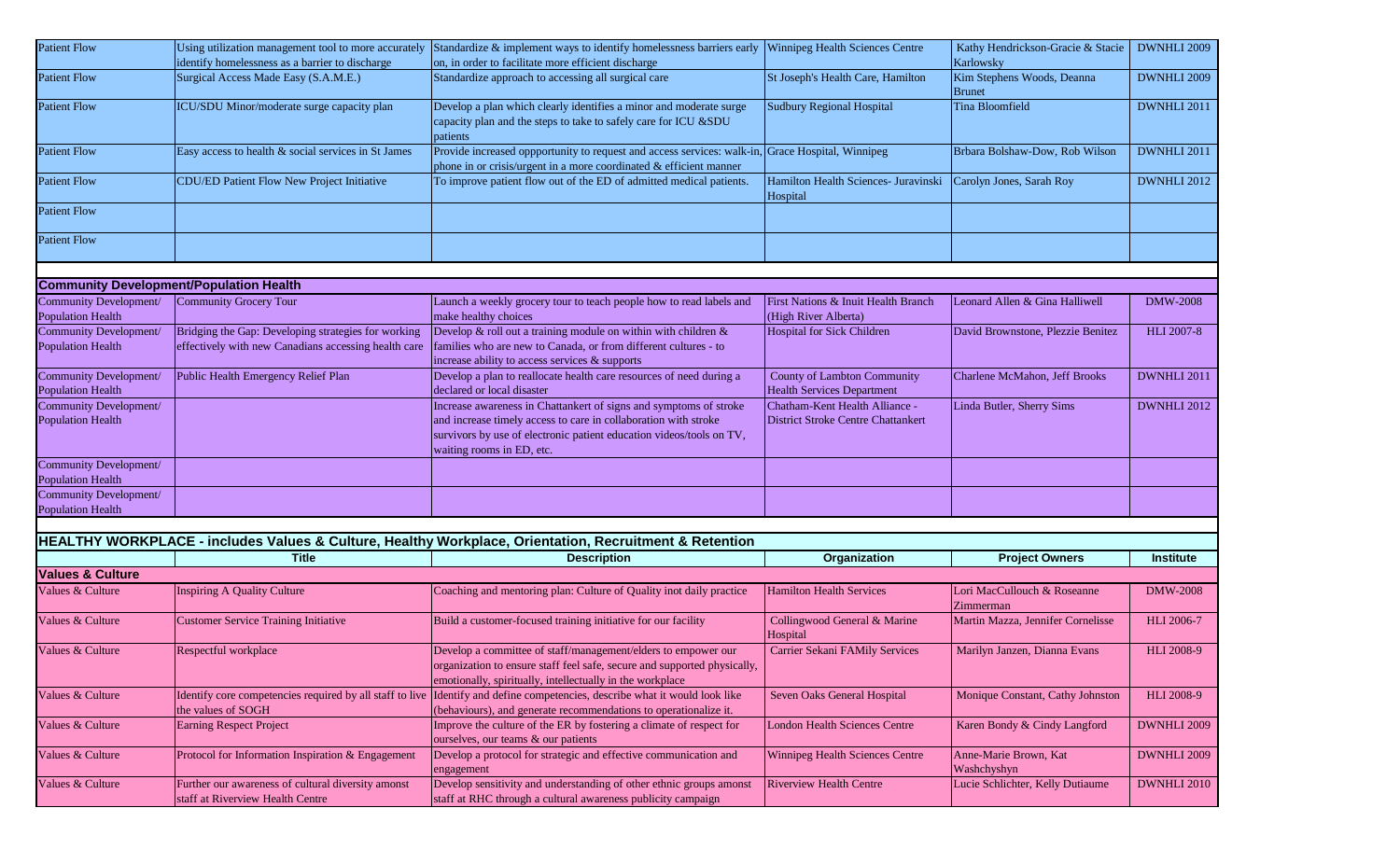| Values & Culture                             |                                                                                 | Developing Mindful practices to nurture $\&$ strengthen Cultivate leadership presence presence through mindfulness and | Centre de sante Saint Boniface &                                  | Lynne Jamault-Crocker, Micheline St. DWNHLI 2011 |                    |
|----------------------------------------------|---------------------------------------------------------------------------------|------------------------------------------------------------------------------------------------------------------------|-------------------------------------------------------------------|--------------------------------------------------|--------------------|
|                                              | cultures of compassion                                                          | mindful practices, to nurture $\&$ strengthen a culture of compassion                                                  | Catholic Health Corporation of                                    | Hilaire                                          |                    |
|                                              |                                                                                 |                                                                                                                        | Manitoba                                                          |                                                  |                    |
| Values & Culture                             | It's About People                                                               | To produce a multi-media presentation for staff on organizational                                                      | <b>Riverview Health Centre</b>                                    | Debbie Svaling, Kia Murray                       | DWNHLI 2012        |
|                                              |                                                                                 | values                                                                                                                 |                                                                   |                                                  |                    |
| Values & Culture                             |                                                                                 |                                                                                                                        |                                                                   |                                                  |                    |
| Values & Culture                             |                                                                                 |                                                                                                                        |                                                                   |                                                  |                    |
|                                              |                                                                                 |                                                                                                                        |                                                                   |                                                  |                    |
|                                              | <b>Healthy Workplaces / Quality of Work life</b>                                |                                                                                                                        |                                                                   |                                                  |                    |
| Healthy Workplaces /                         | Pilot project for engaging Hotel Dieu Hospital in a                             | Implement a minimum of 5 wellness strategies that have minimal cost                                                    | Hotel Dieu Hospital (Kingston)                                    | Kelly Youmans, Jennifer O'Neil                   | <b>DMW-2008</b>    |
| Quality of Work life                         | culture of wellness                                                             | (time, fiscal, human resources) $\&$ open discussions about wellness.                                                  |                                                                   |                                                  |                    |
| Healthy Workplaces /                         | Promoting a Positive Work Environment When                                      | Identify and implement strategies for front line teams during an over-                                                 | <b>London Health Sciences Centre</b>                              | Kit Wong & Heather Tales                         | <b>DMW-2008</b>    |
| <b>Quality of Work life</b>                  | Mandated to go over Census                                                      | census situation.                                                                                                      |                                                                   |                                                  |                    |
| Healthy Workplaces /                         | Building a Healthier Workplace Environment                                      | Initiative to foster support and decrease negativity through                                                           | <b>London Health Sciences Centre</b>                              | Marg Kooy & Trish Walker                         | <b>DMW-2008</b>    |
| <b>Quality of Work life</b>                  |                                                                                 | incorporation of LHSC's core values.                                                                                   |                                                                   |                                                  |                    |
| Healthy Workplaces /                         | Wellness and Mentorship for Managers                                            | Project to establish a support system using mentorship and team                                                        | <b>Kingston General Hospital</b>                                  | Maureen Charette, Wilma Cohrs,                   | <b>DMW-2008</b>    |
| <b>Quality of Work life</b>                  |                                                                                 | meetings promoting a structured wellness program.                                                                      |                                                                   | Christina Panopoules-Rowe, & Kelly               |                    |
|                                              |                                                                                 |                                                                                                                        |                                                                   | <b>Bodie</b>                                     |                    |
| <b>Healthy Workplace</b>                     | Building A Healthier Work Environment by                                        | Guideline development for life events and annual celebrations by a                                                     | <b>London Health Sciences Centre</b>                              | Joyce Shannon & Eileen deVeber                   | <b>DMW-2008</b>    |
|                                              | <b>Strengthening Social Relationships</b>                                       | social committee.                                                                                                      | <b>University Hospital</b>                                        |                                                  |                    |
| Healthy Workplaces /                         | Reward & Recognition Framework                                                  | Design a meaningful reward & recognition framework for our                                                             | Concordia Hospital, Winnipeg                                      | Brent Kreller, Alison Allard                     | <b>HLI 2007-8</b>  |
| Quality of Work life                         |                                                                                 | organization                                                                                                           |                                                                   |                                                  |                    |
| Healthy Workplaces /                         | Reward & Recognition Excellence                                                 | Review literature of best practices; Dialogue with staff. - to assess &                                                | <b>Seven Oaks Hospital</b>                                        | Eva Karpyza, Carol Deckert                       | <b>HLI 2007-8</b>  |
| Quality of Work life                         |                                                                                 | improve our reward & recognition program                                                                               |                                                                   |                                                  |                    |
| Healthy Workplaces /                         | Taking care of those who care                                                   | Create an environment that provides coping resiliency for health care                                                  | <b>Hospital for Sick Children</b>                                 | Nicky Brookes, Patti Rowe, Jen                   | SickKids-HLI       |
| Quality of Work life                         |                                                                                 | professionals, patients and parents at SickKids                                                                        |                                                                   | Schredel, Julie Keagan, Dana                     | 2008               |
| Healthy Workplaces /                         | Developing an education program to support staff in                             | How to handle the difficult situations that staff in termporary                                                        | Winnipeg Regional Health Authority;                               | Connie Newman (VGH), Eric                        | <b>HLI 2008-9</b>  |
| Quality of Work life                         | handling difficult conversations                                                | leadership roles routinely find themselves in                                                                          | Victoria General Hospital Winnipeg                                | <b>Bradley (WRHA)</b>                            |                    |
| Healthy Workplaces /                         | Creating a healthy & vibrant workplace framework                                | Develop and communicate the Hospital's commitment to a healthy                                                         | Markham-Stouffville Hospital                                      | Anne Kennie, Diane Purdy                         | <b>HLI 2008-9</b>  |
| Quality of Work life                         |                                                                                 | workplace. Develop an action plan to implement the Healthy                                                             |                                                                   |                                                  |                    |
| Healthy Workplaces /                         | Impact of job on personal life: Identifying &                                   | Meet with individual team members to explore/identify impacts of                                                       | <b>Sudbury Regional Hospital</b>                                  | Joanne Guizzo, Judy Latendre-                    | <b>HLI 2008-9</b>  |
|                                              | Improving the relationship                                                      | their jobs on their personal lives; Develop an action plan to resolve                                                  |                                                                   | Paquette                                         |                    |
| Quality of Work life<br>Healthy Workplaces / | Care for the Caregiver                                                          | Assist staff to be able to identify symptoms of caregiver/compassion                                                   | <b>London Health Sciences Centre</b>                              | Laurie Young & Janet Taylor                      | DWNHLI 2009        |
| Quality of Work life                         |                                                                                 | fatigue and available resources by 1) education sessions; 2) self-                                                     |                                                                   |                                                  |                    |
|                                              |                                                                                 | evaluation tool; 3) pamphlet with suggestions for help; 4) conference                                                  |                                                                   |                                                  |                    |
|                                              |                                                                                 | with experts in stress management/ burnout/ compassion fatigue                                                         |                                                                   |                                                  |                    |
| Healthy Workplaces /                         |                                                                                 | Two-part initiative: a) develop strategy for informing all staff of curent Kingston Hospitals                          |                                                                   | Donna Joyce & Marcy Mundt                        | DWNHLI 2009        |
| Quality of Work life                         |                                                                                 | program to create a safety program for staff who fear violence from an                                                 |                                                                   |                                                  |                    |
|                                              |                                                                                 | intimate partner; b) develop $\&$ implement a program to train staff $\&$                                              |                                                                   |                                                  |                    |
|                                              |                                                                                 | family in techniques of personal safety                                                                                |                                                                   |                                                  |                    |
| Healthy Workplaces /                         | Pathways to Wellness For you and your team                                      | Engaging staff in the process of determining the status of their own                                                   | Winnipeg Regional Health Authority Marion Cooper, Susan Stratford |                                                  | <b>DWNHLI 2010</b> |
| Quality of Work life                         |                                                                                 | well-being and the well-being of the teams they are members of. Based                                                  |                                                                   |                                                  |                    |
|                                              |                                                                                 | on that determiniation, practices to enhance positive mental health will                                               |                                                                   |                                                  |                    |
|                                              |                                                                                 | be cultivated & pathways available identified                                                                          |                                                                   |                                                  |                    |
| Healthy Workplaces /                         |                                                                                 | Improving the environment in Peri-Operative Services Develop a healthy workplace within and amongst the departments of | <b>Ross Memorial Hospital</b>                                     | Jan Robinson, Ann Wehrstein                      | <b>DWNHLI 2011</b> |
| Quality of Work life                         |                                                                                 | peri-operative services; and to improve communication processes $\&$                                                   |                                                                   |                                                  |                    |
|                                              |                                                                                 | practices.                                                                                                             |                                                                   |                                                  |                    |
| Healthy Workplaces /                         | Ensuring our workplace supports productivity and job-Create a healthy workplace |                                                                                                                        | deSouza Institute                                                 | Mary Jane Esplen, Sandra Li-James                | <b>DWNHLI 2011</b> |
| Quality of Work life                         | worklife satisfaction                                                           |                                                                                                                        |                                                                   |                                                  |                    |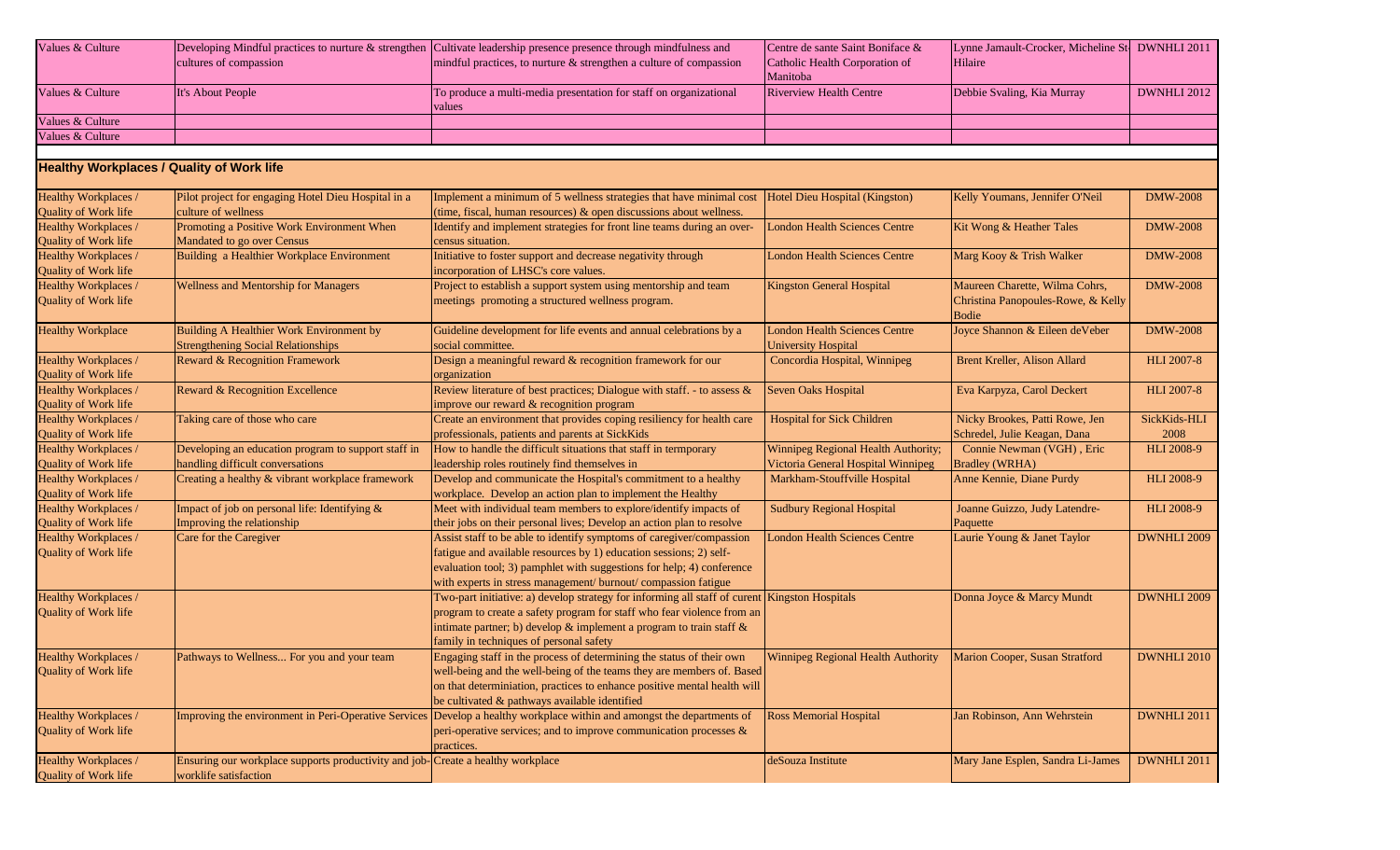| Healthy Workplaces /<br>Quality of Work life | The next 5 years: generating possibilities                                                      | Assess the stremgths and possibilities of NRT stakeholders using an<br>Appreciative Inquiry as the guidling methodology                                             | <b>University Health Network</b>                   | Emelia Sekoh, Opal Robinson        | DWNHLI 2011        |
|----------------------------------------------|-------------------------------------------------------------------------------------------------|---------------------------------------------------------------------------------------------------------------------------------------------------------------------|----------------------------------------------------|------------------------------------|--------------------|
|                                              |                                                                                                 |                                                                                                                                                                     |                                                    |                                    |                    |
| Healthy Workplaces /                         | Civility: the only Option?                                                                      | Develop a learning module to support Humber College ITAL School                                                                                                     | Humber Institute of Technology &                   | Stacey McPhail, Elena Ptack        | DWNHLI 2011        |
| Quality of Work life                         |                                                                                                 | of Health Sciences students to understand & model civil behaviour,<br>and to recognize & appropriately respond to uncivil behaviours                                | <b>Advanced Learning</b>                           |                                    |                    |
| Healthy Workplaces /                         | Staff Influenza vaccination program                                                             | Increase influenza compliance of staff/physicians and change culture                                                                                                | <b>Chatham-Kent Health Alliance</b>                | Marcel Blais, Carol Turner         | DWNHLI 2011        |
| Quality of Work life                         |                                                                                                 | toward accepting it as a standard of care                                                                                                                           |                                                    |                                    |                    |
| Healthy Workplaces /                         | <b>CGHH Social Media Strategy</b>                                                               | Develop and initiate a social media strategy that will be followed                                                                                                  | Collingwood General & Marine                       | Mike Lacroix, Kelly Hopkins        | <b>DWNHLI 2012</b> |
| Quality of Work life<br>Healthy Workplaces / | Self Care From the Inside Out- The Benefits of                                                  | through at our hospital<br>We would like to develop an interactive participatory workshop to                                                                        | Hospital<br><b>Winnipeg Health Sciences Centre</b> | Kurt Schwarz, Linda Perrin         | DWNHLI 2012        |
| Quality of Work life                         | Mindfulness in the Workplace                                                                    | share the importance of brining mindfulness to healthcare delivery                                                                                                  |                                                    |                                    |                    |
| Healthy Workplaces /                         | Stretch with ED                                                                                 | Position temporary nursing positions wihin the emergency services                                                                                                   | Rouge Valley Health System                         | Dianna Harrison, Chris Jones       | DWNHLI 2012        |
| Quality of Work life                         |                                                                                                 | program as a growth opportunity within a different clinical setting that                                                                                            |                                                    |                                    |                    |
|                                              |                                                                                                 | is risk-free and stimulating to other nurses within the organization                                                                                                |                                                    |                                    |                    |
| Healthy Workplaces /                         | <b>Healthy Workplace Environent</b>                                                             | Implement the RNAO's best practice guideline "Developing and                                                                                                        | <b>Grand River Hospital</b>                        | Pam Cerqueria, Kim Hendrick        | <b>DWNHLI 2012</b> |
| Quality of Work life                         |                                                                                                 | Sustaining Effective Staffing and Workload Practices" related to the<br>development of a healthy work environment in 3E Hemodialysis                                |                                                    |                                    |                    |
| Healthy Workplaces /                         |                                                                                                 |                                                                                                                                                                     |                                                    |                                    |                    |
| <b>Quality of Work life</b>                  |                                                                                                 |                                                                                                                                                                     |                                                    |                                    |                    |
| Healthy Workplaces /                         |                                                                                                 |                                                                                                                                                                     |                                                    |                                    |                    |
| Quality of Work life                         |                                                                                                 |                                                                                                                                                                     |                                                    |                                    |                    |
|                                              |                                                                                                 |                                                                                                                                                                     |                                                    |                                    |                    |
| <b>Retention / Recruitment</b>               |                                                                                                 |                                                                                                                                                                     |                                                    |                                    |                    |
| <b>Retention / Recruitment</b>               | 'We're Listening" - Eliciting the learning $&$                                                  | Develop and implement focus groups with experienced, intermediate                                                                                                   | Victoria General Hospital, Winnipeg                | Leanne Johnson, Laura Anning       | <b>DMW-2008</b>    |
|                                              | integration needs of novice emergency department                                                | and novice nurses in the ED.                                                                                                                                        |                                                    |                                    |                    |
| <b>Retention / Recruitment</b>               | Review & modify nurse selection criteria                                                        | Modify existing criteria to ensure consistent, transparent & objective                                                                                              | Victoria General Hospital, Winnipeg                | Jackie Dutfield, Mike Mencik       | DWNHLI 2009        |
| <b>Retention / Recruitment</b>               | <b>Retention of Nurses</b>                                                                      | recruitment/selection decisions for all classifications of nurses<br>Designing a pilot project to enhance front line retention in a critical                        | Hamilton Health Sciences Corp.                     | Laura Farrelly, Anne Marie         | DWNHLI 2012        |
|                                              |                                                                                                 | care environment                                                                                                                                                    |                                                    | VanSickle                          |                    |
| <b>Retention / Recruitment</b>               |                                                                                                 |                                                                                                                                                                     |                                                    |                                    |                    |
|                                              |                                                                                                 |                                                                                                                                                                     |                                                    |                                    |                    |
| <b>Retention / Recruitment</b>               |                                                                                                 |                                                                                                                                                                     |                                                    |                                    |                    |
|                                              |                                                                                                 |                                                                                                                                                                     |                                                    |                                    |                    |
|                                              |                                                                                                 | BUSINESS OF HEALTH CARE - includes Knowledge Development/Transfer; Information Systems/Technology/Management, Introducing or Changing Non-Clinical Program/Process, |                                                    |                                    |                    |
|                                              | Resource Management, Workload/Staffing, Standards/Measurement/Evaluation, Strategic Priorities) |                                                                                                                                                                     |                                                    |                                    |                    |
|                                              | <b>Title</b>                                                                                    | <b>Description</b>                                                                                                                                                  | Organization                                       | <b>Project Owners</b>              | <b>Institute</b>   |
|                                              |                                                                                                 |                                                                                                                                                                     |                                                    |                                    |                    |
| <b>Knowledge Development &amp; Transfer</b>  |                                                                                                 |                                                                                                                                                                     |                                                    |                                    |                    |
|                                              | Knowledge Development $\&$ Collaborative Waitlist Management                                    | Develop mutual waitlist criteria to imporove the communication within Deer Lodge Centre, Winnipeg                                                                   |                                                    | Sylvia Ptashnik & Maureen          | <b>DMW-2008</b>    |
| <b>Fransfer</b>                              |                                                                                                 | the waitlist process.                                                                                                                                               |                                                    | Chounard                           |                    |
| Knowledge Development &<br>Transfer          | Cost Containment Strategies: Consumables                                                        | A project to analyze consumable utilization and spending and<br>implement strategies to determine an effective operational process                                  | St. Michael's Hospital                             | Colleen Johns & Pam Robinson       | <b>DMW-2008</b>    |
| Knowledge Development &                      | Mental Health Program Service Manuals                                                           | Development of service manuals that are consistent in style, format,                                                                                                | Lakehead Psychiatric Hospital                      | Mary Perkovic, Earla Navratil, Liz | <b>DMW-2008</b>    |
| Fransfer                                     |                                                                                                 | and content.                                                                                                                                                        |                                                    | Littleford & Pat Paradis           |                    |
| Knowledge Development &                      |                                                                                                 | Right level of care: Key stakeholder enagagement plan Establish a formal system to more effectively use beds. Two                                                   | Markham-Stouffville Hospital                       | Carole Moore, Farrah Hirji         | HLI 2008-9         |
| Transfer                                     |                                                                                                 | components: 1. strategic approach to using information to make better                                                                                               |                                                    |                                    |                    |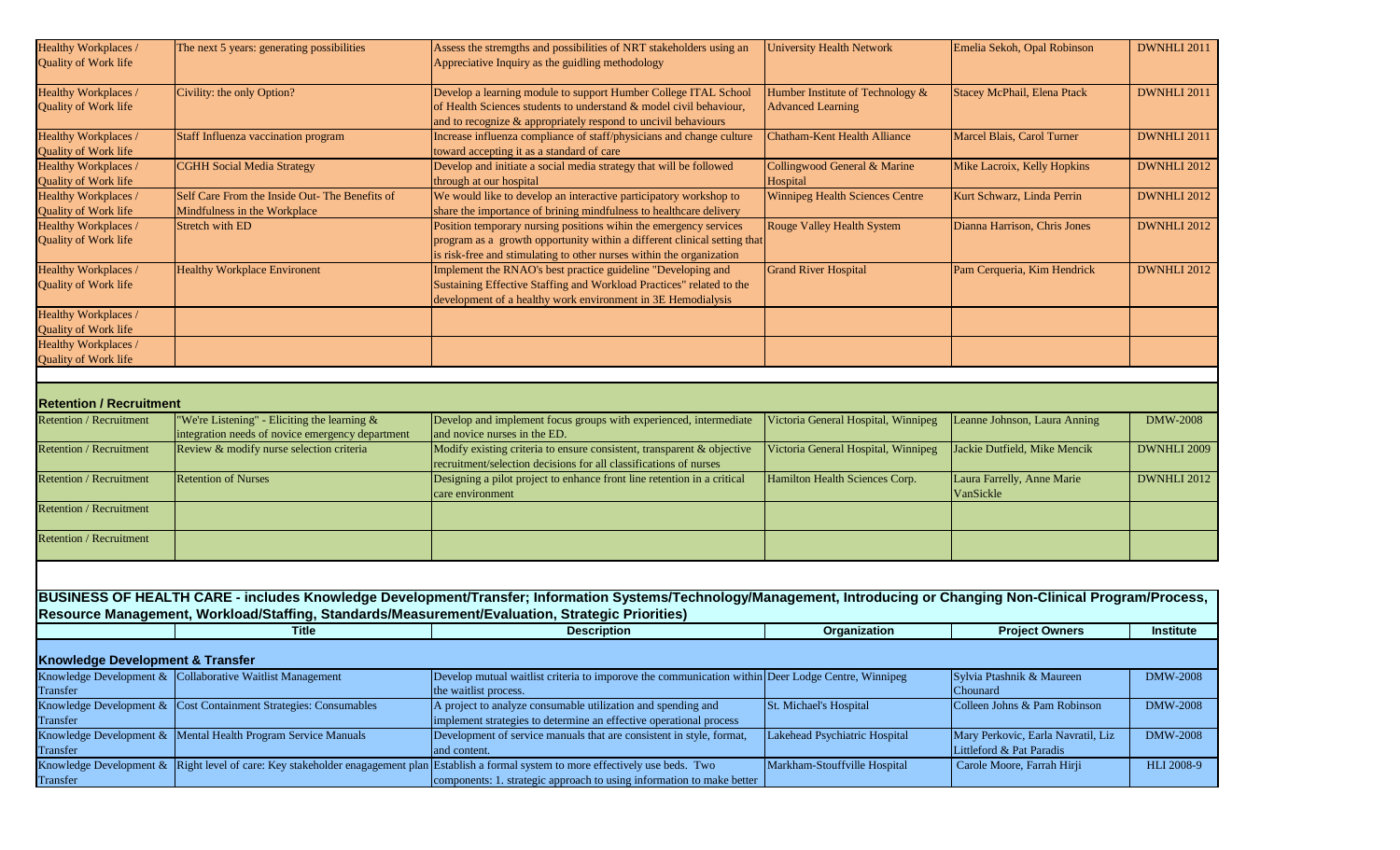| Transfer                                              | Knowledge Development & Engaging nurses in self-regulation, through<br>partnerhsip & collaboration | Develop a systematic way (that reaches nurses at all levels and areas of College of Nurses of Ontario<br>practice) of seeking stakeholder feedback that is measurable and able<br>to demonstrate efficacy |                                                                   | Sharon McNickle, Angela McNabb,<br>Myra Kreick                                       | HLI 2008-9        |
|-------------------------------------------------------|----------------------------------------------------------------------------------------------------|-----------------------------------------------------------------------------------------------------------------------------------------------------------------------------------------------------------|-------------------------------------------------------------------|--------------------------------------------------------------------------------------|-------------------|
| Transfer                                              | Knowledge Development $\&$ Streamline policy $\&$ procedure development for<br>critical care       | Develo & implement a collaborative process for timely development & Winnipeg Health Sciences Centre<br>review of critical care policies & procedures using web-based<br>technologies                      |                                                                   | Priya Doodnauth, Lissa Currie,<br>Susan Gerlach                                      | DWNHLI 2011       |
| Knowledge Development &<br>Transfer                   |                                                                                                    |                                                                                                                                                                                                           |                                                                   |                                                                                      |                   |
| Knowledge Development &<br>Transfer                   |                                                                                                    |                                                                                                                                                                                                           |                                                                   |                                                                                      |                   |
|                                                       |                                                                                                    |                                                                                                                                                                                                           |                                                                   |                                                                                      |                   |
|                                                       | Information Systems/Technology/Management                                                          |                                                                                                                                                                                                           |                                                                   |                                                                                      |                   |
| Information Systems/<br>Technology/ Management        | LINC UXBRIDGE: Leading internal network<br>communication                                           | Revise Uxbridge Intranet page to enhance internal communication,<br>using a central repository for information                                                                                            | Markham Stouffville Hospital -<br><b>Uxbridge Site</b>            | Elaine Goulbourne, Debbie<br>Konecny, Sheila Brunet, Edith<br>McDermott, Lynne Smart | <b>HLI 2007-8</b> |
| <b>Information Systems/</b><br>Technology/ Management | Social Work tool kit                                                                               | Developing a virtual file cabinet that links clinical pathways with<br>community resources                                                                                                                | <b>Hamilton Health Sciences Centre</b>                            | Tim Dyck, Lisa Lloyd Scott                                                           | <b>HLI 2007-8</b> |
| <b>Information Systems/</b><br>Technology/ Management | Early interventions for success                                                                    | Implement the use of PDAs and specific software to track the<br>achievement of paramedic student competencies in hospital and field<br>settings                                                           | Humber Institute of Advanced<br>Learning (Paramedic Program)      | Lynne Urszenyi                                                                       | <b>HLI 2007-8</b> |
| Information Systems/<br>Technology/ Management        | Managing change: from P-excellence (paper) to E-<br>excellence                                     | Develop a blueprint for delivering communication and engagement<br>strategies to fully involve EDIS stakeholders in EDIS implementation                                                                   | Cambridge Memorial Hospital                                       | Deb Prno, Nisha Walibhai                                                             | <b>HLI 2007-8</b> |
| Information Systems/<br>Technology/ Management        | Finding the Answer                                                                                 | During a regular shift, nurses will be enabled (by a peer covering their<br>duties) to receive a 1-hour individualized instruction in quickly finding<br>clinical information                             | Chatham-Kent Health Alliance                                      | Margaret Campbell, Marguerite<br>Miller                                              | <b>HLI 2007-8</b> |
| <b>Information Systems/</b><br>Technology/ Management | methodology                                                                                        | Rolling out a plan for interprofessional documentation Develop and implement an interprofessional process to adopt a<br>common documentation methodology across two hospitals                             | Kingston General Hospital                                         | Cindy Bolton, Susan Hall                                                             | HLI 2007-8        |
| Information Systems/<br>Technology/ Management        | Facilitating successful implementation of IT projects                                              | Identify what is needed to create an environment where IT projects are<br>successful with nurses                                                                                                          | Mount Sinai Hospital                                              | <b>Judy Fleming</b>                                                                  | DWNHLI 2009       |
| Information Systems/<br>Technology/ Management        | Electronic Patient Care Documentation - a Business<br>Plan                                         | Develop a blueprint for our organization to move forward on an<br>electronic patient documentation system                                                                                                 | Lake of the Woods District Hospital                               | Kathy Dawe, Patty Tittlemier                                                         | DWNHLI 2010       |
| <b>Information Systems/</b><br>Technology/ Management | <b>Implementation of Focused Charting</b>                                                          | Develop standardized charting tools that enable seamless transition<br>from paper to electronic documentation                                                                                             | North Wellington Health Care                                      | Angela Stanley, Nancy Cleary                                                         | DWNHLI 2011       |
| Information Systems/<br>Technology/ Management        | Handling of Referral documents for patients who do<br>not show up for appointment                  | Eliminate filing of redundant documents in patients chart                                                                                                                                                 | Winnipeg Health Sciences Centre                                   | Daljit Kainth, Julie Knight                                                          | DWNHLI 2011       |
| <b>Information Systems/</b><br>Technology/ Management | En-gauging Your Care                                                                               | Electronically develop the individual RAI outcome measures to<br>enhance clinical usage                                                                                                                   | <b>Ontario Shores Centre for Mental</b><br><b>Health Sciences</b> | Tan Nguyen, Maria Ahmed                                                              | DWNHLI 2012       |
| <b>Information Systems/</b><br>Technology/ Management | Broken Telephone No More                                                                           | Improving team communication and patient care throughout the cancer Princess Margaret Hospital<br>journey                                                                                                 |                                                                   | Anna Lambie, Cheryl Liverpool                                                        | DWNHLI 2012       |
| Information Systems/<br>Technology/ Management        | Develop a Blueprint for a Clinical Research Services<br><b>Intranet Website</b>                    | To develop a blueprint for a clinical research services intranet website Hospital for Sick Children<br>that provides research information, guidelines, SOPs, tools and                                    |                                                                   | Rita Street, Judy Sweeney                                                            | DWNHLI 2012       |
| <b>Information Systems/</b><br>Technology/ Management |                                                                                                    |                                                                                                                                                                                                           |                                                                   |                                                                                      |                   |
| Information Systems/<br>Technology/ Management        |                                                                                                    |                                                                                                                                                                                                           |                                                                   |                                                                                      |                   |
|                                                       |                                                                                                    |                                                                                                                                                                                                           |                                                                   |                                                                                      |                   |

**New/Changed Non-clinical Program or Practice**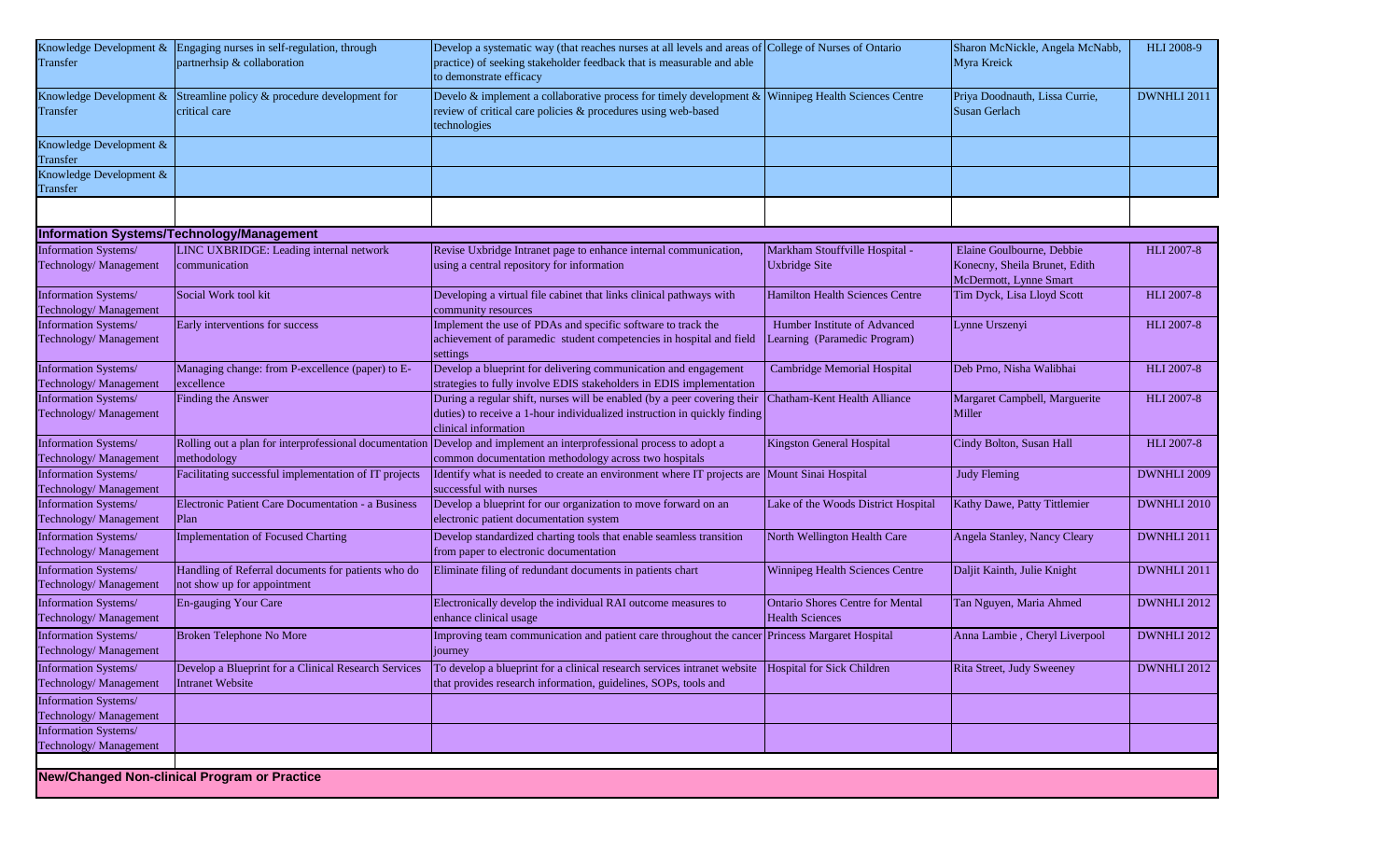| New/Changed Non-clinical<br>Program or Practice | Eliminating Taped Report - Transfer of<br>Accountability                            | Develop an information package for nursing staff to implement a new<br>Transfer of Accountability process                                                                | Niagara Health System                             | Marianne de Prince & Debbie Smith        | <b>DMW-2008</b>            |
|-------------------------------------------------|-------------------------------------------------------------------------------------|--------------------------------------------------------------------------------------------------------------------------------------------------------------------------|---------------------------------------------------|------------------------------------------|----------------------------|
| New/Changed Non-clinical<br>Program or Practice | <b>Transfer of Accountability</b>                                                   | Develop guidelines for safe and effective transfer of accountability at<br>every point of patient transfer                                                               | <b>Ontario Shores Centre for Mental</b><br>Health | Rosalia Alfonso & Karen Kirkham          | <b>DMW-2008</b>            |
| New/Changed Non-clinical<br>Program or Practice | <b>Transfer of Accountability</b>                                                   | Implementation of communication framework to improve shift to shift  St. Joseph's Healthcare, Hamilton<br>transfer of accountability on an inpatient rehabilitation unit |                                                   | Lynnette Gillis & Patricia Onlekuz       | <b>DMW-2008</b>            |
| New/Changed Non-clinical<br>Program or Practice | <b>Case Cart Implementation</b>                                                     | To implement an Operating Room case cart system                                                                                                                          | Cambridge Memorial Hospital                       | Ruth Dixon & Teri Buchanan               | <b>DMW-2008</b>            |
| New/Changed Non-clinical<br>Program or Practice | Through a manager's eyes: Transformation of Human<br>Resources service delivery     | Development of a framework to empower managers through the<br>implementation of automated, online Human Resources transactional<br>services                              | Winnipeg Health Sciences Centre                   | Beth Beaupre, Kim Warner                 | <b>HLI 2007-8</b>          |
| New/Changed Non-clinical<br>Program or Practice | Collaborative management of depression in the<br>community                          | Pilot project to have Provincial Health Call Centre provide telephone<br>follow-up for clients living with mild to moderate depression                                   | Winnipeg Regional Health Authority                | Daniels Evanson, Margaret<br>Koxlowski   | <b>HLI 2007-8</b>          |
| New/Changed Non-clinical<br>Program or Practice | <b>HR</b> Transformation                                                            | Phase I of a multi=phase project to transform the HR team to a<br>strategic business partner. Focus of this phase is work processes &<br>Knowledge                       | St. Joseph's Health Care, Toronto                 | Wendy Steele, David Golding              | <b>HLI 2007-8</b>          |
| New/Changed Non-clinical<br>Program or Practice | Development & implementation of a quality assurance<br>process                      | Successfully implement a quality assurance process through<br>assessment, auditing, regular reporting & data analysis                                                    | <b>Montfort Hospital</b>                          | Dave Carey, Andre Laflamme               | <b>HLI 2007-8</b>          |
| New/Changed Non-clinical<br>Program or Practice | <b>PRIME</b> - Program Evaluation                                                   | Evaluate the effectiveness of PRIME, using qualitative and<br>quantitative analysis                                                                                      | Deer Lodge Centre, Winnipeg                       | Judy Ahrens-Townsend & Leona<br>Lane     | DWNHLI 2009                |
| New/Changed Non-clinical<br>Program or Practice | <b>Incident Review Processes</b>                                                    | Standardize process & expectations regarding review, monitoring and<br>investigation of identified incidents - to promote cummunication,<br>understanding & prevention   | Collingwood General & Marine<br>Hospital          | Anita Chevalier & Angie Bowman           | DWNHLI 2009                |
| New/Changed Non-clinical<br>Program or Practice |                                                                                     | Develop a user-friendly calendar for managers to be well-informed of<br>expected audits, how to do them, who they belong to & what we will                               | Deer Lodge Centre, Winnipeg                       | Patricia Major, Denis St Laurent         | DWNHLI 2009                |
| New/Changed Non-clinical<br>Program or Practice | Equipment Maintenance Control                                                       | Tracking of equipment and associated maintenance costs                                                                                                                   | Lake of the Woods District Hospital               | Cheryl O'Flaherty, Mary Hall             | DMW & HLI<br>Combined 2011 |
| New/Changed Non-clinical<br>Program or Practice | Equipment Maintenance Control                                                       | Tracking of equipment and associated maintenance costs                                                                                                                   | Lake of the Woods District Hospital               | Cheryl O'Flaherty, Mary Hall             | DWNHLI 2012                |
| New/Changed Non-clinical<br>Program or Practice | Leadership Through a Health Equity Lens                                             | How to address power differentials within teams, engage individuals<br>with diverse backgrounds and determine a common vision within the                                 | Winnipeg Regional Health Authority                | Sheryl Bates-Dancho, Krista Wilson       | DWNHLI 2012                |
| New/Changed Non-clinical<br>Program or Practice | <b>Strategic Understanding</b>                                                      | The project will develop an informed understanding of topics and<br>issues that are to be discussed at the College of Nursing Strategic                                  | College of Nursing, University of<br>Saskatchewan | Lynn Jansen, Sheena Rowan, Phil<br>Woods | DWNHLI 2012                |
| New/Changed Non-clinical<br>Program or Practice | Implementation of Best Practices for Inventory<br>Management in Respiratory Therapy | Determining efficient processes for controlled inventory management<br>in respiratory therapy                                                                            | Health Science Centre, Winnipeg                   | Brenda Book, Leah Jenkyns                | DWNHLI 2012                |
| New/Changed Non-clinical<br>Program or Practice | <b>VGH Employment Process</b>                                                       | This project will provide a framework to assist managers in navigating Victoria General Hospital, Winnipeg<br>the hiring process.                                        |                                                   | Reid Love, Jen Spencer                   | DWNHLI 2012                |
| New/Changed Non-clinical<br>Program or Practice |                                                                                     |                                                                                                                                                                          |                                                   |                                          |                            |
| New/Changed Non-clinical<br>Program or Practice |                                                                                     |                                                                                                                                                                          |                                                   |                                          |                            |
|                                                 |                                                                                     |                                                                                                                                                                          |                                                   |                                          |                            |
| <b>Workload/Staffing</b>                        |                                                                                     |                                                                                                                                                                          |                                                   |                                          |                            |
| Workload/Staffing                               |                                                                                     |                                                                                                                                                                          |                                                   |                                          |                            |
| Workload/Staffing                               |                                                                                     |                                                                                                                                                                          |                                                   |                                          |                            |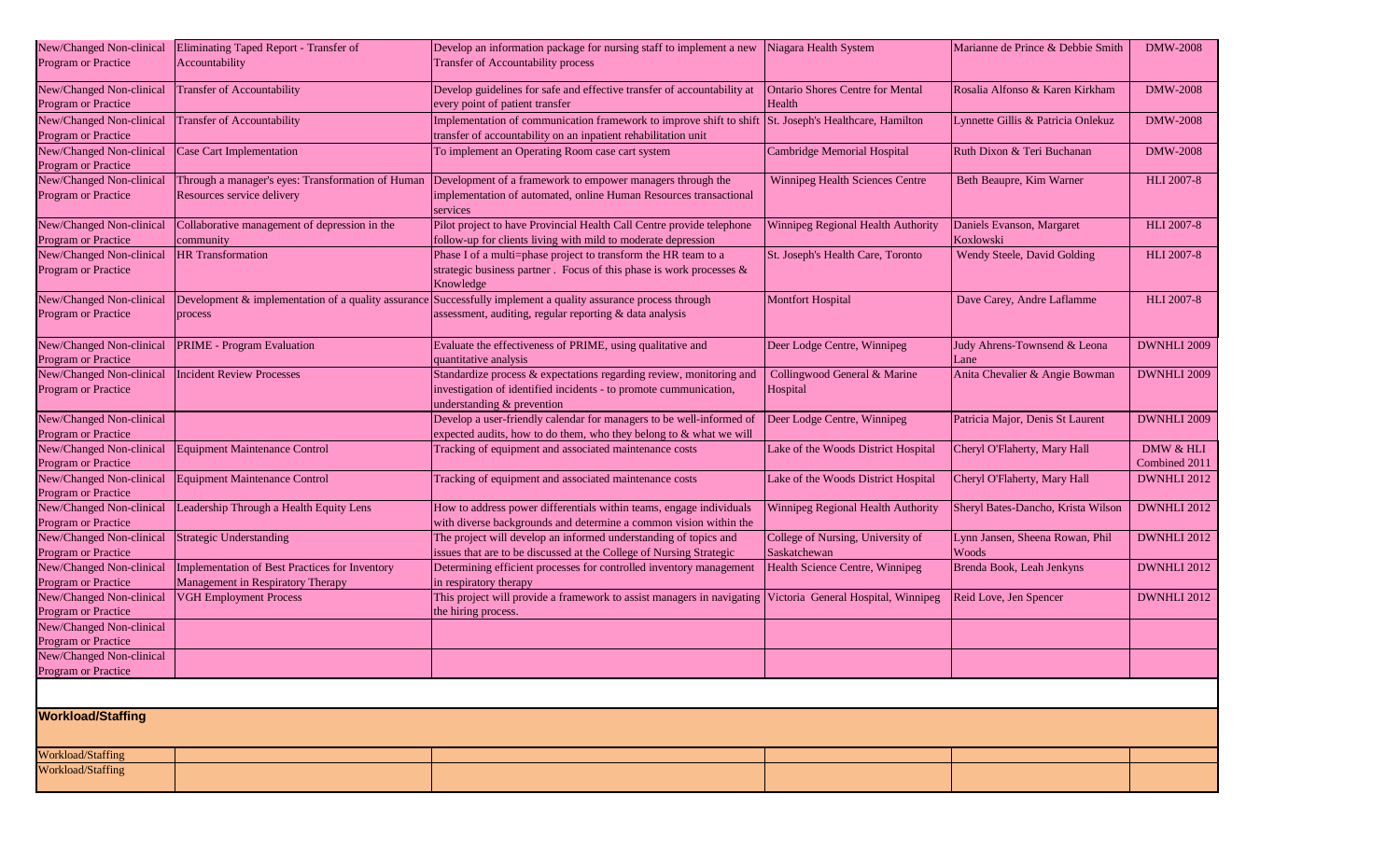| <b>Standards/ Measurement/ Evaluation</b>   |                                                          |                                                                                                                               |                                        |                                     |                    |
|---------------------------------------------|----------------------------------------------------------|-------------------------------------------------------------------------------------------------------------------------------|----------------------------------------|-------------------------------------|--------------------|
| Standards/Measurement/                      | Clinical Assessment Tool for Internship Practical        | Develop a clinical evaluation tool for the internship part of the                                                             | <b>Nova Scotia Community College</b>   | Roxanne Williams, Monique Wood      | <b>DMW-2008</b>    |
| <b>Evaluation</b>                           | <b>Nurse Program</b>                                     | program                                                                                                                       |                                        |                                     |                    |
| Standards/Measurement/                      | <b>Clinical Evaluation for Internship</b>                | Develop a clinical evaluation tool for internship                                                                             | <b>Nova Scotia Community College</b>   | Roxanne Williams & Monique Wood     | <b>DMW-2008</b>    |
| <b>Evaluation</b>                           |                                                          |                                                                                                                               |                                        |                                     |                    |
| Standards/Measurement/                      | <b>ED Documentation Audit Tool</b>                       | Development and implementation of A of I flowsheet.                                                                           | <b>London Health Sciences Centre</b>   | Justine Jewele & Donna Simpson      | <b>DMW-2008</b>    |
| Evaluation                                  |                                                          |                                                                                                                               |                                        |                                     |                    |
| <b>Standards/Measurement/</b>               | <b>Implementation of Ontario Public Health Standards</b> | To develop a framework/plan to implement the Ontario Public Health                                                            | <b>County of Lambton Community</b>     | Nancy Wai, Connie Ptolemy           | <b>HLI 2007-8</b>  |
| Evaluation                                  | and Protocols (Lambton)                                  | <b>Standards and Protocols</b>                                                                                                | <b>Health Services Department</b>      |                                     |                    |
| Standards/Measurement/                      | <b>Implementation of Ontario Public Health Standards</b> | To develop a framework/plan to implement the Ontario Public Health                                                            | Middlesex-London Health Unit           | <b>Mary Ann Simpson</b>             | <b>HLI 2007-8</b>  |
| <b>Evaluation</b>                           | and Protocols (Middlesex London)                         | <b>Standards and Protocols</b>                                                                                                |                                        |                                     |                    |
| <b>Standards/Measurement/</b>               | Maximizing success of strategic plan through self-       | Through self-assessment, we will identify gaps & opportunities for                                                            | <b>Central East Infection Control</b>  | Joanne Habib, Teri Murduff          | <b>HLI 2007-8</b>  |
| <b>Evaluation</b>                           | assessment                                               | realignment with regional strategic plan.                                                                                     | <b>Network</b>                         |                                     |                    |
| Standards/Measurement/                      |                                                          | Physiotherapy Standard of Care for transfer of patient Develop a standard of care to aid the safety and consistency of physio | <b>Sudbury Regional Hospital</b>       | Jim Boland, Chris Frattini          | <b>HLI 2007-8</b>  |
| <b>Evaluation</b>                           | care in a coverage situation in critical care            | care including a) the standard, and b) a transfer of care form                                                                |                                        |                                     |                    |
| Standards/Measurement/                      | Family Centred Care (FCC) & Interprofessional            | To evaluate through measurable outcomes, the impact of participation                                                          | <b>Hospital for Sick Children</b>      | Shirine Riahi, Bonnie Stevens.      | SickKids-HLI       |
| <b>Evaluation</b>                           | Practice (IPP) Health Leadership Institute Evaluation    | in the HLI on advancing FCC & IPP                                                                                             |                                        | Stephanie LappanGracon, Suranga     | 2008               |
|                                             | Project                                                  |                                                                                                                               |                                        | Fernando, Margaret Keatings         |                    |
| Standards/Measurement/<br><b>Evaluation</b> | Laboratory Accreditaiton: meeting and maintaining        | Develop a strategy to prepare staff properly for the purpose of meeting                                                       | Markham-Stouffville Hospital           | <b>Jonathan Kwan, Brent Burgess</b> | <b>HLI 2008-9</b>  |
|                                             | requirements                                             | and maintaining accreditation criteria for our medical laboratory                                                             |                                        |                                     |                    |
| Standards/Measurement/                      | Reclaiming the value of our Admission, Transfer,         | Develop & implement standards for understanding and use of the ATD                                                            | <b>Winnipeg Health Sciences Centre</b> | Rachel Porter, Dana Erickson        | <b>HLI 2008-9</b>  |
| Evaluation                                  | Discharge (ATD) system                                   | system (including documentation & training)                                                                                   |                                        |                                     |                    |
| Standards/Measurement/                      | <b>Patient Satisfaction</b>                              | Develop a paitnet satisfaction survey tool to be used in all patient care                                                     | Concordia Hospital, Winnipeg           | Katherine Graham, Lynne Knelsen     | <b>DWNHLI 2010</b> |
| <b>Evaluation</b>                           |                                                          | areas                                                                                                                         |                                        |                                     |                    |
| Standards/Measurement/                      | <b>Client Satisfaction Survey</b>                        | Implement a client satisfaction survey                                                                                        | <b>Sudbury Regional Hospital</b>       | Stephanie Lawton, Sue Bale, Wendy   | <b>DWNHLI 2010</b> |
| Evaluation                                  |                                                          |                                                                                                                               |                                        | Longarin, Anne Sprack, Stacey       |                    |
|                                             |                                                          |                                                                                                                               |                                        | Schmidt-Harper, Carrie Powell       |                    |
| <b>Standards/Measurement/</b>               | Metrics and outcome measures for Children's              | Identify and structure a framework for metrics and outcome measures                                                           | <b>Health Sciences North- Sudbury</b>  | <b>Jeff Sampson</b>                 | <b>DWNHLI 2012</b> |
| Evaluation                                  | <b>Treatment Centre</b>                                  | that is balanced and addresses accountability, value and efficiency.                                                          |                                        |                                     |                    |
| Standards/Measurement/                      |                                                          |                                                                                                                               |                                        |                                     |                    |
| <b>Evaluation</b>                           |                                                          |                                                                                                                               |                                        |                                     |                    |
| Standards/Measurement/                      |                                                          |                                                                                                                               |                                        |                                     |                    |
| Evaluation                                  |                                                          |                                                                                                                               |                                        |                                     |                    |
|                                             |                                                          |                                                                                                                               |                                        |                                     |                    |

## **PERSONAL/PROFESSIONAL/TEAM DEVELOPMENT - includes Role Development, Scope of Practice, Professional Practice, Leadership Development, Education, Orientation, Relationship Building, Teambuilding**

|                         | <b>Title</b>                               | <b>Description</b>                                                                                                             | Organization                              | <b>Project Owners</b>         | <b>Institute</b>  |
|-------------------------|--------------------------------------------|--------------------------------------------------------------------------------------------------------------------------------|-------------------------------------------|-------------------------------|-------------------|
| <b>Role Development</b> |                                            |                                                                                                                                |                                           |                               |                   |
| <b>Role Development</b> | Redevelopment of the Charge Nurse role and | Redefine and revitalize the role of the charge nurse; update the 'Charge Grace Hospital Winnipeg                               |                                           | Colleen Bytheway, Rose Thomas | <b>DMW-2008</b>   |
|                         | resources                                  | Nurse Resource Manual'                                                                                                         |                                           |                               |                   |
| Role Development        |                                            | Evaluate the introduction of a Nurse Practitioner (NP) Develop implementation tools (clients/patients, physicians, nurses $\&$ | <b>Winnipeg Regional Health Authority</b> | Betty-Lou Burke & Francis     | <b>DMW-2008</b>   |
|                         | role into the acute care workforce         | allied health professionals, NPs) for the introduction of NP role in                                                           |                                           | LaBoissiere                   |                   |
| Role Development        | Intake Nurse role                          | Create an intake nurse position to coordinate patients awaiting                                                                | Sudbury Regional Hospital                 | Suzanne Levesque & Carol      | <b>DMW-2008</b>   |
|                         |                                            | admission and new patient referrals to a regional cancer program                                                               |                                           | <b>Chamberland</b>            |                   |
| <b>Role Development</b> | Physiotherapy role in Medical Day Care     | Initiating physiotherapy role in Medical Day Care, including                                                                   | Cambridge Memorial Hospital               | Joan Tew, Jennifer St Michael | <b>HLI 2007-8</b> |
|                         |                                            | assessment, education, referrals, treatment & program evaluation                                                               |                                           |                               |                   |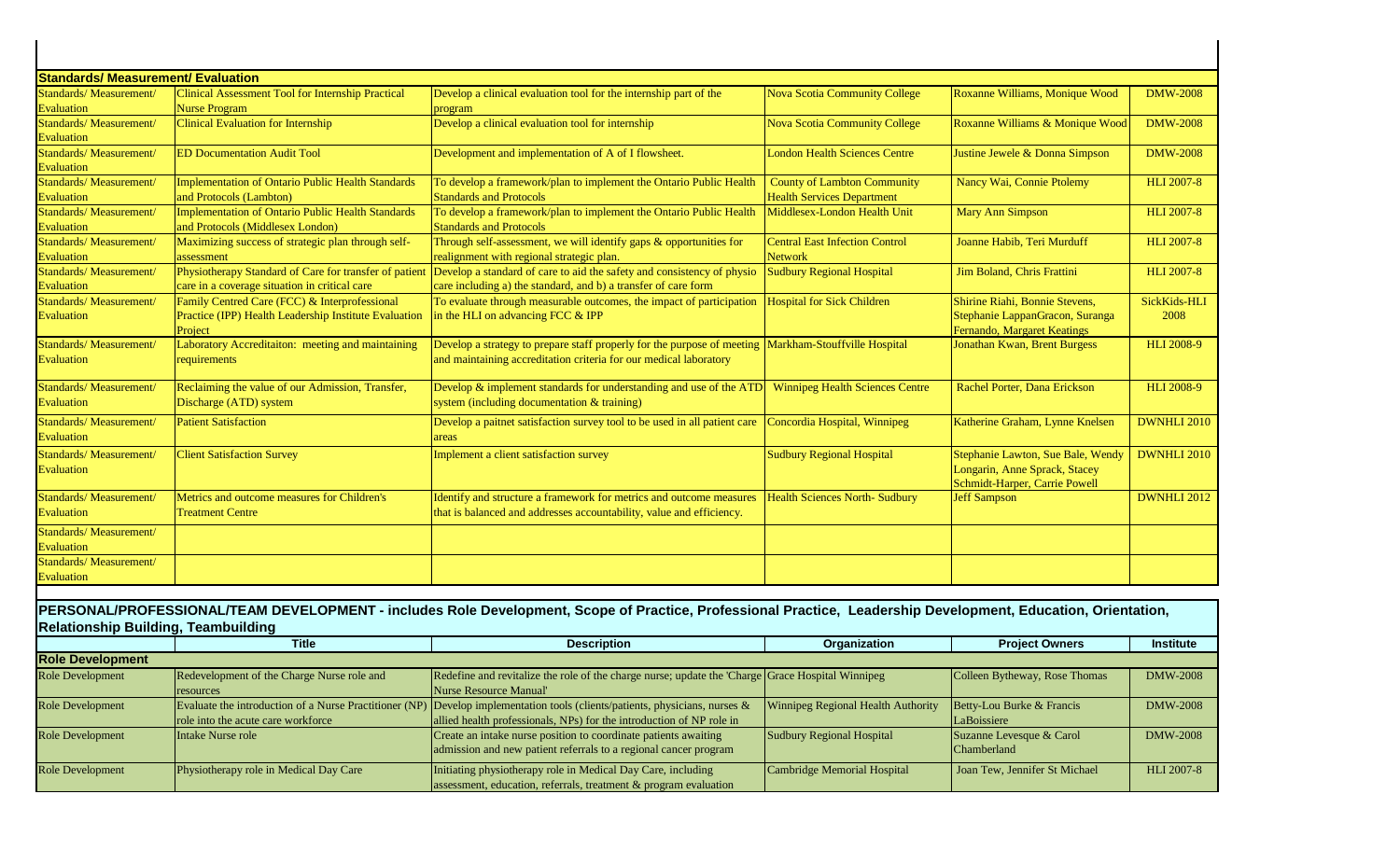| Role Development             | Enhancing interprofessional collaboration in defining<br>roles                                                         | Clarify unit care delivery model including role descriptions for front-<br>line staff                                                                                                                                                                    | Hamilton Health Sciences Centre<br>(McMaster Children's Hospital) | Lawna Brotherson, John Prieto                                  | DWNHLI 2010        |
|------------------------------|------------------------------------------------------------------------------------------------------------------------|----------------------------------------------------------------------------------------------------------------------------------------------------------------------------------------------------------------------------------------------------------|-------------------------------------------------------------------|----------------------------------------------------------------|--------------------|
|                              |                                                                                                                        |                                                                                                                                                                                                                                                          |                                                                   |                                                                |                    |
| Role Development             | Role clarity of the charge nurse after hours                                                                           | Role clarity for charge nurse to effecively and efficiently direct,<br>oversee, supervise the clinical team in a primary nursing care delivery<br>model after hours                                                                                      | Royal Ottawa Mental Health Centre                                 | Pam Moorhouse, Jackie Brewer                                   | DWNHLI 2010        |
| <b>Role Development</b>      | Service Resource Nurse (SRN)                                                                                           | Bring clarity, consistency and standardization through a well-defined<br>description of the SRN role as a formal leadership role & identify<br>competencies to fulfil the role                                                                           | <b>Hamilton Health Sciences Centre</b>                            | Jennifer Pettit, Rhoonca Smith                                 | <b>DWNHLI 2010</b> |
| <b>Role Development</b>      | communication, foresight approach                                                                                      | Patient Care Facilitator (PCF) demonstrates proactive, Facilitate connection & collaboration between PCFs, managers, and<br>professional practice; establish roles and supports networks                                                                 | <b>Ontario Shores Centre for Mental</b><br>Health                 | Lydia Mayotte, Robin Bowerman,<br>Angelika Short               | DWNHLI 2011        |
| <b>Role Development</b>      | Patient recruitment plan for RN-performed flexible<br>sigmoidoscopy program                                            | Develop a patient roster, patient-care pathway & education to area<br>physicians and community, to recruit average-risk patients for RN-<br>performed flexible sigmoidoscopy                                                                             | Markham Stouffville Hospital                                      | Sue Willar, Tina Carr                                          | DWNHLI 2011        |
| <b>Role Development</b>      | <b>Patient Care Facilitator at Ontario Shores</b>                                                                      | To review and develop the role and responsibilities of the patient care<br>facilitator                                                                                                                                                                   | <b>Ontario Shores Centre for Mental</b><br>Health                 | Renee Tremblay, Cathy Duivesteyn                               | DWNHLI 2012        |
| <b>Role Development</b>      | A Good Objective of Leadership is to Help Those                                                                        | RN development                                                                                                                                                                                                                                           | <b>Arbour Heights</b>                                             | Jenny Bedard, Annemarie Neville                                | DWNHLI 2012        |
|                              | Who Are Doing Poorly to do Well and to Help Those<br>Who are Doing Well to do Even Better                              |                                                                                                                                                                                                                                                          |                                                                   |                                                                |                    |
| Role Development             | <b>Front Line Support</b>                                                                                              | Role clarification of the ER Resource/Charge Nurse responsibilities<br>and accountabilities                                                                                                                                                              | Collingwood General & Marine<br>Hospital                          | Mary Jeffery, Geoff Harris                                     | DWNHLI 2012        |
| <b>Role Development</b>      | <b>Charge Nurse Leadership Development</b>                                                                             | To provide charge nurses with the tools/skills/knowledge to develop<br>competencies as a peer leader and to align with the values of HDGH<br>throughout the organization (compassion, respect, teamwork,<br>stewardship)                                 | <b>Hotel Dieu Grace Hospital</b>                                  | Libby French, Jenn Hanson                                      | DWNHLI 2012        |
| Role Development             |                                                                                                                        |                                                                                                                                                                                                                                                          |                                                                   |                                                                |                    |
| <b>Role Development</b>      |                                                                                                                        |                                                                                                                                                                                                                                                          |                                                                   |                                                                |                    |
|                              |                                                                                                                        |                                                                                                                                                                                                                                                          |                                                                   |                                                                |                    |
| <b>Scope of Practice</b>     |                                                                                                                        |                                                                                                                                                                                                                                                          |                                                                   |                                                                |                    |
| Scope of Practice            | <b>Integration of Registered Practical Nurses</b>                                                                      | Developing a full scope of practice for RPNs and RNs and building an Kingston General Hospital<br>integrated team                                                                                                                                        |                                                                   | Darlene Bowman, Delanya Podgers                                | <b>DMW-2008</b>    |
| Scope of Practice            | Leadership Development of RN's, RPN's, HCA's                                                                           | Develop the role of nursing staff and scope of practice.                                                                                                                                                                                                 | Yee Hong Centre for Geriatric Care                                | Cecilia Yeung & Wendy Li                                       | <b>DMW-2008</b>    |
| Scope of Practice            | A framework for examining health professional skill                                                                    | Outline a professional practice framework for examining health                                                                                                                                                                                           | <b>Hamilton Health Sciences Centre</b>                            | Sue Bramberger, Marita Tonkin                                  | <b>HLI 2007-8</b>  |
|                              | mix within a team                                                                                                      | professional skill mix within a team                                                                                                                                                                                                                     |                                                                   |                                                                |                    |
| Scope of Practice            | Organizational Framework for the introduction of<br>expanded scopes of practice and/or new healthcare<br>professionals | Provide a process for PPLs/Managers to engage the appropriate<br>stakeholders, determine the risks/benefits, resource implications,<br>communication plan, approval process, and a business plan for<br>expanded scopes of practice or new professionals | St. Joseph's Health Care, Hamilton                                | Angela Coxe, Helen Van deMark                                  | DWNHLI 2010        |
| Scope of Practice            |                                                                                                                        |                                                                                                                                                                                                                                                          |                                                                   |                                                                |                    |
| Scope of Practice            |                                                                                                                        |                                                                                                                                                                                                                                                          |                                                                   |                                                                |                    |
|                              |                                                                                                                        |                                                                                                                                                                                                                                                          |                                                                   |                                                                |                    |
| <b>Professional Practice</b> |                                                                                                                        |                                                                                                                                                                                                                                                          |                                                                   |                                                                |                    |
| <b>Professional Practice</b> | Developing a path to interprofessional practice                                                                        | Develop a strategic plan to formalize a structural approach to<br>interprofessional care                                                                                                                                                                 | Queensway Carleton Hospital                                       | Maureen Dougherty, Maureen Taylor-<br>Greenly                  | <b>DMW-2008</b>    |
| <b>Professional Practice</b> | Professional practice                                                                                                  | Web based virtual resource centre for all VON nurses                                                                                                                                                                                                     | <b>VON Canada</b>                                                 | Fern Brydon, Cindy Hitsman, Vivian<br>Papaiz, Catherine Butler | <b>DMW-2008</b>    |
| <b>Professional Practice</b> | Development of an organizational model for<br>professional practice leaders                                            | A continuation of work to develop a professional practice model at an<br>academic health science centre                                                                                                                                                  | St. Joseph/s Healthcare, Hamilton                                 | Bev Cole, Heather Hoxby                                        | <b>HLI 2007-8</b>  |
| <b>Professional Practice</b> | Modele de pratique professionelle                                                                                      | Creation d'un forum interprofessionel pour promomoiir une culture de<br>soins centree sur de patient                                                                                                                                                     | <b>Montfort Hospital</b>                                          | Pascale Lavigne, Melanie Dube,<br>Tammy Vaillant, Marie Claude | HLI 2008-9         |

Poirier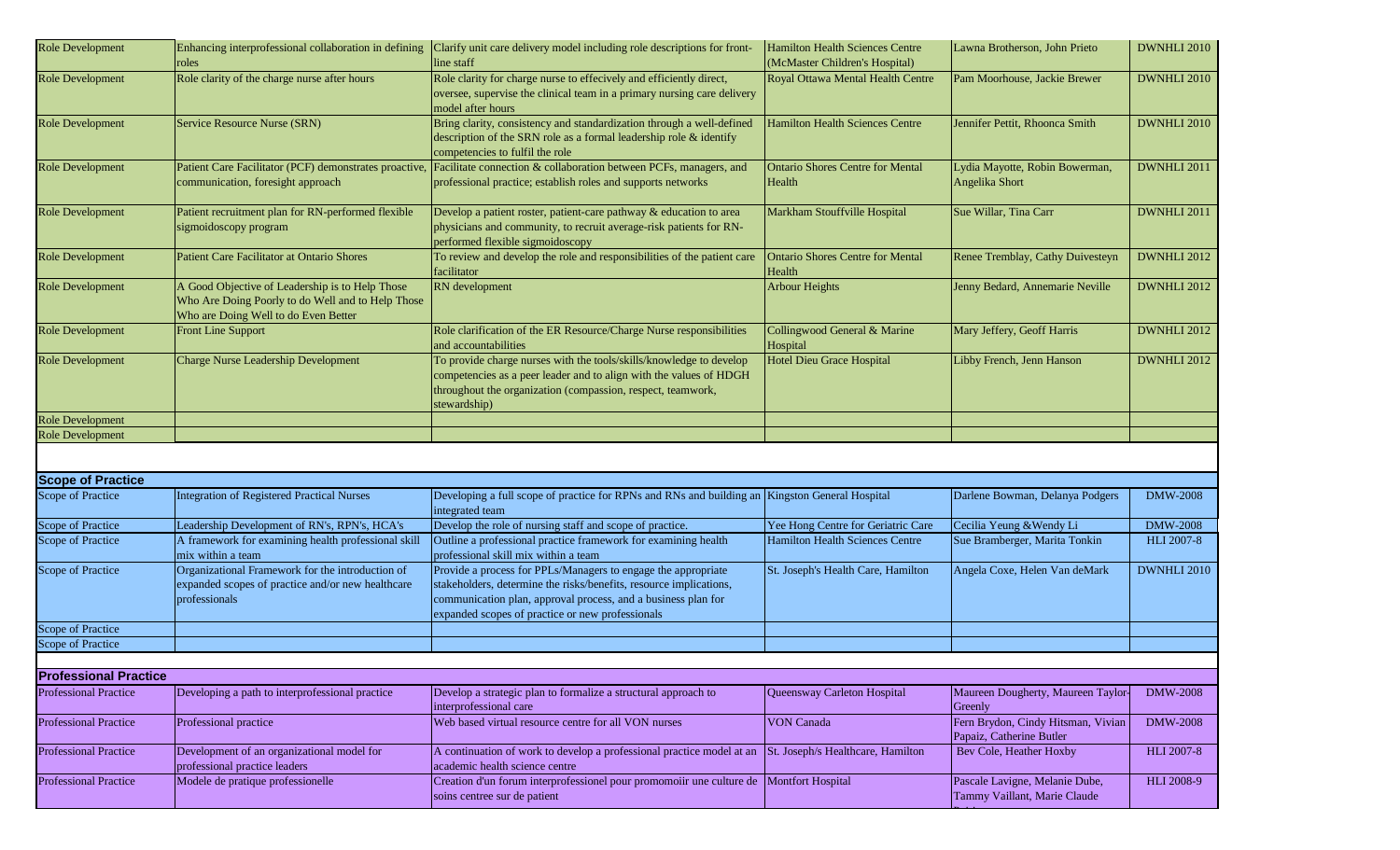| <b>Professional Practice</b>  | Development of an Organizational model for the<br>introduction of additional regulated health           | Develop a systematic framework to effectively support newly regulated St. Joseph's Healthcare, Hamilton<br>professionals in achieving excellence in professional practice                             |                                                                                            | Andrea Tjahja, Carmine<br>Nieuwstraten              | <b>HLI 2008-9</b>  |
|-------------------------------|---------------------------------------------------------------------------------------------------------|-------------------------------------------------------------------------------------------------------------------------------------------------------------------------------------------------------|--------------------------------------------------------------------------------------------|-----------------------------------------------------|--------------------|
| <b>Professional Practice</b>  | Development of an Interprofessional Practice Council                                                    | Interlinking a revamped Interprofessional Practice Council with the<br>Nursing Practice Council, to achieve a stronger collaborative voice                                                            | Victoria General Hospital, Winnipeg                                                        | Andrea Rodrigue, Deborah Palmer                     | <b>HLI 2008-9</b>  |
| <b>Professional Practice</b>  | Interprofessional care approach in Complex<br>Continuing Care (CCC)                                     | Education re: interprofessional practice; Implementation of IP rounds;<br>Evaluation of patient and staff satisfaction metrics                                                                        | Peterborough Regional Health Centre                                                        | Karla Faig, Kasia Luebke                            | HLI 2008-9         |
| <b>Professional Practice</b>  | <b>Professional Development Review Process</b>                                                          | Identify clinical competencies to be integrated into the PDRP for<br>clinical healthcare professionals                                                                                                | Mount Sinai Hospital                                                                       |                                                     | DWNHLI 2009        |
| <b>Professional Practice</b>  | Encouraging professional relationships through self-<br>reflection                                      | Develop a tool for nurses to reflect on their accountability in<br>professional interactions                                                                                                          | Cambridge Memorial Hospital                                                                | Rosemary Lywood & Krista Pozaic                     | DWNHLI 2009        |
| <b>Professional Practice</b>  | Achieving high quality patient-centred care through<br>interprofessional practice                       | Develop an interprofessional practice framework to support high<br>quality patient-centred care                                                                                                       | Quinte Health Care                                                                         | Amy Hallaran, Cathy O'Neill                         | DWNHLI 2010        |
| <b>Professional Practice</b>  | Interprofessional practice Council: Bigger, Stronger,<br>Better!!                                       | Reinvent & revitalize currrent Interprofessional Practice Council<br>(currrently on hold since Sept 2009) To incorporate newly                                                                        | <b>Toronto Grace Health Centre</b>                                                         | Carla Gibson, Nichol Moore                          | <b>DWNHLI 2010</b> |
| <b>Professional Practice</b>  | <b>Clinical Supervision</b>                                                                             | Develop a multi-disciplinary framework for clinical supervision                                                                                                                                       | Sudbury Regional Hospital -<br><b>Community Mental Health</b>                              | Mary Jago et al                                     | DWNHLI 2011        |
| <b>Professional Practice</b>  |                                                                                                         |                                                                                                                                                                                                       |                                                                                            |                                                     |                    |
| <b>Professional Practice</b>  |                                                                                                         |                                                                                                                                                                                                       |                                                                                            |                                                     |                    |
|                               |                                                                                                         |                                                                                                                                                                                                       |                                                                                            |                                                     |                    |
| <b>Leadership Development</b> |                                                                                                         |                                                                                                                                                                                                       |                                                                                            |                                                     |                    |
| <b>Leadership Development</b> | Shared Responsibility Leadership Model                                                                  | A shared leadership model between a clinical manager and clinical<br>leader which effectively supports team work, a healthy work<br>environment and positive patient outcomes.                        | <b>Hamilton Health Sciences</b>                                                            | Leslie Gillies & Allison Petrella                   | <b>DMW-2008</b>    |
| <b>Leadership Development</b> | Leading the Way                                                                                         | Point of care nurse leadership development. Promote a culture which<br>supports a climate of openness, trust & respect.                                                                               | Timmins & District Hospital                                                                | Natalie Carle, Suzanne Cecchini &<br>Robin Joanisse | <b>DMW-2008</b>    |
| <b>Leadership Development</b> | Leadership is for Everyone!                                                                             | Realize leadership potential in staff, identify and address barriers.                                                                                                                                 | <b>Toronto Public Health</b>                                                               | Sandy Zidner & Joanne Cameran                       | <b>DMW-2008</b>    |
| Leadership Development        | Discovering the Leader in You                                                                           | Process to define the leadership role fo the RN and LPN at Lions PCC Lions Personal Care Centre                                                                                                       |                                                                                            | Kathleen Klaasen & Miriam Neufeld                   | <b>DMW-2008</b>    |
|                               |                                                                                                         | idenifying what is needed to fulfill the role.                                                                                                                                                        |                                                                                            |                                                     |                    |
| <b>Leadership Development</b> | Develop of Nursing Unit Leaders                                                                         | Develop leadership roles on nursing units focusing on patient centered<br>care.                                                                                                                       | Scarborough General                                                                        | Kristine Smolsky & Myrna Henry                      | <b>DMW-2008</b>    |
| <b>Leadership Development</b> | Development of a Resource Package to Support First<br>Core Team Meeting re Nursing Leadership in Africa | Development of a package to support and prepare core team members<br>for meetings                                                                                                                     | Health Canada, Office Nursing Policy                                                       | Thembi Mavuso &Suzanne Michaud                      | <b>DMW-2008</b>    |
| <b>Leadership Development</b> | Developing a knowledge & leader competency<br>framework in Child, Youth & Family Services               | Develop & implement a leadership orientation program for managers<br>in Child, Youth & Family Services, Eastern Health                                                                                | Eastern Health, NFLD (Child, Youth Joan Davis-Whelan, Sandra Farrell<br>& Family Services) |                                                     | <b>HLI 2007-8</b>  |
| <b>Leadership Development</b> | Manager Mentoring & Resource Guide                                                                      | Develop a resource (for new managers $&$ those interested in laddering<br>into management positions) outlining tasks, responsibilities & required<br>competencies of the role                         | <b>Grace Hospital Winnipeg</b>                                                             | Anne Strock, Susan Bowman                           | <b>HLI 2007-8</b>  |
| <b>Leadership Development</b> | Succession Planning: Conceptual & Pragmatic<br>Framework for Front-Line Management                      | Create a toolkit that effectively identifies and supports the professional Kingston General Hospital<br>neds of new front-line managers                                                               |                                                                                            | Kellie Kitchen, Susan McIlroy                       | <b>HLI 2008-9</b>  |
| <b>Leadership Development</b> | <b>Change: A Discovery Project</b>                                                                      | Examine and identify the barriers and benefits of the change process at   Winnipeg Health Sciences Centre<br>a patient care level, with the end result of making recommendations to<br>assist leaders |                                                                                            | Jacqueline Davis, Shelley Cochrane                  | <b>HLI 2008-9</b>  |
| <b>Leadership Development</b> | Conversation strategies to identify & promote<br>processes & systems changes                            | Developmental process to engage leaders, staff & reports in<br>conversations to promote excellence for the improvement of processes<br>& systems (based on Studen's principles & practices            | St. Michael's Hospital                                                                     | Kianda Mauch, Judy Chadwick                         | DWNHLI 2010        |
| <b>Leadership Development</b> | Building the leader in all of us                                                                        | Clarify roles of existing & new members of team in our new<br>environment. Set expectations for behavior with respect to practice,<br>team performance, respect & cooperation                         | <b>Headwaters Health Care</b>                                                              | Mary Wheelwright, Kelly Rountree                    | DWNHLI 2010        |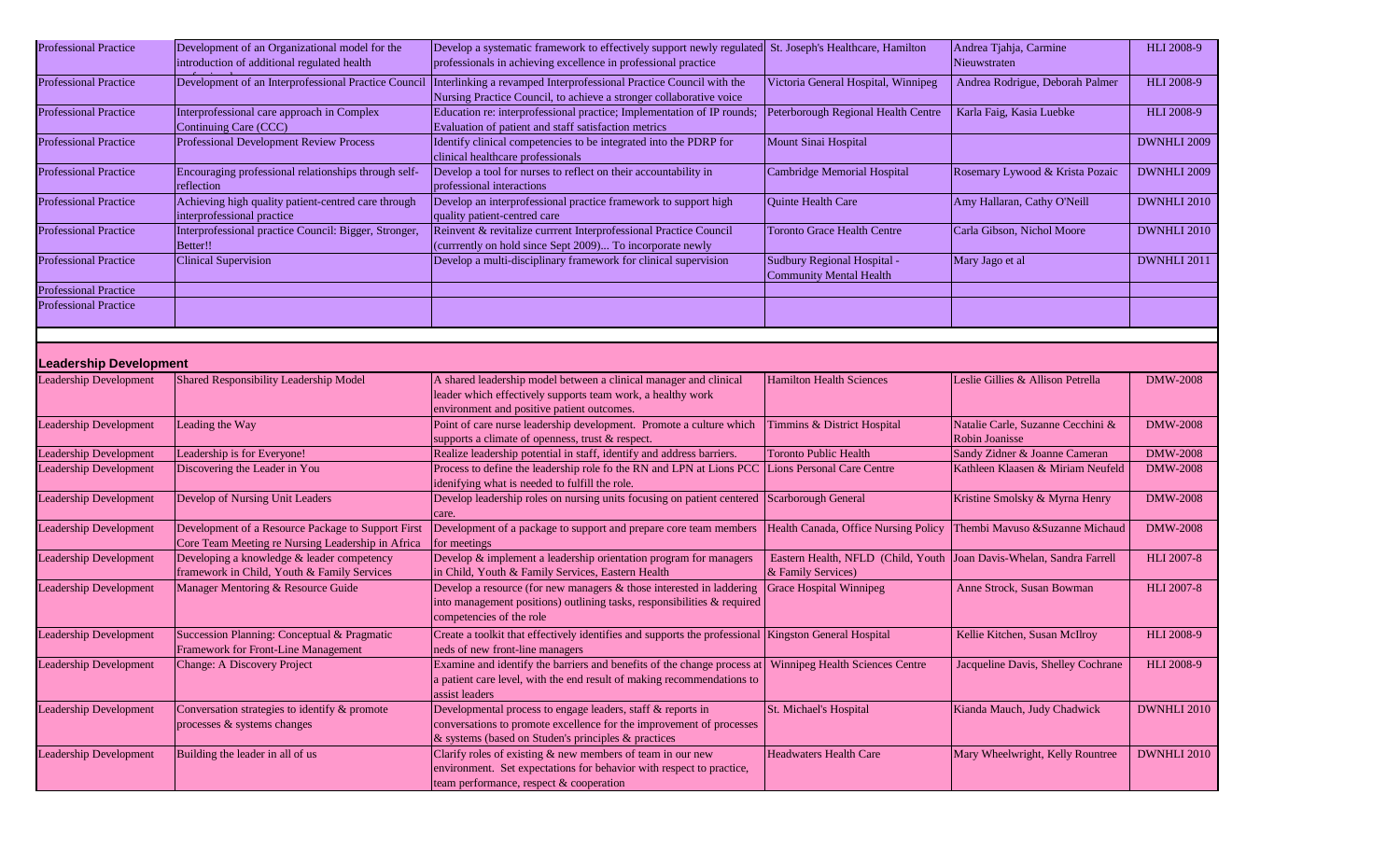| <b>Leadership Development</b> | Development of Core Manager Public Health<br>Competencies                                          | Develop & support competencies to manage public health program $\&$<br>teams                                                                                                                                                                                                                     | Winnipeg Regional Health Authority                           | Horst Backe, Jean Roch                                                    | DWNHLI 2010               |
|-------------------------------|----------------------------------------------------------------------------------------------------|--------------------------------------------------------------------------------------------------------------------------------------------------------------------------------------------------------------------------------------------------------------------------------------------------|--------------------------------------------------------------|---------------------------------------------------------------------------|---------------------------|
| Leadership Development        | Situational Leadership Day 3                                                                       | Develop curriculum for the third day of a situational leadership<br>program                                                                                                                                                                                                                      | Victoria General Hospital, Winnipeg                          | Rayan Horswill Tees, Lori Ulrich                                          | DWNHLI 2011               |
| <b>Leadership Development</b> | More than meets the eye: " Promoting Nursing<br>Leadership Roles to full Potential"                | Assess nursing leadership roles at St Michael\s Hospital to better<br>understand how leadership roles are being utilized across services to<br>support unique clinical programs. Identify opportunities for how<br>different roles can be optimized, create alignment & enhance<br>collaboration | <b>St Michael's Hospital</b>                                 | Joanne Bennett, Jonathan Fetros                                           | DWNHLI 2011               |
| <b>Leadership Development</b> | Nursing Empowerment and Leadership Development<br>at Hopital Montfort                              | Empowering nurses to achieve their full potential as leaders                                                                                                                                                                                                                                     | <b>Hopital Montfort</b>                                      | Sylvie Denise Nault, Margarita<br>Pimental                                | <b>DWNHLI 2012</b>        |
| Leadership Development        | On-Boarding and Enculturation of New Managers                                                      | Design and implement an on-boarding strategy for new managers                                                                                                                                                                                                                                    | Hotel Dieu Grace Hospital                                    | Robert Moroz, Sarah Sasso                                                 | DWNHLI 2012               |
| Leadership Development        | Model for Leadership at Ontario Shores                                                             | To develop a proposal for a leadership philosophy/model at Ontario<br><b>Shores</b>                                                                                                                                                                                                              | <b>Ontario Shores Centre for Mental</b><br>Health            | <b>Starlene MacDonald</b>                                                 | <b>DWNHLI 2012</b>        |
| <b>Leadership Development</b> | Level II Re-Investment                                                                             | Enhance the primary development in the needs of the level II managers<br>by identifying their needs to be successful in the role                                                                                                                                                                 | <b>VON Canada</b>                                            | Elizabeth MacDonald, Christine<br>Vallis-Page                             | DWNHLI 2012               |
| eadership Development         |                                                                                                    |                                                                                                                                                                                                                                                                                                  |                                                              |                                                                           |                           |
| Leadership Development        |                                                                                                    |                                                                                                                                                                                                                                                                                                  |                                                              |                                                                           |                           |
|                               |                                                                                                    |                                                                                                                                                                                                                                                                                                  |                                                              |                                                                           |                           |
| <b>Education</b>              |                                                                                                    |                                                                                                                                                                                                                                                                                                  |                                                              |                                                                           |                           |
| Education                     | Enhancing Emergency Nursing Excellence through<br>C.N.A certification                              | Facilitate successful completion of C.N.A. emergency nursing<br>certification exam                                                                                                                                                                                                               | Cambridge Memorial Hospital                                  | Ruth Muck, Paul Lacey                                                     | <b>DMW-2008</b>           |
| Education                     | Clinical teaching and the Patient Safety Movement                                                  | Increase the students' awareness to prevent or minimize harm to the<br>patient when administering                                                                                                                                                                                                | Humber Institute of Technology &<br><b>Advanced Learning</b> | Tamiza Kassam, Jackie Fraser                                              | <b>DMW-2008</b>           |
| Education                     | Screening. Identification of abuse in women over the<br>age of 12.                                 | Education to all nurses on the importance of screening for women or<br>partner abuse.                                                                                                                                                                                                            | <b>Chatham-Kent Health Alliance</b>                          | Linda Murray & Pat Charbonneau                                            | <b>DMW-2008</b>           |
| <b>Education</b>              | Rehab Patient Education Module: Skin, Bowels, &<br><b>Bladder</b>                                  | Creation of a 3 module DVD for patient use educating on skin, bowel,<br>and bladder.                                                                                                                                                                                                             | <b>Hamilton Health Sciences Centre</b>                       | Sue McLachlin & Lori Craggs                                               | <b>DMW-2008</b>           |
| Education                     | Protocol to Investigate International Placements                                                   | Implementation of international placements for Hum bar college<br>students                                                                                                                                                                                                                       | Humber Institute of Technology &<br><b>Advanced Learning</b> | <b>Beth Brown</b>                                                         | <b>DMW-2008</b>           |
| Education                     | <b>Curriculum Development for Second Degree</b><br><b>Accelerated Program</b>                      | Development and redesign of 2 courses for the BN program                                                                                                                                                                                                                                         | Humber Institute of Technology &<br><b>Advanced Learning</b> | Marcia Breakwell                                                          | <b>DMW-2008</b>           |
| Education                     | Enhancing and Supoorting Specialized Obstetrical<br><b>Nursing Practice</b>                        | Creating a transdisciplinary learning environment in perioperative<br>obseterical nursing                                                                                                                                                                                                        | Quinte Healthcare                                            | Jan Tatlock, Janet Baragar                                                | <b>DMW-2008</b>           |
| Education                     | New Horizons: the WHA/UHN Exchange Program                                                         | Develop a promotional/informational package for use within the<br>organization to promote participation in the WHA/UHN exchange<br>program                                                                                                                                                       | Weeneebako General Hospital                                  | Susan McLeod, Kelly Reuben                                                | <b>HLI 2007-8</b>         |
| Education                     | Implementing the MOHTC Core Competency Level I<br>teaching modules to teach Respiratory Therapists | Use mandatory Level I MOHLTC Core Competency Teaching<br>Modules to core group of respiratory therapists                                                                                                                                                                                         | St. Joseph/s Healthcare, Toronto                             | Betty-Ann Jolley, Margaret Williams                                       | <b>HLI 2007-8</b>         |
| Education                     | Everyday communication strategies                                                                  | Development of advanced interpersonal communication skills module<br>(to be implemented as an interprofessional project in the critical care<br>work env't)                                                                                                                                      | <b>Hospital for Sick Children</b>                            | Alison Dodds, Liz Ferguson, Geoff<br>Flannagan Val Nicoletti, Ruta Niedra | SickKids-HLI<br>2008 2008 |
| Education                     | Interprofessional learning in child naltreatment                                                   | Develop, implement & evaluate a model of case-based learning for<br>interprofessional learning in the setting of child maltreatment                                                                                                                                                              | <b>Hospital for Sick Children</b>                            | Corry Azzopardi, Hosanna Au                                               | SickKids-HLI<br>2008      |
| Education                     | Leadership in interprofessional practice for Family<br>Centred Care in Complex Respiratory Care    | E-learning curriculum for traninees and families who attend/work with Hospital for Sick Children<br>the Complex Respiratory Care Service/team.                                                                                                                                                   |                                                              | Arlene Chavez, Vera Gueorguieva,<br><b>Krista Keilty</b>                  | SickKids-HLI<br>2008      |
| Education                     | Advanced dietetics training for International<br>Accreditation                                     | Development of advanced dietetic training/internship program<br>(paediatric focus, fostering FCC & IPP) to prepare for international<br>accreditation                                                                                                                                            | <b>Hospital for Sick Children</b>                            | Jennifer Bucano, Penni Kean                                               | SickKids-HLI<br>2008      |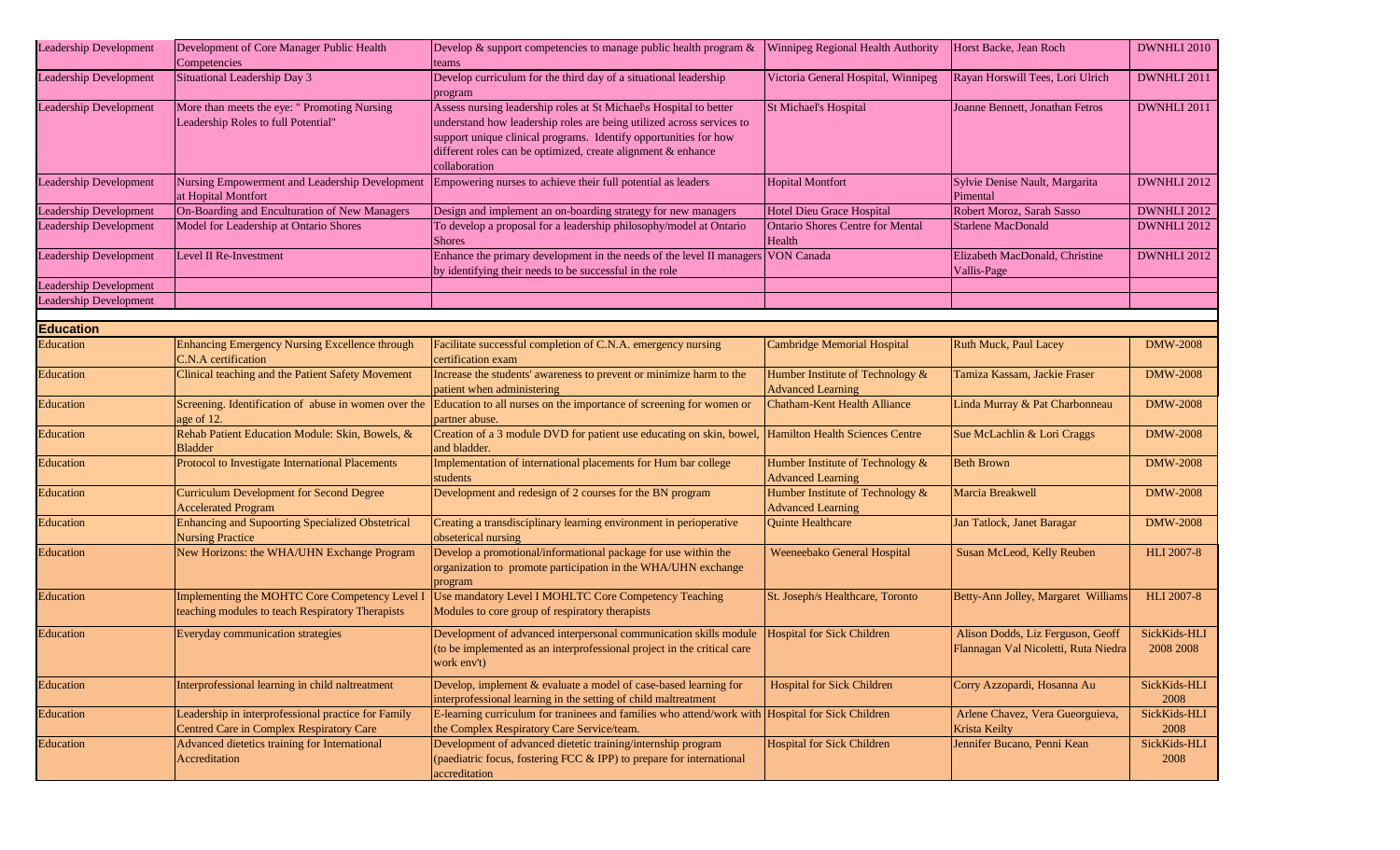| Education                                  | Management Skills Development (MSD)                                                  | Design, develop and implement the MSD program to ensure that all<br>management staff possess the skills and abilities required to perform<br>their jobs                                                                               | Queensway-Carleton Hospital                                  | Gary Earles, Janet Brown, Ron<br>Marcotte, Peggy Wareham | SickKids-HLI<br>2008 |
|--------------------------------------------|--------------------------------------------------------------------------------------|---------------------------------------------------------------------------------------------------------------------------------------------------------------------------------------------------------------------------------------|--------------------------------------------------------------|----------------------------------------------------------|----------------------|
| Education                                  | Interprofessional education curriculum for patient-<br>focused client care           | Develop an interprofessional education curriculum for patient focused<br>care for health professionals and non-professionals                                                                                                          | Mount Sinai Hospital                                         | Irene Wu-Lau                                             | DWNHLI 2009          |
| Education                                  | Preparation H!                                                                       | Promote increased self-awareness in staff about Emotional  ntelligence<br>and assertive communication, in preparation for upcoming changes                                                                                            | <b>London Health Sciences Centre</b>                         | Jeanette Vaughan & Nancy Watts                           | <b>DWNHLI 2009</b>   |
| <b>Education</b>                           | Creating learning environments that foster clinical<br>competencies                  | Co-create learning opportunities for adult learners (clinical staff) by<br>identifying areas of key clinical competencies in collaboration with out<br>staff                                                                          | <b>Casey House</b>                                           | Jim Donovan & Erin Gilgan                                | DWNHLI 2009          |
| Education                                  | Framework for debriefing clinical palcement<br>experiences                           | Develop & implement a framework for debriefing clinical placement<br>experiences in the areas of: buliging clinical competence & ability;<br>optimizing use of clinical environments & resources; fostering clinical<br>relationships | Humber Institute of Technology &<br><b>Advanced Learning</b> | Sharon Broughton, Sylvia Wojtalik                        | DWNHLI 2010          |
| Education                                  | <b>Building Caring Communication Strategies</b>                                      | Training staff to identify & deal with family stress/dysfunction A<br>video simulation module                                                                                                                                         | <b>Winnipeg Health Sciences Centre</b>                       | Thomas Jacob, Cheryl Balawka                             | DWNHLI 2010          |
| Education                                  | Enhancing the role of rehab assistants in wheelchanir<br>seating in long termcare    | 1. Education/training of rehab assistants in the basics of wheelchair<br>seating; 2. Once trained, the RA will assist the OT in delivery $\&$ set-up Winnipeg<br>of wheelchair or other seating products                              | Deer Lodge Centre, Winnipeg,                                 | Vikas Sethi, Doug Furness                                | DWNHLI 2010          |
| Education                                  | What makes em tick: Uncovering factors in employee<br>motivation                     | Reserarch employee motivation & find or develop a survery to uncover<br>motivators in our respective departments                                                                                                                      | Winnipeg Health Sciences Centre                              | Lori Foulds, Sheri Governo                               | DWNHLI 2011          |
| Education                                  | Making an informed decision: exploring the<br>profession of Licensed Practical Nurse | Develop $\&$ implement a generic presentation for prospective students<br>on the PN program to support informed career choice                                                                                                         | <b>Nova Scotia Community College</b>                         | <b>Cathy Caume</b>                                       | DWNHLI 2011          |
| Education                                  | Creation of a clinical education network                                             | Create a clinical education network to meet the professional<br>development needs of clinical educators                                                                                                                               | <b>Winnipeg Health Sciences Centre</b>                       | Jannell Plouffe, Isabelle Jarrin                         | <b>DWNHLI 2011</b>   |
| Education                                  | Education strategy for moving the RAI-MH into<br>record                              | Develop & evaluate an education strategy for the embedded/integrated<br>interprofessional documentation of the elctronic health RAI-MH into the inter-profesisonal clinical documentation of the<br>electronic health record          | <b>Ontario Shores Centre for Mental</b><br>Health            | Erin Anstey, David Long                                  | DWNHLI 2011          |
| Education                                  | <b>Informative Nursing Program Evaluation</b>                                        | To examine the current college program evaluation processes,<br>undertake an environmental scan, and develop and implement a<br>process to evaluate college programs                                                                  | College of Nursing, University of<br>Saskatchewan            | <b>Phil Woods</b>                                        | DWNHLI 2012          |
| Education                                  | Creating an Improvement System: From Fire-Fighters<br>to Farmers                     | Create an improvement system to be tested in a pilot group, with the<br>intent to evaluate, adjust, and spread to the rest of the organization                                                                                        | Hotel Dieu Grace Hospital - Windsor                          | Nicki Schmidt, Jean Macri                                | DWNHLI 2012          |
| Education                                  | <b>ICU Mentoring: It Matters!!</b>                                                   | Design a comprehensive and complete ICU preceptorship/mentorship<br>program                                                                                                                                                           | Hotel Dieu Grace Hospital - Windsor                          | Sean Hopkins, Sue Elliott                                | DWNHLI 2012          |
| Education                                  | Resource Manual for Operating Procedures in the ED                                   | Develop a resource manual for ED staff and physicians                                                                                                                                                                                 | <b>Headwaters Health Care</b>                                | Shelley O'Grady, Patricia Savoury                        | DWNHLI 2012          |
| Education                                  | Program mapping - School of Health Sciences                                          | Develop a short reflective workshop that will be delivered to each<br>program to help them understand the concepts associated with<br>program mapping                                                                                 | Humber Institute of Technology &<br><b>Advanced Learning</b> | Judy Nortin, Sandra Cop                                  | DWNHLI 2012          |
| Education                                  |                                                                                      |                                                                                                                                                                                                                                       |                                                              |                                                          |                      |
| Education                                  |                                                                                      |                                                                                                                                                                                                                                       |                                                              |                                                          |                      |
|                                            |                                                                                      |                                                                                                                                                                                                                                       |                                                              |                                                          |                      |
| <b>Orientation/Preceptorship/Mentoring</b> |                                                                                      |                                                                                                                                                                                                                                       |                                                              |                                                          |                      |
| <b>Orientation/Preceptorship</b>           | Preceptorship Orientation in a Community College<br>Program                          | Develop a 'preceptor orientation package' to be presented by PN<br>faculty to LPN preceptors of practical nursing students                                                                                                            | <b>Nova Scotia Community College</b>                         | Darlene MacDonald, Brenda Fraser                         | <b>DMW-2008</b>      |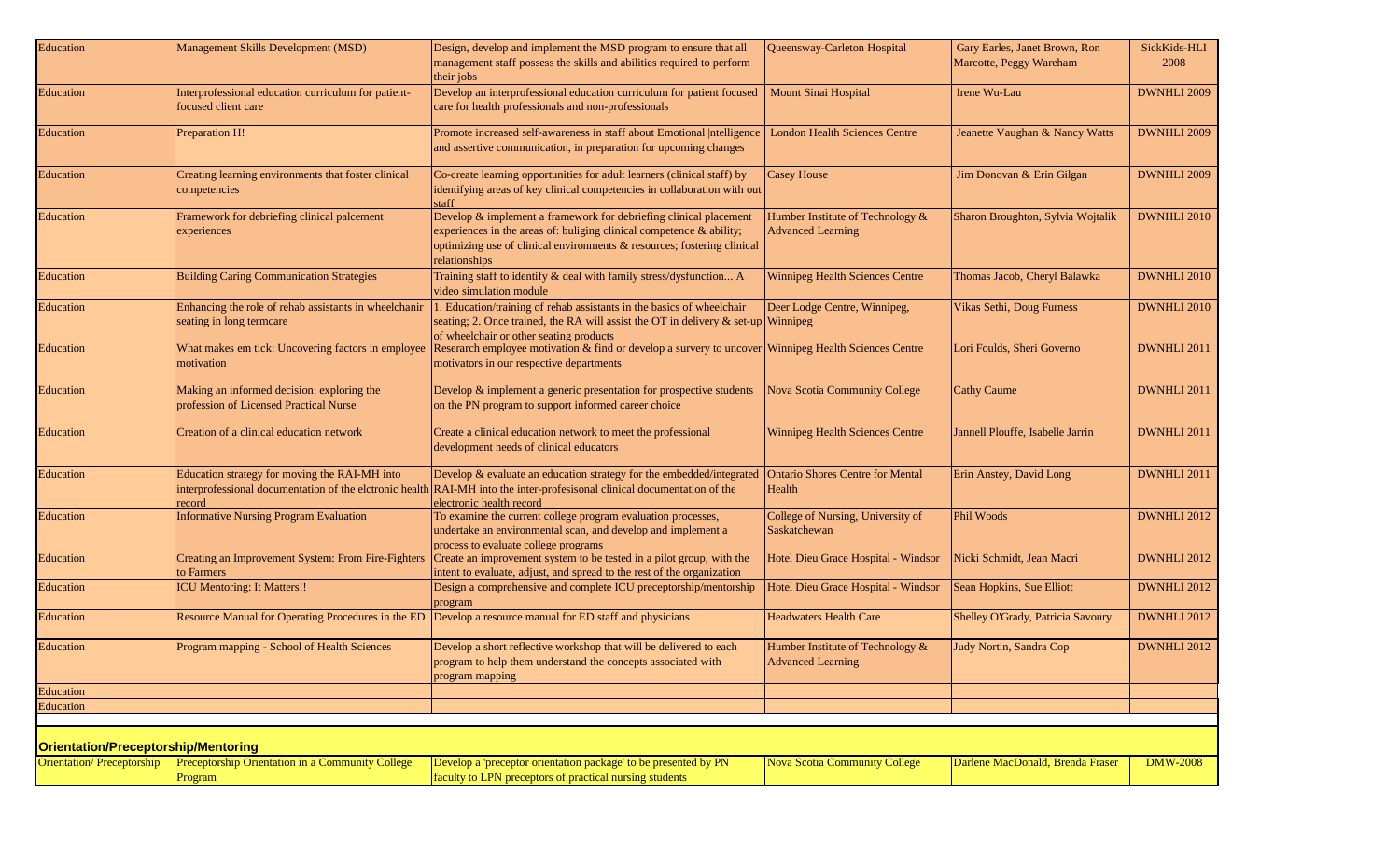| <b>Orientation/Preceptorship</b>           | Integrating internationally educated RN recruits into<br>the NWHC practice environment           | Develop a comprehensive orientation program                                                                                                                                                                                       | Northern Lights Health Region                                   | <b>Susie Klassen</b>                                        | <b>DMW-2008</b>    |
|--------------------------------------------|--------------------------------------------------------------------------------------------------|-----------------------------------------------------------------------------------------------------------------------------------------------------------------------------------------------------------------------------------|-----------------------------------------------------------------|-------------------------------------------------------------|--------------------|
| <b>Orientation/Preceptorship</b>           | <b>Welcome to Our House</b>                                                                      | Develop a standardized orientation and mentoring program for<br>residential and community nurses                                                                                                                                  | <b>Casey House</b>                                              | Karen de Prinse & Katherine Van der<br>Horden               | <b>DMW-2008</b>    |
| <b>Orientation/Preceptorship</b>           | Crosstrained Nurses are Confident, Competent and<br>Flexible                                     | Crosstraining nurses to work throughout organization                                                                                                                                                                              | Weeneebayko General Hospital                                    | Carlene Linklater & Alison Linklater                        | <b>DMW-2008</b>    |
| <b>Orientation/Preceptorship</b>           | Mentoring: Success in Public Health Practice                                                     | Development of mentoring program for new staff in public heatlh<br>regarding standards of practice                                                                                                                                | North Eastman Health Assoc Inc                                  | Myrna Suski & Vicky Pizzey                                  | <b>DMW-2008</b>    |
| <b>Orientation/Preceptorship</b>           | Recommendations for Retaining NGGI Mentors in a<br><b>Critical Care Setting</b>                  | Assessment tool for retaining mentors in a critical care setting                                                                                                                                                                  | <b>London Health Sciences Centre</b>                            | Katie Wheeler & Caroline Waring                             | <b>DMW-2008</b>    |
| <b>Orientation/Preceptorship</b>           | <b>Mentoring for Success</b>                                                                     | Development of a formal mentorship program for new clinical nurses.                                                                                                                                                               | Markham Stouville Hospital                                      | Jennifer Wellman & Heidi Pederson                           | <b>DMW-2008</b>    |
| <b>Orientation/Preceptorship</b>           | Development & implementation of a recruitment<br>communications strategy                         | Hold focus group discussions with student nurses & recently graduated<br>RNs in order to understand what potential employees desire. Based on<br>this information, develop $\&$ implement a recruitment communication<br>strategy | Deer Lodge Centre, Winnipeg,<br>Winnipeg                        | Debbie Gustafson, Janet Menec                               | <b>HLI 2007-8</b>  |
| <b>Orientation/Preceptorship</b>           | Development of a comprehensive new employee                                                      | Develop a comprehensive resource manual that establishes a                                                                                                                                                                        | <b>County of Lambton Community</b>                              | Chad Ikert, Donna Schmidtmeyer                              | <b>HLI 2008-9</b>  |
|                                            | orientatin resource manual                                                                       | standardized approach to orienting all new employees to our                                                                                                                                                                       | <b>Health Services Department</b>                               |                                                             |                    |
| <b>Orientation/Preceptorship</b>           | Nurse Contact: "What colour are my eyes?"                                                        | Develop a process to increase service provider face-to--face contact                                                                                                                                                              | <b>Victorian Order of Nurses</b>                                | Debbie Conrad & Sandra<br>MacDonald                         | <b>DWNHLI 2009</b> |
| <b>Orientation/Preceptorship</b>           | E-learning orientation for Public Health Nurses                                                  | Develop e-learning modules for orientation of PHNs working in First<br><b>Nations Communities</b>                                                                                                                                 | First Nations & Inuit Health Branch,<br>Alberta                 | Lorraine Trojan, Elizabeth Kyplain                          | <b>DWNHLI 2010</b> |
| <b>Orientation/Preceptorship</b>           | Designing an interprofessional practice orientation                                              | Create a one-day patient/client-centred care interprofessional<br>orientation                                                                                                                                                     | Niagara Health System                                           | Eric Doucette, Dan Belford, Monica<br>Hlywka, Joanna Mataya | DWNHLI 2010        |
| <b>Orientation/Preceptorship</b>           | Introduction of non-regulated health professionals to<br>st. Joseph's                            | Develop an organizational model to support the introduction of non-<br>regiatered health professionals new to St Joseph's Health Care<br>Hamilton                                                                                 | St. Joseph's Healthcare, Hamilton                               | <b>Susy Marrone, James Bellamy</b>                          | <b>DWNHLI 2011</b> |
| <b>Orientation/Preceptorship</b>           | <b>Successful Transitions from Clinical Leader to</b><br><b>Clinical Manager</b>                 | Develop a formalized plan for the transitions from clinical leader to<br>clinical manager                                                                                                                                         | <b>Hamilton Health Science Centre</b>                           | Debra Re, Amy Williams, Leslie<br>Gauthier, Teresa Smith    | <b>DWNHLI 2011</b> |
| <b>Orientation/Preceptorship</b>           |                                                                                                  |                                                                                                                                                                                                                                   |                                                                 |                                                             |                    |
| <b>Orientation/Preceptorship</b>           |                                                                                                  |                                                                                                                                                                                                                                   |                                                                 |                                                             |                    |
| <b>Relationship Building/ Teambuilding</b> |                                                                                                  |                                                                                                                                                                                                                                   |                                                                 |                                                             |                    |
| Relationship Building/                     | Police/Nurse Professional Relationship Building                                                  | To improve professional relationships amongst the emergency                                                                                                                                                                       | <b>Chatham-Kent Health Alliance</b>                             | Kathy-Lynn Stennett & Katherine                             | <b>DMW-2008</b>    |
| Teambuilding                               |                                                                                                  | department staff and police                                                                                                                                                                                                       |                                                                 | Hewitt                                                      |                    |
| Relationship Building/<br>Teambuilding     | Recapturing team spirit                                                                          | To build a more functional, interdisciplinary collaborative team on an<br>inpatient unit                                                                                                                                          | Centre for Addiction and Mental<br><b>Health Toronto (CAMH)</b> | Sophia Geddes & Carolyn Schmidt                             | <b>DMW-2008</b>    |
| Relationship Building/<br>Teambuilding     | Supporting nurses to build healthy work relationships                                            | Improving/addressing relationships to address dysfunctional<br>behaviour; restoring nursing values and respect; increasing overall job                                                                                            | <b>Brockville Mental Health Centre</b>                          | Steve Duffy & Linda Bellinger                               | <b>DMW-2008</b>    |
| Relationship Building/<br>Teambuilding     | Enhancing nurse-to-nurse relationships within the<br>Surgical Services (OR, RR, inpatient units) | Development of a process to enhance intra and inter-departmental<br>communication                                                                                                                                                 | Queensway Carleton Hospital                                     | Holly Burns, Cathy Watson, Liliane<br>Narcou, Lynn Sheppard | <b>DMW-2008</b>    |
| Relationship Building/<br>Teambuilding     | Building healthy team relationships                                                              | Healthy work environment based on collaborative practice of nursing<br>and interdisciplinary teams                                                                                                                                | <b>Bluewater Health</b>                                         | Pam Gallie, Joyce Forbes, Lori<br>Jennings, Simone Beaulieu | <b>DMW-2008</b>    |
| Relationship Building/<br>Teambuilding     | in a mental health setting                                                                       | Managing relationships through the Crisis Continuum In partnership with safe management group (SMG), bring about<br>change in managing relationships through the crisis continuum                                                 | <b>Ontario Shores Centre for Mental</b><br>Health               | Joanne Jones & Joanne Saychuk                               | <b>DMW-2008</b>    |
| Relationship Building/<br>Teambuilding     | Enhancing Interprofessional Communication Team<br>Rounds                                         | Assessing current interprofessional communication processes and<br>improve and standardize communication amoung interprofessioanl<br>teams                                                                                        | Joseph Brandt Memorial Hosp                                     | Ed Ziesmann & Paula Restivo                                 | <b>DMW-2008</b>    |
| Relationship Building/<br>Teambuilding     | Developing Teamwork Skills in Humber PN<br>Curriculum                                            | Teamwork component in clinical courses throughout PN program                                                                                                                                                                      | Humber Institute of Technoledgy and<br><b>Advanced Learning</b> | Janet Jeffery & Donna Skells                                | <b>DMW-2008</b>    |